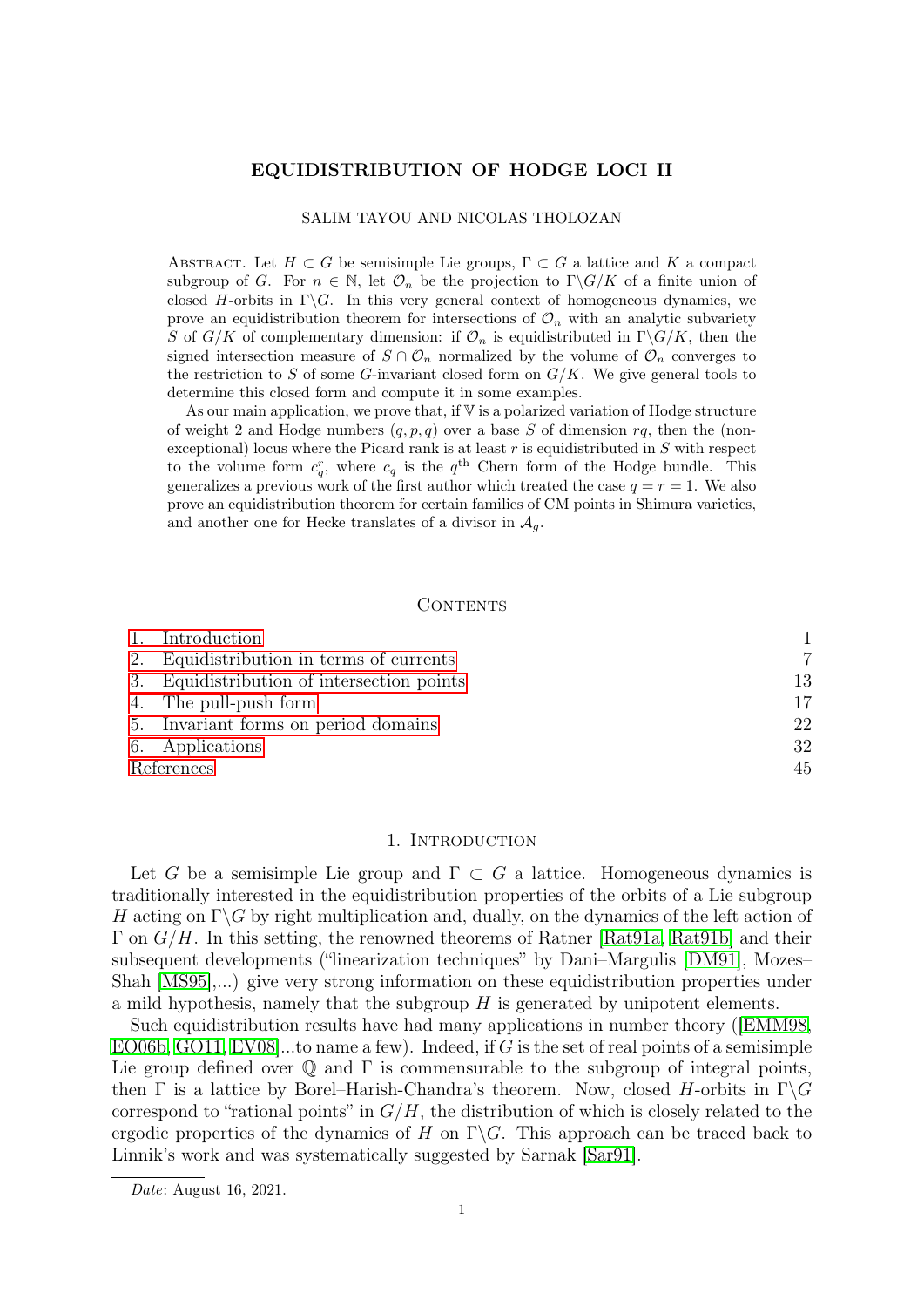For instance, applying this remark to  $G$ , the orthogonal group of an integral quadratic form, and H, the stabilizer of a non-isotropic vector, Eskin–Oh derived from Ratner theory a new solution to Linnik's equidistribution problem in high signature [[EO06b\]](#page-45-2). Subsequent work of Ellenberg-Venkatesh [\[EV08\]](#page-45-4) considered more generally H to be the stabilizer of a non-degenerate subspace to solve local-global principle for representation of quadratic forms by quadratic forms over  $\mathbb Z$  using Ratner's work in an adelic framework. A similar approach is also used in [\[GO11\]](#page-45-3) to solve cases of the Manin conjecture. In another direction, Clozel and Ullmo applied Ratner theory in [\[CU05\]](#page-45-5) to prove equidistribution results for certain special subvarieties of Shimura varieties, see also [\[Ull07\]](#page-46-4), and these results were used to give a conditional proof of the André–Oort conjecture in [\[KY14\]](#page-45-6).

In this paper, we give a fairly general answer to the following question:

**Question.** Assume that a sequence of closed H-orbits is equidistributed in  $\Gamma \backslash G$ . Can we deduce an equidistribution result for the intersection of these H-orbits with a fixed analytic subvariety  $V \subset \Gamma \backslash G$ ?

We consider more generally the following setting: let  $G$  be a real semisimple Lie group,  $\Gamma$  a lattice in G, H a semisimple subgroup of G, K a compact subgroup of G and  $L = H \cap K$ . Denote by p the projection map  $G/L \to G/H$  and by  $\pi$  the projection map  $G/L \to G/K$ . We fix compatible choices of invariant volume forms  $\omega_G$ ,  $\omega_{G/H}$  and  $\omega_H$  on  $G, G/H$  and H respectively (see Section [2.3\)](#page-8-0).

Let  $(\mathcal{O}_n)_{n\in\mathbb{N}}$  be a sequence of finite unions of closed H-orbits in  $\Gamma\backslash G$ . Since H is semisimple,  $\mathcal{O}_n$  has finite volume with respect to the volume form  $\omega_H$  along H-orbits for every  $n \in \mathbb{N}$ . We say that the sequence  $(\mathcal{O}_n)_{n \in \mathbb{N}}$  is equidistributed in  $\Gamma \backslash G$  if the normalized integration measure on  $(\mathcal{O}_n, \omega_H)$  converges vaguely to the Haar measure  $\omega_G$ on  $\Gamma \backslash G$ .

Let now S be a real oriented analytic subvariety of  $\Gamma \backslash G/K$  of codimension dim $(H/L)$ whose smooth locus is oriented. Denote by  $\mu_{S\cap \pi(\mathcal{O}_n)}$  the transverse intersection measure of V and  $\mathcal{O}_n$ , which counts (with an orientation sign) the transverse intersection points between S and  $\pi(\mathcal{O}_n)$  (see Section [3.2](#page-14-0) for precisions). We prove the following:

<span id="page-1-0"></span>**Theorem 1.1.** Assume that the sequence  $(\mathcal{O}_n)_{n\in\mathbb{N}}$  is equidistributed in  $\Gamma\backslash G$ . Then the sequence of signed measures  $\frac{1}{\text{Vol}(\mathcal{O}_n)}\mu_{S\cap \pi(\mathcal{O}_n)}$  on S converges weakly to the restriction of the G-invariant form

$$
\frac{1}{\text{Vol}(\Gamma \backslash G/L)} \pi_* p^* \omega_{G/H} \ .
$$

This general result has countless potential applications, some of which will be detailed in the paper. What is interesting about this theorem is that the *pull-push form*  $\pi_* p^* \omega_{G/H}$ is not easy, in general, to determine precisely and depends greatly on the subgroup H. These forms were studied extensively by the second author in [\[Tho15\]](#page-46-5) with a very different motivation. Building on this previous work, we will give tools to analyze this pull-push form and characterize it in various examples.

It sometimes happens that the form  $\pi_* p^* \omega_{G/H}$  vanishes (this vanishing played an important role in [\[Tho15\]](#page-46-5)). In that case, our theorem only asserts that positive and negative intersection points "cancel each other" asymptotically.

The theorem is stronger when  $G/K$ ,  $H/L$  and S are complex analytic. Then, all intersections are counted positively and the form  $\pi_* p^* \omega_{G/H}$  does not vanish (see Corol-lary [4.7\)](#page-18-0). It vanishes in restriction to S if and only if all the intersections  $S \cap \mathcal{O}_n$  have "exceptional dimension" (i.e. complex dimension  $\geq$  1). In the applications we develop further,  $H/L \subset G/K$  will be Mumford–Tate domains of Hodge structures and  $S \subset \Gamma \backslash G/K$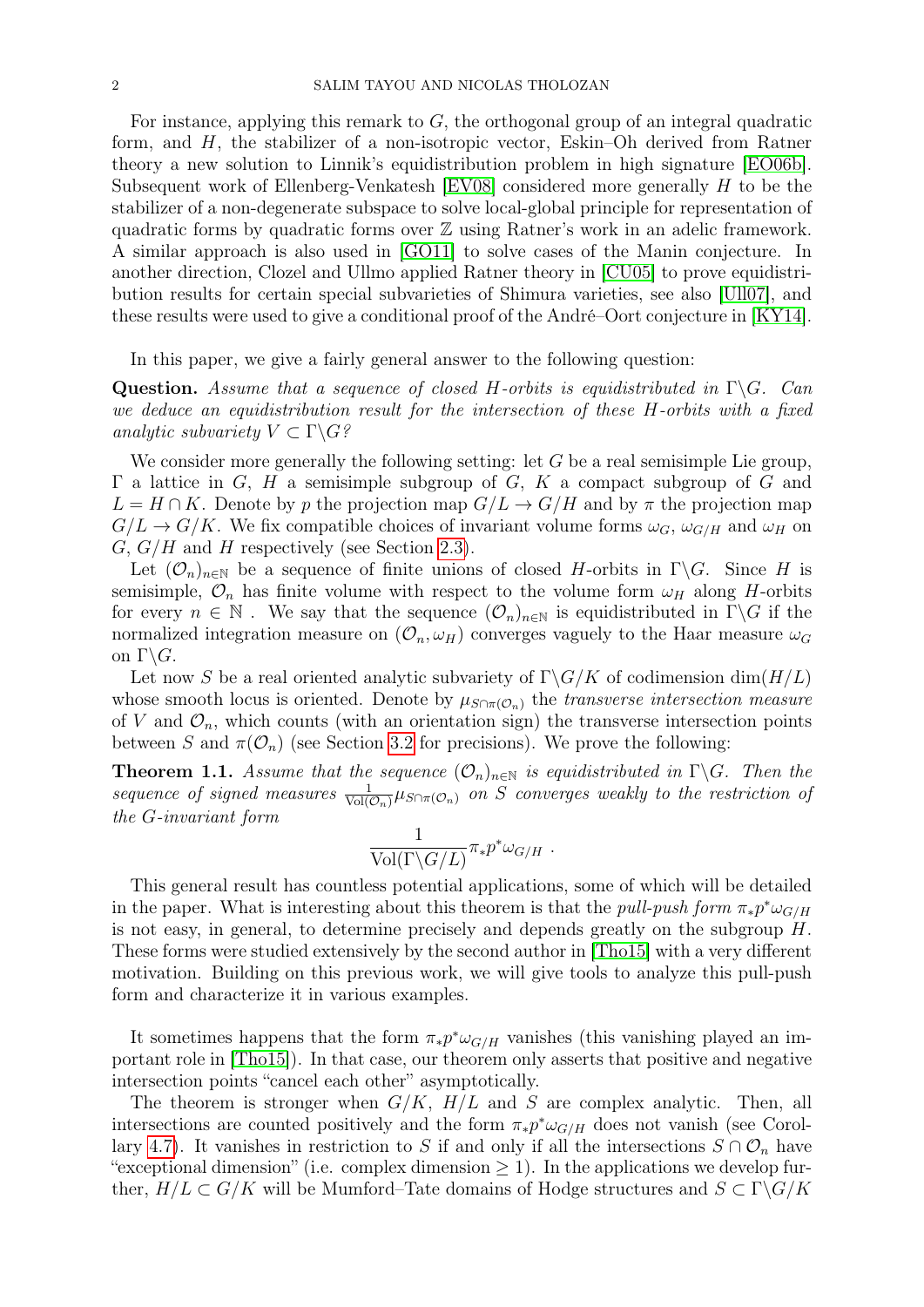is the image of the period map of a variation of Hodge structure. In Proposition [5.7,](#page-24-0) we give an algebraic characterization of when the form  $\pi_* p^* \omega_{G/H}$  is non-zero in restriction to some analytic variation of Hodge structure.

Let us now mention the applications that will be developed in the paper.

<span id="page-2-1"></span>1.1. Equidistribution of Hodge loci. One of the main motivations of Theorem [1.1](#page-1-0) is its application to the equidistribution of Hodge loci of variations of Hodge structure. In fact, the present paper is a continuation of the first author's previous work [\[Tay20\]](#page-46-6), which studied the particular case of the Noether–Lefschetz locus of a one-parameter family of K3 surfaces.

Let  $\{V_{\mathbb{Z}}, \mathcal{F}^{\bullet} \mathcal{V}, B\}$  be a polarized variation of Hodge structure (Z-PVHS) of weight 2 over a complex quasi-projective algebraic variety S of dimension  $d \geq 1$  (see Section [5\)](#page-21-0). The group of Hodge classes Hdg(s) at a point s is the free abelian group  $\mathbb{V}_{\mathbb{Z},s} \cap \mathcal{F}^1 \mathcal{V}_s$ . An important class of examples of Z-PVHS is provided by those of *geometric origin*: starting from a smooth projective morphism  $f: X \rightarrow S$  of smooth complex quasi-projective varieties, the second cohomology groups of the fibers endowed with their Hodge structure give rise to a Z-PVHS of weight 2 on S and  $Hdg(s)$  at  $s \in S$  is simply the Néron–Severi group of the fiber  $X_s$ , see [\[Voi02,](#page-46-7) Partie III] for more details.

Without loss of generality, one can assume that our PVHS is *simple*, so that the group of Hodge classes at a generic point is 0. The Noether–Lefschetz locus is then defined as the subset of elements of S which admit non-trivial Hodge classes. More generally, we define the refined Noether–Lefschetz locus of rank r as the subset where the group of Hodge classes has rank at least r, and denote it by  $NL^{\geq r}(S)$ .

Let  $(V_{\mathbb{Z}}, B)$  be the fiber of our variation of Hodge structure at a point  $s \in S$ . The period domain associated to this variation of Hodge structure is the homogeneous space  $\mathcal{D} = G/K$ , where G is the real group  $SO(B)$  and K the stabilizer of the Hodge structure at s, and the *period map* maps S to the quotient  $\Gamma \backslash \mathcal{D}$ , where  $\Gamma$  is the subgroup of G preserving  $V_{\mathbb{Z}}$ . For our purposes, we will assume that our variation of Hodge structure is maximal, i.e., that the period map is an immersion.

The refined Noether–Lefschetz locus of rank  $r$  is then a countable union of algebraic subvarieties  $\sim$  CDK95, BKT20 which are the intersection of S with certain Mumford–Tate subdomains obtained as projections of right  $H$ -orbits for some subgroup  $H$  of  $G$ . Applying Theorem [1.1](#page-1-0) in this setting, we obtain equidistribution results for refined Noether– Lefschetz loci.

For all  $n \in \mathbb{N}_{>0}$ , define  $NL^{\geq r}(n)$  as the set of points s such that  $(Hdg(s), B)$  contains a primitive sublattice of rank  $r$  in restriction to which  $B$  has discriminant at most  $n$ . The set  $NL^{\geq r}(n)$  is an analytic subspace of S. It has expected dimension 0 but can contain higher dimensional components.

<span id="page-2-0"></span>**Theorem 1.2.** Let  $\{V_{\mathbb{Z}}, \mathcal{F}^{\bullet}V, B\}$  be a maximal simple  $\mathbb{Z}$ -PVHS of weight 2 and Hodge numbers  $(q, p, q)$  over a complex analytic variety S of dimension  $d = rq$ . If  $r \leq p$ , then there is a constant  $\lambda > 0$  such that, for every relatively compact open subset  $\Omega \subset S$  with boundary of measure 0, we have

$$
n^{-\frac{p+2q}{2}} |\{(s,P), s \in \Omega, P \subseteq Hdg(s), \text{rank}(P) = r, \text{disc}(P) \leq n\}| \longrightarrow_{n \to +\infty} \lambda \int_{\Omega} c_q (\mathcal{F}^2 \mathcal{V})^r,
$$

where  $c_q$  denotes the  $q^{th}$  Chern form of the bundle  $\mathcal{F}^2 \mathcal{V}$  endowed with the Hodge metric.

This theorem relies on an "elementary" equidistribution result for positive definite sublattices of a quadratic lattice that we prove in Section [6.1.](#page-31-1) Using a more refined equidistribution result of Eskin–Oh based on Ratner theory, one can get a more precise equidistribution theorem for the locus where the Néron–Severi group is a fixed quadratic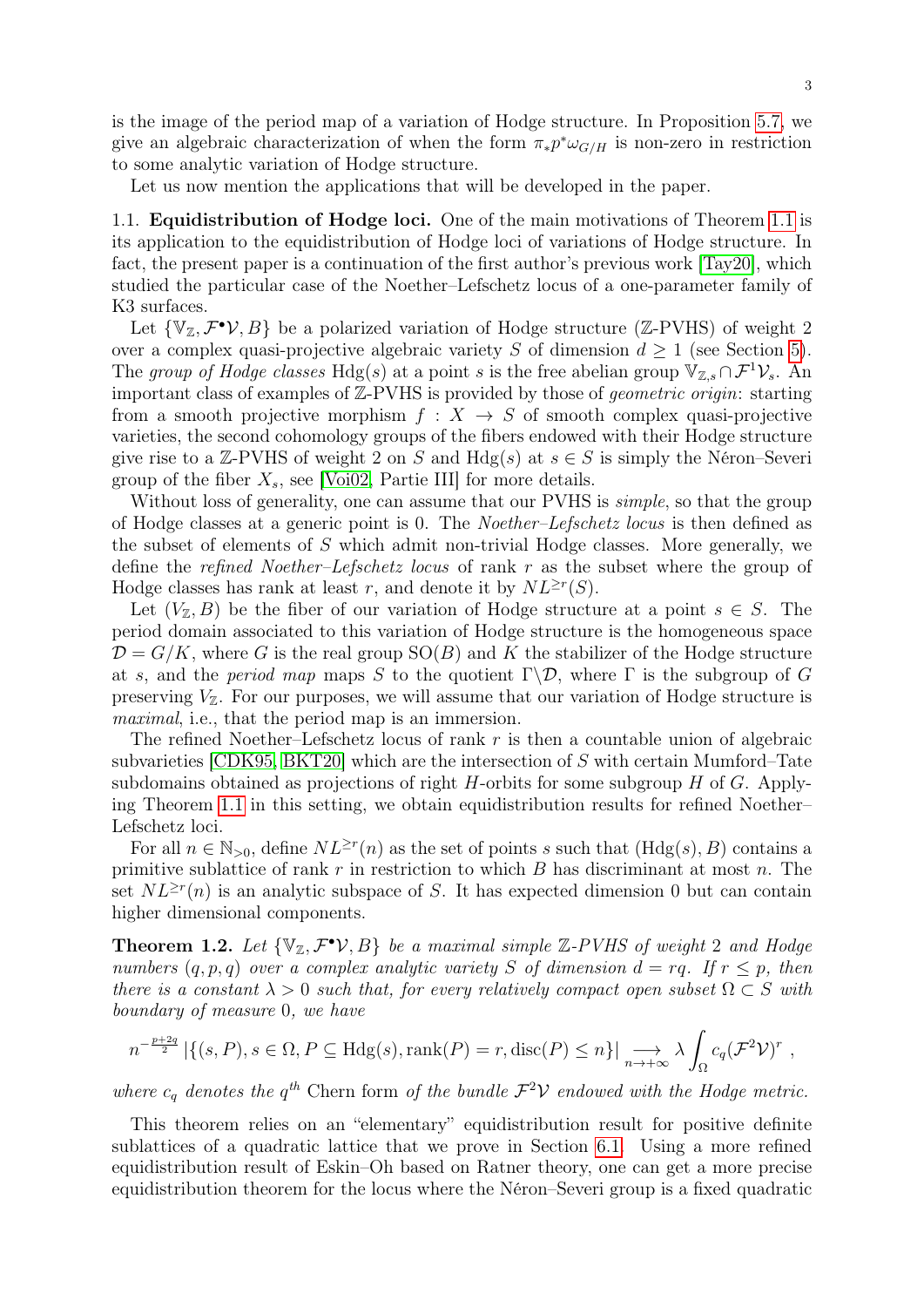lattice. For a positive definite matrix M, we denote by  $\mu_1(M)$  the square-root of the smallest non-zero value integrally represented by  $M$ . Say also that  $M$  is primitively represented by  $(V_{\mathbb{Z}}, B)$  if there exists a primitive sublattice of  $V_{\mathbb{Z}}$  of rank r having a basis with intersection matrix equal to  $M$ .

<span id="page-3-0"></span>**Theorem 1.3.** Let  $\{V_{\mathbb{Z}}, \mathcal{F}^{\bullet}V, B\}$  be a maximal simple  $\mathbb{Z}$ -PVHS of weight 2 and Hodge numbers  $(q, p, q)$  over a complex analytic variety S of dimension  $d = rq$ . Assume that  $p, 2q \geq 2$  and  $rq < p$ .

Let  $(M_n)_{n\in\mathbb{N}}$  be a sequence of positive definite integral matrices of rank r which are primitively represented by  $(V_{\mathbb{Z}}, B)$  and such that  $\mu_1(M_n) \to \infty$ , as  $n \to \infty$ . Then there exists a sequence  $(a(M_n))_{n\in\mathbb{N}}$  of positive real numbers such that, for every relatively compact open subset  $\Omega \subset S$  with boundary of measure 0, we have:

$$
\frac{1}{a(M_n)}\left|\{(s,\lambda_1,\dots,\lambda_r)\}\in\Omega\times\mathbb{V}_{\mathbb{Z},s}^r, (B(\lambda_i.\lambda_j))=M_n,\lambda_i\in\mathrm{Hdg}(s)\}\right|\underset{n\to\infty}{\longrightarrow}\int_{\Omega}c_q(\mathcal{F}^2\mathcal{V})^r.
$$

Remark 1.4. In the above theorems, one needs to exclude the points belonging to exceptional components of  $NL^{\geq r}(S)$  of dimension  $\geq 1$  from the counting. The more precise version of the theorems is given in Section [6.1.3.](#page-38-0)

Remark 1.5. The Siegel–Weil formula gives an arithmetic expression for the asymptotic behaviour of the sequence  $a(M_n)$  in Theorem [1.3.](#page-3-0) The precise expression and how it grows with  $\det(M_n)$  are discussed in Lemma [6.7.](#page-36-0)

*Remark* 1.6. A base of dimension  $rq$  is the minimal dimension for which a refined Noether– Lefschetz locus is expected to exist for dimension reasons. If the dimension of the base S is greater than  $rq$ , then Theorem [1.3](#page-3-0) applies to subvarieties of S of dimension  $rq$  and gives the equidistribution of  $NL^{\geq r}(S)$  towards  $c_q(\mathcal{F}^2\mathcal{V})^r$  in terms of currents (see Remark [3.7\)](#page-16-1).

*Remark* 1.7. As soon as  $q \geq 2$ , Griffiths' transversality combined with the integrability condition of the tangent space to S imply that the dimension of S is at most  $\frac{pq}{2}$  by [\[Car86,](#page-44-3) Theorem 1.1].

Remark 1.8. The above theorems are already interesting when  $r = 1$ , for which they give the equidistribution of the Noether–Lefschetz locus. The case  $r = q = 1$  was treated by the first author in [\[Tay20\]](#page-46-6).

Remark 1.9. If the base S of the variation of Hodge structure is a complex projective variety, one can apply Theorem [1.1](#page-1-0) to  $\Omega = S$  and get a precise asymptotic estimate of the "growth" of the Noether–Lefschetz locus of S. We conjecture that the same estimate holds when S is quasi-projective of arbitrary dimension (which implies that  $\int_S c_q(\mathcal{F}^2 \mathcal{V})^r$ )  $+\infty$ ). The case  $q = r = 1$  has been settled in [\[Tay20\]](#page-46-6). One could hopefully obtain this global estimate by working with the cohomology of an appropriate compactification of  $\Gamma \backslash G/K$ . This raises more general questions that are beyond the scope of this paper.

Theorem [1.1](#page-1-0) applies to families of algebraic varieties whenever one has a generic local Torelli theorem. This holds for families of abelian varieties, K3 surfaces, hyperkähler manifolds and for projective hypersurfaces by the general result of [\[Don83\]](#page-45-7), which yields the following examples:

• Smooth quintic surfaces in  $\mathbf{P}^3$  have Hodge numbers

$$
h^{2,0} = 4 \ , \quad h^{1,1} = 45 \ .
$$

The moduli space of quintic surfaces has dimension 40 and satisfies a generic Torelli theorem by [\[Don83\]](#page-45-7). Thus Theorems [1.2](#page-2-0) and [1.3](#page-3-0) give equidistribution results for the refined Noether–Lefschetz loci on the moduli space of quintic surfaces up to  $r = 10$ .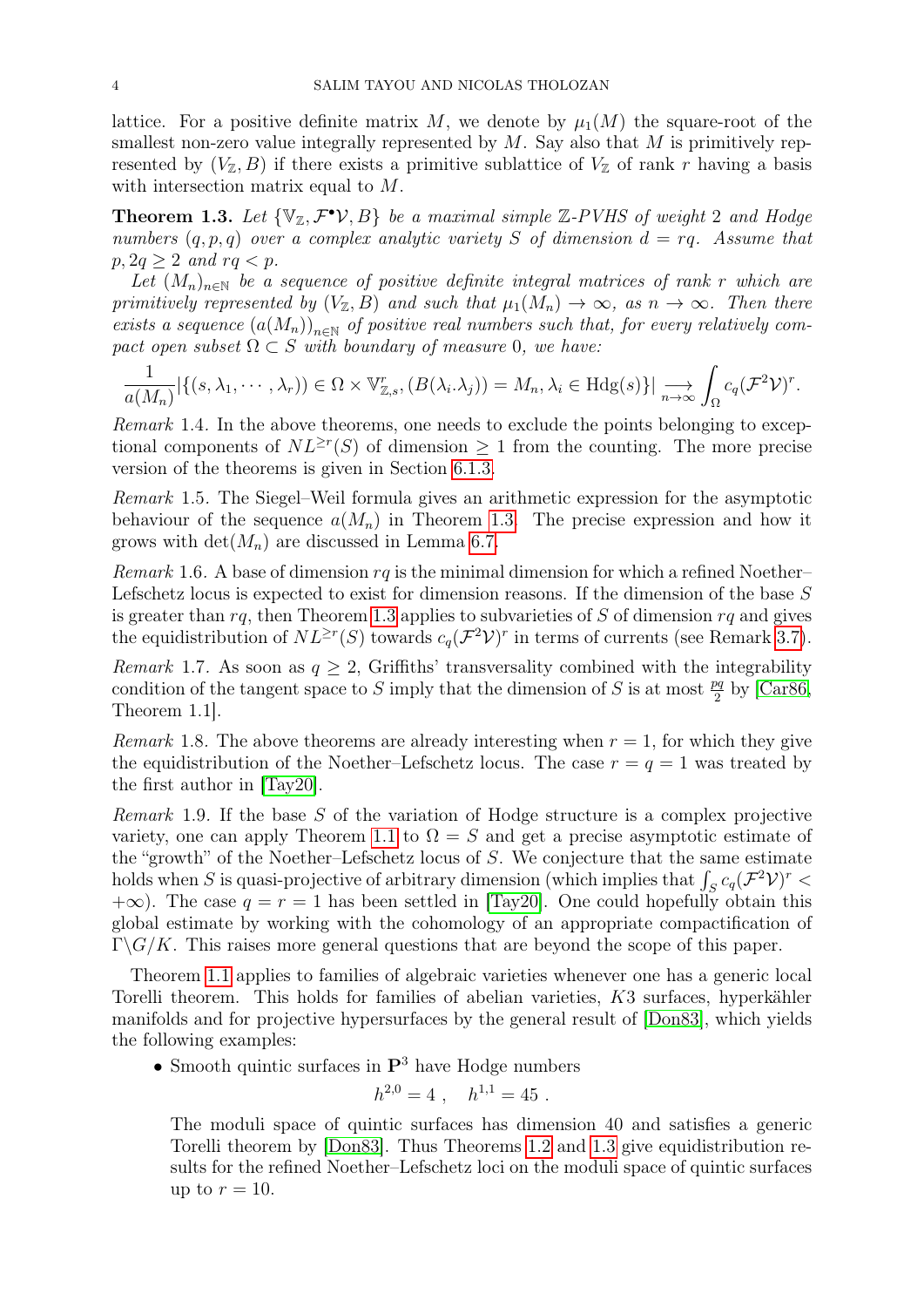• Cubic hypersurfaces in  $\mathbf{P}^7$  have Hodge numbers

$$
h^{6,0} = h^{5,1} = 0 \ , \quad h^{4,2} = 8 \ , \quad h^{3,3} = 178
$$

So their cohomology in degree 6 is a Hodge structure of weight 2. The moduli space of cubic hypersurfaces in  $\mathbf{P}^7$  has dimension 56 and satisfies the generic Torelli theorem [\[Don83\]](#page-45-7). Thus again Theorems [1.2](#page-2-0) and [1.3](#page-3-0) give equidistribution results for refined Hodge loci on the moduli space of cubic hypersurfaces of  $\mathbf{P}^7$  up to  $r = 7$ .

1.2. Equidistribution of families of CM points in Shimura varieties. The second application of Theorem [1.1](#page-1-0) is an equidistribution result for families of CM points in some Shimura varieties. Several results about the equidistribution of CM points are known, see for example [\[Duk88,](#page-45-8) [Zha05,](#page-46-8) [Kha19\]](#page-45-9) and in general, the following conjecture is widely open, see [\[Yaf17,](#page-46-9) Conjecture 2.6] for more details on this conjecture.

<span id="page-4-1"></span>**Conjecture 1.10.** Let S be a Shimura variety over  $\overline{Q}$  and let  $(x_n)_{n\in\mathbb{N}}$  be a generic sequence of CM points on S. Then the sequence of Galois orbits  $Aut(\overline{\mathbb{Q}}/\mathbb{Q}) \cdot x_n$  is equidistributed in  $S(\mathbb{C})$ .

In what follows, we will state the result we prove in the simplest case of Siegel Shimura varieties, referring to Theorem [6.17](#page-41-0) for the most general statement.

Let  $g \geq 1$  and let  $\mathcal{A}_g(\mathbb{C})$  be the moduli space of principally polarized abelian varieties of dimension g. A polarized isogeny  $f : (A_1, \omega_1) \to (A_2, \omega_2)$  of similitude factor  $N \ge 1$ between two principally polarized abelian varieties is an isogeny which satisfies  $f^*\omega_2 =$  $N \omega_1$ . If  $A_1 = A_2$ , we say moreover that f is regular if the centralizer of the homological realization of f in  $GSp_{2g}(H^1(A,\mathbb{R}))$  is a torus. This implies that  $A_1$  is a CM abelian variety<sup>[1](#page-4-0)</sup>, meaning that  $\text{End}(A)_{\mathbb{Q}}$  is a commutative algebra of degree 2g over  $\mathbb{Q}$ , i.e., the maximal possible dimension. Conversely, every CM polarized Abelian variety admits a regular self isogeny (Lemma [6.16\)](#page-41-1). An equivalent characterization of CM abelian varieties is that their Mumford-Tate group  $MT(A)$  is a torus, see Definition [6.12.](#page-40-0)

Let  $\omega$  be an invariant Kähler form on  $\mathcal{A}_{g}(\mathbb{C})$ . If  $(A, w)$  is a polarized abelian variety, we denote by  $\dagger : \text{End}(A)_{\mathbb{Q}} \to \text{End}(A)_{\mathbb{Q}}$  the Rosati involution. As an application of Theorem [1.1,](#page-1-0) and of the main result of [\[COU01\]](#page-45-10) (see also [\[EO06a\]](#page-45-11)), we get an equidistribution result for CM abelian varieties admitting self isogenies of fixed degree.

<span id="page-4-2"></span>**Theorem 1.11.** There exists a sequence  $b(N)$  such that, for every relatively compact open subset  $\Omega \subset A_o(\mathbb{C})$  with boundary of measure 0, we have:

$$
|\{(A, f), A \in \Omega, f \in \text{End}(A), f^{\dagger} \circ f = N, \text{ and } f \text{ regular}\}\|_{N \to +\infty} b(N) \int_{\Omega} \omega^{\frac{g(g+1)}{2}}.
$$

This theorem does not answer Conjecture [1.10](#page-4-1) because, as N grows, our equidistributing sets are the union of an increasing number of Galois orbits. It is however sharper than other more elementary equidistribution results. For comparison, in the case of  $g = 1$ , Conjecture [1.10](#page-4-1) is answered positively by a Duke's equidistribution theorem for CM elliptic curves with fundamental discriminant N [\[Duk88,](#page-45-8) Thereom 1] and by Clozel–Ullmo in general [\[CU04,](#page-45-12) Théorème 2.4], while an elementary counting argument easily gives the equidistribution of CM curves with discriminant  $\leq N$ . Our theorem lies in-between: it asserts that the set of CM elliptic curves with discriminant of the form  $N - 4a^2$  for all integers  $0 \le a \le \sqrt{N}$  is equidistributed when N goes to  $+\infty$ .

<span id="page-4-0"></span><sup>1</sup>Short for "abelian variety with complex multiplication"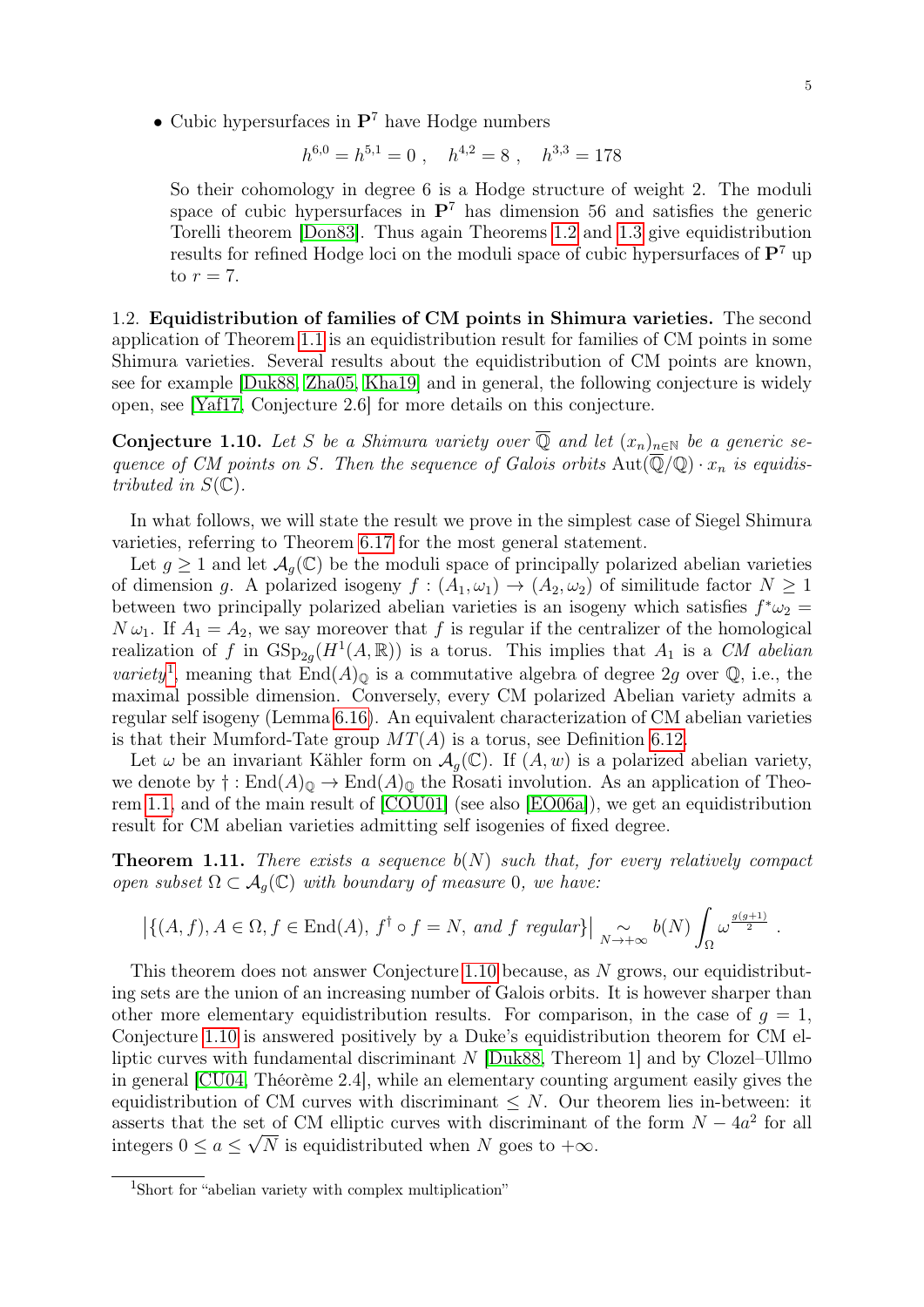1.3. Further applications and developments. We mention two further applications of Theorem [1.1](#page-1-0) that we obtain. The first one is related to the dynamics of Hecke translates of the Torelli locus in the moduli space of principally polarized abelian fourfolds.

More precisely, let  $A \rightarrow S$  be a non-isotrivial 1-dimensional family of principally polarized abelian varieties of dimension 4. Assume that the image of S in  $\mathcal{A}_4(\mathbb{C})$  under the period map is not contained in the Torelli locus  $\mathcal{M}_4(\mathbb{C})$ . Let  $\omega$  be the first Chern form of the Hodge line bundle on S. Also, if  $(s, C) \in S \times \mathcal{M}_4(\mathbb{C})$ , we denote by  $\text{Isog}^N$  the set of isogenies from  $A_s$  to  $J(C)$  of similitude factor N and an isogeny  $f : \mathcal{A}_s \to J(D)$  is said to be regular, if it does not admit first order deformation in  $S \times \mathcal{M}_4(\mathbb{C})$ . Then we prove the following, see Section [6.3](#page-43-0) for more details.

<span id="page-5-0"></span>**Theorem 1.12.** There exists a sequence  $(c(N))_{N>1}$  of positive real numbers such that for every relatively compact open subset  $\Omega \subset S$  with boundary of measure 0, we have:

$$
|\{(s, C, f) | (s, C) \in S \times \mathcal{M}_4(\mathbb{C}), f \in \text{Isog}^N(\mathcal{A}_s, J(C)) \text{ regular}\}\|_{N \to \infty} c(N) \int_{\Omega} \omega.
$$

In particular, the locus of points in S isogenous to the Jacobian of a curve is analytically dense.

Remark 1.13. We will prove in fact that the previous theorem holds true more generally for any curve S and divisor D inside  $\mathcal{A}_g(\mathbb{C})$  for  $g \geq 2$ , see Section [6.3.](#page-43-0)

Another application of Theorem [1.1](#page-1-0) yields that cohomology classes of  $\Gamma \backslash G/K$  represented by an equidistributing sequence of locally homogeneous submanifolds converge after normalization to the cohomology class of a locally invariant form. (See Corollary [2.17](#page-12-1) for a precise statement.)

To illustrate this in a specific example, we use the same notation as in Section [1.1.](#page-2-1) Then we have a family of *special cycles* in  $\Gamma \backslash G/K \simeq \Gamma \backslash \mathcal{D}$  where  $\mathcal D$  is the period domain, defined as follows : for  $r \geq 1$ ,  $\lambda_0 \in V_{\mathbb{Z}}^r$ ,  $H = \text{Stab}(\lambda_0)$ ,  $M \in M_r(\mathbb{Z})$  semi-positive definite matrix with rank  $r(M)$ , and  $V_M := {\{\underline{\lambda} \in V_{\mathbb{Z}}^r, (B(\lambda_i, \lambda_j))_{1 \le i,j \le r} = M\}}$ , let

$$
\mathcal{Z}(M) := \Gamma \setminus (\cup_{\underline{\lambda} \in V_M} \{x \in D, x \perp \lambda_i, \forall i = 1, \ldots, r\}) \hookrightarrow \Gamma \setminus \mathcal{D}.
$$

Let  $c_q(\mathcal{F}^2 \mathcal{V})$  be as before the top Chern form of the vector bundle  $\mathcal{F}^2 \mathcal{V}$ .

<span id="page-5-1"></span>**Proposition 1.14.** Let  $(M_n)_{n\in\mathbb{N}}$  be a sequence of positive definite matrices primitively represented by  $(V_{\mathbb{Z}}, B)$  such that  $\mu_1(M_n) \to \infty$ , as  $n \to \infty$ . Then

$$
\mathcal{Z}(M_n) \underset{n\to\infty}{\sim} a(M_n) c_q(\mathcal{F}^2 \mathcal{V})^r.
$$

This result is reminiscent of the work of Kudla–Millson on modularity of special cycles, see [\[KM90\]](#page-45-13), see also [\[Gar18\]](#page-45-14) for a recent approach using superconnections. Indeed, in both these papers, it is proved that the formal generating series:

$$
\sum_{M\geq 0} \mathcal{Z}(M) \cup c_q(\mathcal{F}^2 \mathcal{V})^{r-r(M)} e^{\text{tr}(2i\pi M\tau)}, \tau \in \mathfrak{H}_r
$$

is a Siegel modular form valued in  $H^{2qr}(\Gamma \backslash \mathcal{D}, \mathbb{R})$ . Here  $\mathfrak{H}_r$  is the Siegel upper half space. Hence the knowledge of the structure of the space of Siegel modular forms allows in principle to give an asymptotic formula of  $\mathcal{Z}(M)$  in terms of the constant term  $c_q(\mathcal{F}^2 \mathcal{V})^r$ . As r grows, the structure of the space of Siegel modular forms becomes complicated to analyze and much work is needed to derive formulas similar to ours through this approach. Our method yields a straightforward estimate on the growth of  $\mathcal{Z}(M)$  without using these results. One might even hope that this asymptotic estimate could help understand the cusp structure of Kudla–Millson's modular forms.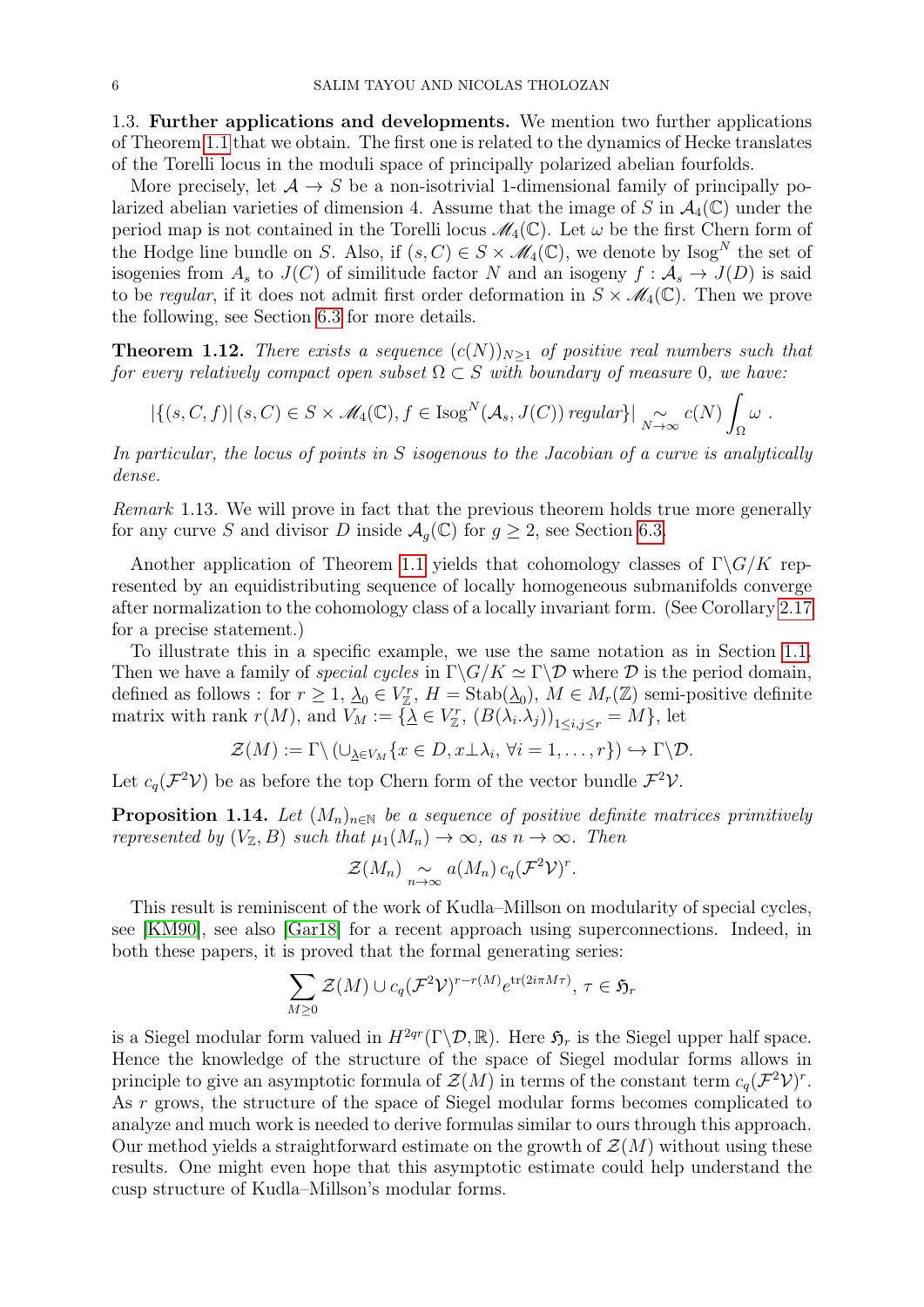Finally, let us mention that several results analogous to Theorem [1.3](#page-3-0) for algebraic families parametrized by Shimura varieties have been settled in arithmetic situations over rings of integers of number fields and over curves defined over finite fields: indeed Charles proved [\[Cha18\]](#page-44-4) that there are infinitely many places where the reduction of two elliptic curves are isogenous ; Shankar and Tang [\[ST20\]](#page-46-10) proved that an abelian surface over a number field with real multiplication has infinitely many specializations which are isogenous to the self-product of an elliptic curve and in collaboration with Maulik in [\[MST20b\]](#page-46-11) they derive similar results for ordinary abelian surface over the function field of a curve over a finite field. Finally the analogous statement of Theorem [1.3](#page-3-0) for K3 type variations of Hodge structures over curves has been proved in the number field setting in [\[SSTT19\]](#page-46-12) and over curves over finite fields in [\[MST20a\]](#page-46-13). It is thus interesting to further explore other analogous statements of Theorem [1.1,](#page-1-0) Theorem [1.3](#page-3-0) and Theorem [1.12](#page-5-0) over number fields for algebraic families of varieties and over varieties over finite fields.

1.4. Organization of the paper. In Section [2,](#page-6-0) we introduce the setting of homogeneous dynamics and explain how to reformulate an equidistribution theorem in terms of currents. In Section [3,](#page-12-0) we deduce our general theorem for transverse intersections of locally homogeneous subspaces with a fixed analytic subvariety, proving Theorem [1.1.](#page-1-0) Section [4](#page-16-0) is devoted to the study of the pull-push form. In particular, we explain how to interpret its cohomology class via compact duality of homogeneous spaces. In Section [5,](#page-21-0) we discuss the pull-push forms in the case of period domains of variations of Hodge structures and relate them to Chern classes of Hodge bundles, allowing us to compute these forms explicitly in the setting of variation of Hodge structures of weight 2 and in the setting of diagonal embeddings of Hermitian symmetric domains. Finally, in Section [6,](#page-31-0) we discuss our applications : the study of refined Noether–Lefschetz loci, the equidistribution of some families of CM points in Shimura varieties and the equidistribution of intersection points of Hecke translates of the Torelli locus with a curve in  $\mathcal{A}_4(\mathbb{C})$ .

1.5. Acknowledgments. We thank Bruno Klingler for suggesting the use of o-minimality. The application to Hecke translates of the Torelli locus was raised during a fruitful discussion with Ananth Shankar and Yunqing Tang, to whom we are grateful. We also thank Olivier Benoist, Nicolas Bergeron, François Charles and Shou-Wu Zhang for many useful discussions. S.T. also thanks CRM in Montréal and IAS in Princeton for excellent working conditions.

#### 2. Equidistribution in terms of currents

<span id="page-6-0"></span>In this section, after recalling some background on convergence of measures, currents and homogeneous spaces, we reformulate Ratner's equidistribution results in homogeneous dynamics (and more specifically a theorem of Mozes–Shah) in terms of weak convergence of currents. As a straightforward consequence, we obtain equidistribution results in cohomology for geodesic cycles in locally symmetric spaces.

2.1. Convergence of measures. Let us start by recalling a few classical facts in measure theory which will be used mainly in Section [3.](#page-12-0)

Let S be an analytic subset of dimension d of a manifold  $M$  whose smooth locus is oriented, and let  $\omega$  be a smooth form of degree d on M. Then the restriction of  $\omega$  to the smooth locus of S defines a signed Radon measure on S. This measure is regular in the sense that: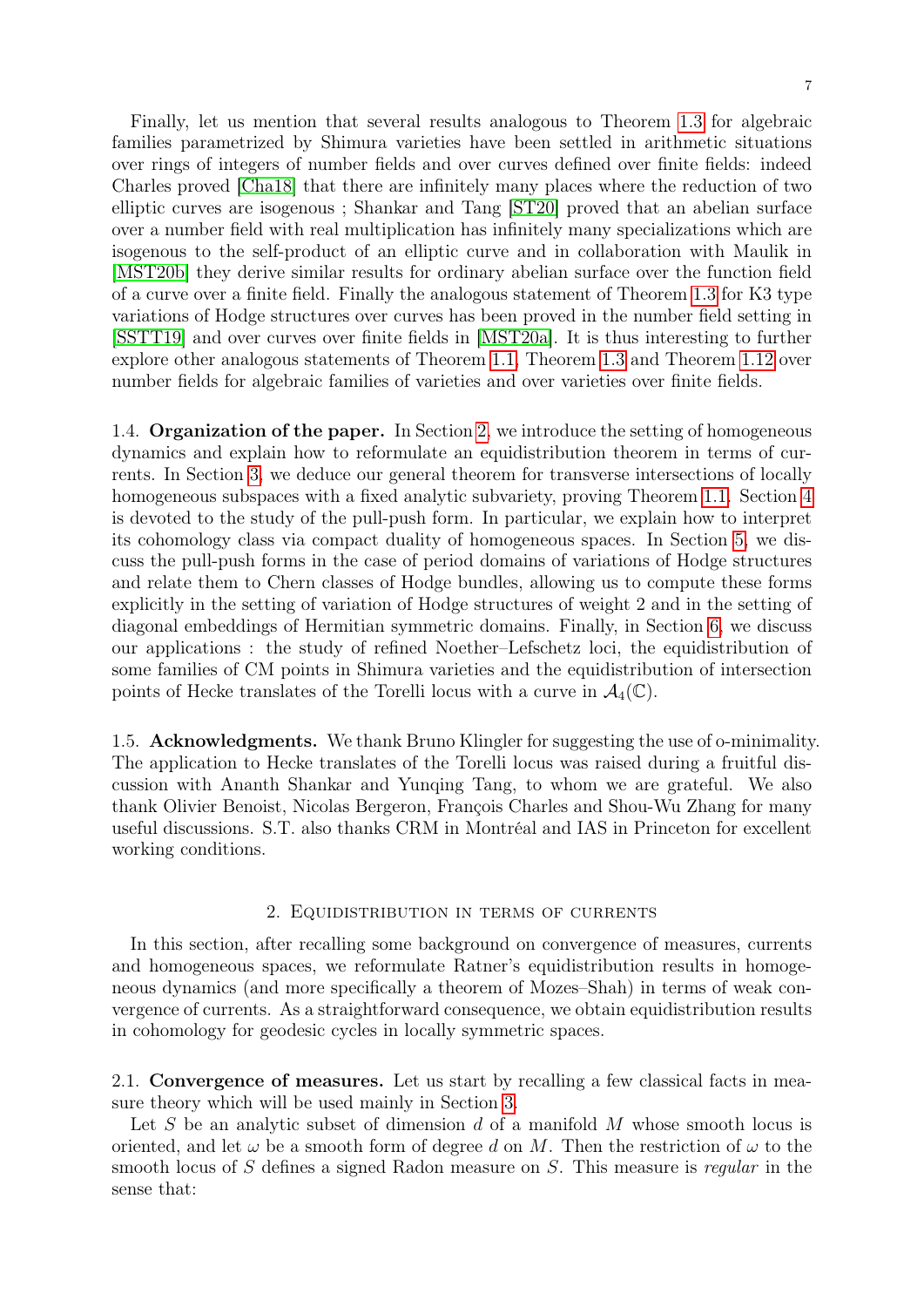(1) For every open subset U of S and every sequence of compact sets  $(C_n)_{n\in\mathbb{N}}$  with  $C_n \subset \overset{\circ}{C}_{n+1}$  and  $\bigcup_{n\in\mathbb{N}} C_n = U$ , we have

$$
\int_U \omega = \lim_{n \to +\infty} \int_{C_n} \omega \; .
$$

(2) For every compact subset  $C \subset S$  and every sequence of open sets  $(U_n)_{n\in\mathbb{N}}$  with  $\bar{U}_{n+1} \subset \tilde{U}_n$  and  $\bigcap_{n \in \mathbb{N}} U_n$ , we have

$$
\int_C \omega = \lim_{n \to +\infty} \int_{U_n} \omega \; .
$$

In the absence of any precision, we say that a set  $A \subset S$  has measure 0 if the intersection of A with the smooth locus of S has Lebesgue measure 0 in any coordinate chart. This implies that its measure with respect to  $\omega$  is 0.

Given a sequence of signed Radon measures  $\mu_n$ , we have the following equivalent characterizations of the convergence of  $\mu_n$  to  $\omega$ :

(i) for every continuous function  $f : S \to \mathbb{R}$  with compact support,

$$
\mu_n(f) \underset{n \to +\infty}{\longrightarrow} \int_S f \omega ,
$$

(ii) for every relatively compact open subset  $\Omega$  of S with boundary of measure 0,

$$
\mu_n(\Omega) \underset{n \to +\infty}{\longrightarrow} \int_{\Omega} \omega .
$$

We then say that  $\mu_n$  converges vaguely to  $\omega$  and we write

$$
\mu_n \underset{n \to +\infty}{\rightharpoonup} \omega.
$$

We will say that  $\mu_n$  converges vaguely to  $\omega$  on an open subset U if the restriction of  $\mu_n$  to U converges vaguely to the restriction of  $\omega$ . Equivalently,  $\mu_n$  converges vaguely to  $\omega$  on U if Property (i) above holds for any function with compact support inside U.

The following standard facts will be useful in proving vague convergence of measures:

<span id="page-7-0"></span>**Proposition 2.1.** Let  $(U_i)_{i\in I}$  be an open covering of S. Then  $\mu_n$  converges vaguely to  $\omega$ on S if and only if converges vaguely to  $\omega$  on  $U_i$  for all  $i \in I$ .

<span id="page-7-1"></span>**Proposition 2.2.** Let Z be a closed subset of S of measure 0. Assume that  $\mu_n$  converges vaguely to  $\omega$  on  $Z<sup>c</sup>$ . Then the following are equivalent:

- (i)  $\mu_n$  converges vaguely to  $\omega$  on S,
- (ii) for very compact subset  $C \subset Z$  and every  $\epsilon > 0$ , there exists an open neighborhood  $U_{\epsilon}$  of C such that

$$
\limsup_{n\to+\infty}|\mu_n|(U_{\epsilon})\leq\epsilon.
$$

Here,  $|\mu_n| = \mu_n^+ + \mu_n^-$  denotes the total variation measure of  $\mu$ .

2.2. **Currents on manifolds.** For more details on this section, we refer to [\[GH94,](#page-45-15) Chapter 3, section 1].

Let M be a real manifold of dimension n. For  $k \geq 0$ , let  $\Omega_c^k(M)$  be the vector space of  $C^{\infty}$  differential forms on M of degree k with compact support. It is endowed with its natural topological space structure making it a Fréchet space.

**Definition 2.3.** A current of degree k on M is a continuous linear form on  $\Omega_c^{n-k}(M)$ . The space of currents of degree k on M is denoted by  $\mathcal{D}^k(M)$ .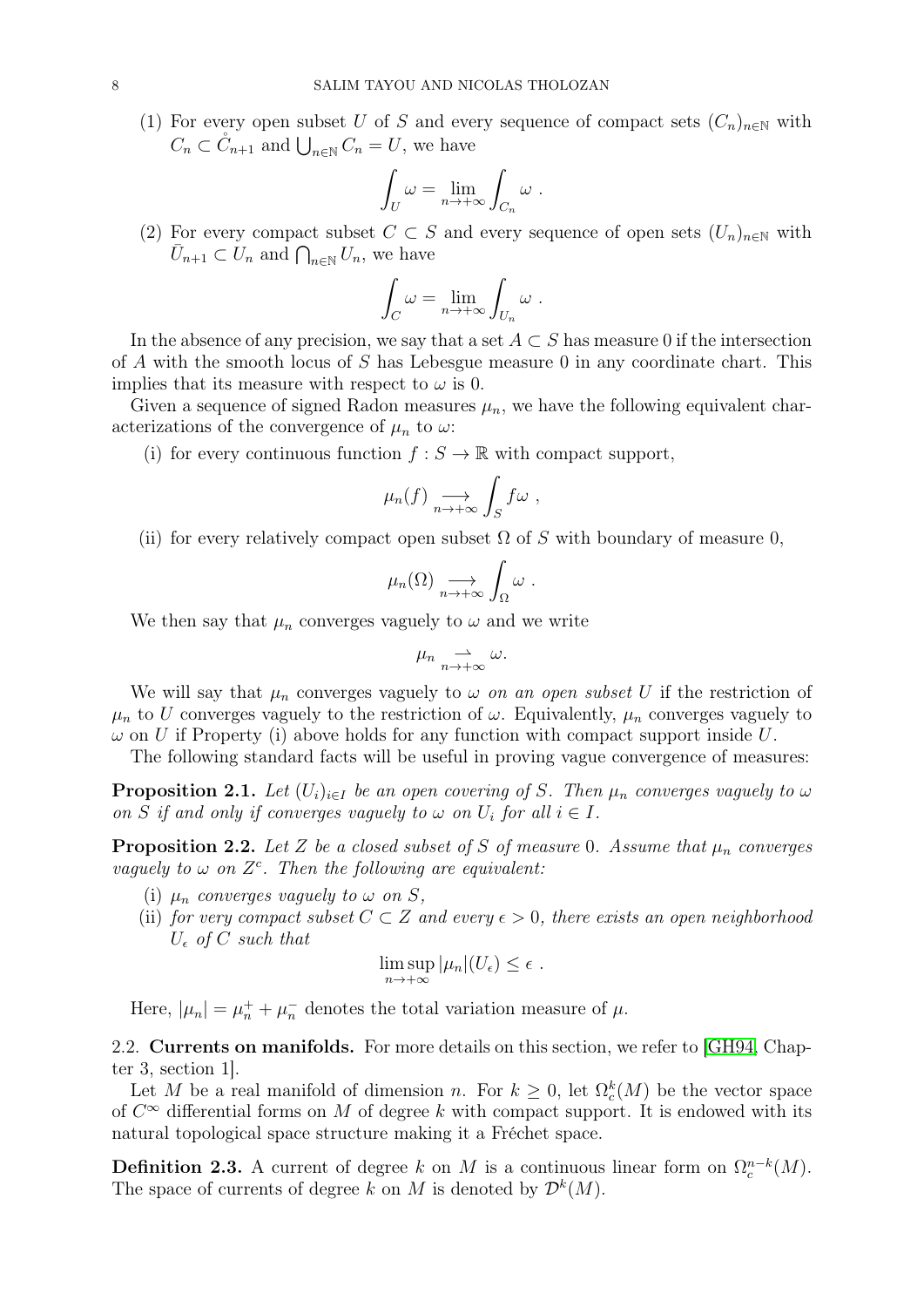9

Example 2.4. If  $N \hookrightarrow M$  is an oriented properly immersed submanifold of codimension k of M, the integration current  $T_N \in \mathcal{D}^k(M)$  is defined by

$$
T_N(\beta) = \int_N \beta, \quad \beta \in \Omega_c^{n-k}(M).
$$

<span id="page-8-1"></span>Example 2.5. A differential k-form  $\alpha$  induces a k-dimensional current  $T_{\alpha}$  defined by

$$
T_{\alpha}(\beta) = \int_M \alpha \wedge \beta, \quad \beta \in \Omega_c^{n-k}(M).
$$

The exterior derivative d on differential forms induces a map

$$
d: \mathcal{D}^k(M) \to \mathcal{D}^{k+1}(M)
$$

defined by

$$
dT(\phi) = (-1)^{k+1} T(d\phi), \quad \phi \in \Omega_c^{n-k-1}(M).
$$

A current T is *closed* if  $dT = 0$ .

The exterior derivative defines a cochain complex structure on  $(\mathcal{D}^{\bullet}(M))$ , and Example [2.5](#page-8-1) gives a morphism of cochain complexes

$$
(\Omega^{\bullet}(M), d) \to (\mathcal{D}^{\bullet}(M), d).
$$

Which turns out to be a quasi-isomorphism (i.e. it induces isomorphisms at the level of cohomology groups, see [\[GH94,](#page-45-15) p.382]).

The space  $\mathcal{D}^{k}(M)$  is naturally a topological vector space when equipped with the weak topology: a sequence  $T_n$  of degree k currents *converges weakly* to a current T (which we write  $T_n \rightharpoonup T$ ) if

$$
T_n(\beta) \underset{n \to +\infty}{\longrightarrow} T(\beta)
$$

for all  $\beta \in \Omega_c^{n-k}(M)$ .

Assume now that  $M$  is a complex manifold of complex dimension  $n$ . Then the complex  $\mathcal{D}^{\bullet}(M)$  admits a bigrading

$$
\mathcal{D}^k(M) = \bigoplus_{p+q=k} \mathcal{D}^{p,q}(M) ,
$$

where  $\mathcal{D}^{p,q}(M)$  is the topological dual of the complex vector space  $\Omega_c^{n-p,n-q}(M)$ .

In particular, if  $Z \subseteq M$  is a complex analytic subvariety of complex codimension k, we can similarly define a closed integration current  $T_Z \in D^{k,k}(M)$  by integrating over (the smooth locus of) Z.

<span id="page-8-0"></span>2.3. Homogeneous spaces, orientations and volume forms. In this section, we introduce the notations that we will be using throughout the paper and recall some facts on volume forms on Lie groups.

Let G denote a real algebraic semisimple Lie group. Suppose we are given the following subgroups of  $G$ :

- a lattice  $\Gamma$ ,
- a semi-simple Lie subgroup  $H$  without compact factor,
- a compact subgroup  $K$ .

Let L the intersection of K and H. This is a compact subgroup of H. The group H acts on the right on the quotient  $\Gamma \backslash G$ , and we will be interested in the next section in equidistribution properties of orbits of this action and their projection to  $\Gamma \backslash G/K$ .

Let  $\mathfrak{g}, \mathfrak{h}, \mathfrak{k}$  and I denote respectively the Lie algebras of  $G, H, K$ , and L. Up to taking subgroups of index 2, we can assume that the adjoint actions of  $G, H, K$ , and  $L$  have determinant 1. We then fix once and for all some orientation of  $\mathfrak{g}$ ,  $\mathfrak{h}$ ,  $\mathfrak{k}$  and  $\mathfrak{l}$  and orient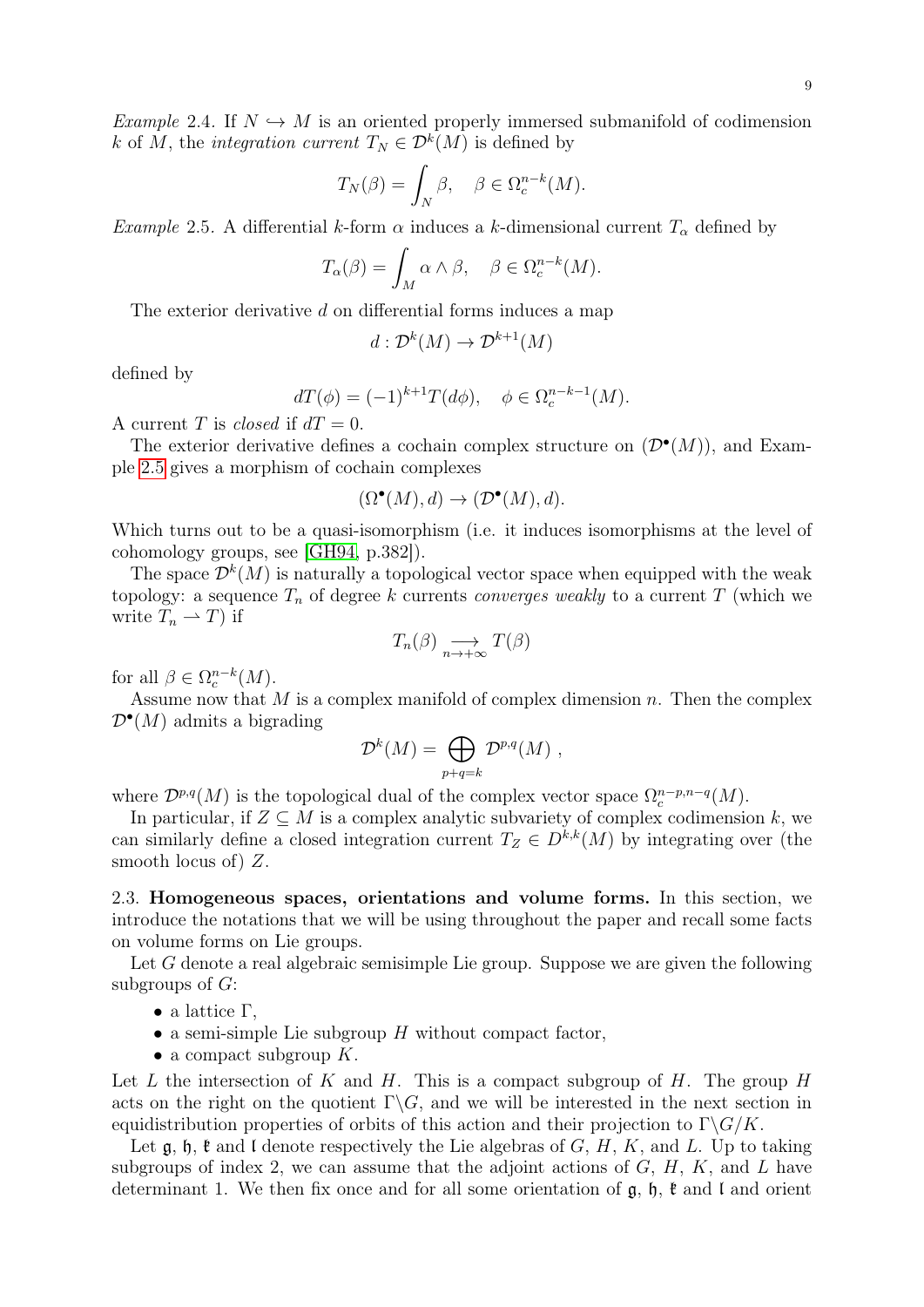accordingly the quotient spaces  $g/\ell$ ,  $g/\ell$ ,  $g/\ell$ ,  $g/\ell$  and  $h/\ell$ . Those orientations induce orientations on  $G/K$ ,  $G/H$ ,  $G/L$ ,  $K/L$  and  $H/L$  respectively.

Recall that the Lie algebra g carries a natural symmetric bilinear form called the the Killing form, which is invariant under the adjoint action and non-degenerate since  $G$  is semisimple. Its restriction to h,  $\mathfrak{k}$  or l is still non-degenerate. We denote by  $\omega_G$ ,  $\omega_H$ ,  $\omega_K$ and  $\omega_L$  the volume forms associated to the restricted Killing metric and the prescribed orientations on  $\mathfrak{g}, \mathfrak{h}, \mathfrak{k}$  and l respectively, as well as the induced bi-invariant volume forms on G, H, K, and L. Finally, we denote by  $\omega_{G/K}$ ,  $\omega_{G/H}$ ,  $\omega_{G/L}$ ,  $\omega_{K/L}$  and  $\omega_{H/L}$  the invariant volume forms on the corresponding homogeneous spaces induced by  $\omega_G$ ,  $\omega_H$ ,  $\omega_K$  and  $\omega_L$ .

The volume forms  $\omega_G$  and  $\omega_{G/K}$  respectively factor to volume forms on  $\Gamma \backslash G$  and  $\Gamma \backslash G/K$ , and we define respectively

$$
\text{Vol}(\Gamma \backslash G) = \int_{\Gamma \backslash G} \omega_G , \quad \text{Vol}(K) = \int_K \omega_K , \quad \text{Vol}(\Gamma \backslash G/K) = \int_{\Gamma \backslash G/K} \omega_{G/K} .
$$

The compatibility of the volume forms gives the following identity:

$$
Vol(\Gamma \backslash G) = Vol(\Gamma \backslash G / K) \cdot Vol(K) .
$$

Similarly, if xH is a closed H-orbit in  $\Gamma \backslash G$ , then  $\omega_H$ ,  $\omega_L$  and  $\omega_{H/L}$  induce volume forms on xH, L and xH/L. We denote respectively by  $Vol(xH)$ ,  $Vol(L)$  and  $Vol(xH/L)$  their total mass, and we have the following identity:

$$
Vol(xH) = Vol(xH/L) \cdot Vol(L) .
$$

<span id="page-9-1"></span>2.4. Ratner theory and its consequences. We now recall some consequences of Ratner theory on equidistribution of homogeneous orbits in locally homogeneous spaces.

Here, we place ourselves in an arithmetic setting. Though this is not a requirement of Ratner theory, it is the source of its most remarkable consequences and will be sufficient for our applications.

We thus assume that we are given an inclusion  $H \subset G$  of semisimple algebraic groups over Q such that

- G is a subgroup of  $\mathbf{G}_{\mathbb{R}}$  containing  $\mathbf{G}_{\mathbb{R}}^0$ ,
- $H = G \cap \mathbf{H}_{\mathbb{R}}$
- Γ is commensurable to  $\rho^{-1}(GL(n,\mathbb{Z}))$ , for some faithful representation  $\phi : \mathbf{G} \to$  $GL(n)$  over  $\mathbb{Q}^2$  $\mathbb{Q}^2$ .

By a lemma of Chevalley (see [\[Ben08,](#page-44-5) Proposition 4.6]), we can find a free  $\mathbb{Z}$ -module  $V_{\mathbb{Z}}$  and an embedding  $G \hookrightarrow GL(V_{\mathbb{Q}})$  such that H is the stabilizer in G of a vector  $v_0 \in V_{\mathbb{Z}}$ . We can moreover assume that the G-orbit of  $v_0$  is Zariski closed and that Γ preserves  $V_{\mathbb{Z}}$ . For every  $\lambda \in \mathbb{R}_{>0}$ , we can now identify the homogeneous space  $G/H$  with the G-orbit of  $\lambda v_0$  in  $\mathbf{V}_{\mathbb{R}}$ .

The following classical result of homogeneous dynamics establishes the equivalence between closed H-orbits in  $\Gamma \backslash G$  and discrete  $\Gamma$ -orbits in  $G/H$ .

**Lemma 2.6.** Let g be an element in G, let x be its projection to  $\Gamma \backslash G$  and  $v = gv_0$  its projection to  $Gv_0 = G/H$ . Then the following are equivalent:

- the set  $\Gamma$ qH is closed in G,
- the right H-orbit of x is closed in  $\Gamma \backslash G$ ,
- the left  $\Gamma$ -orbit of v is discrete in  $G/H$ ,
- the group  $\Gamma \cap gHg^{-1}$  is a lattice in  $gHg^{-1}$ ,
- there exists  $\lambda \in \mathbb{R}_{>0}$  such that  $\lambda v \in V_{\mathbb{Z}}$ .

<span id="page-9-0"></span><sup>&</sup>lt;sup>2</sup>The commensurability class of  $\rho^{-1}(GL(n,\mathbb{Z}))$  is independent of the representation  $\rho$ .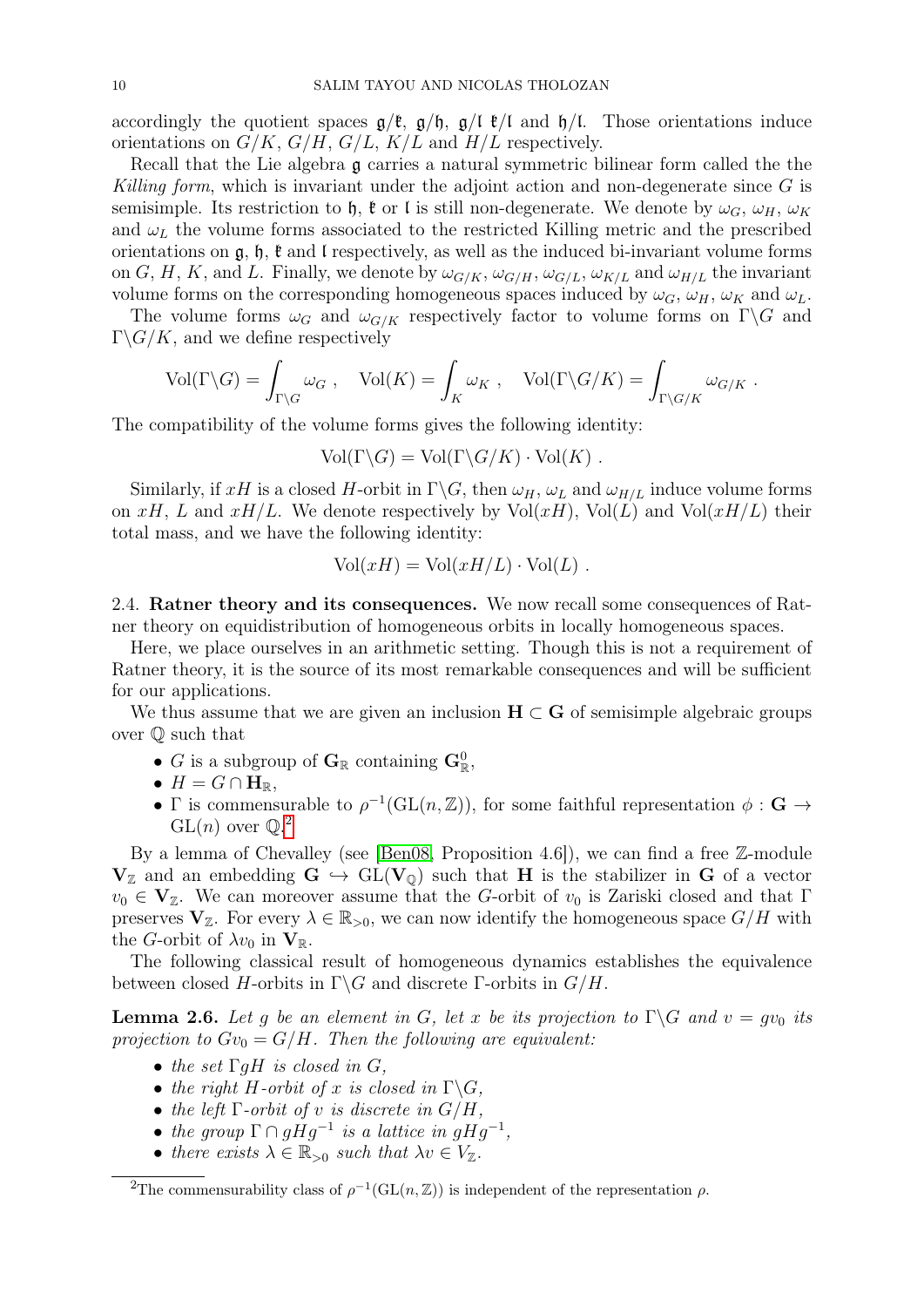Let now  $V_n$  be a finite union of discrete Γ-orbits in  $G/H$  and let  $\mathcal{O}_n$  be the corresponding finite union of closed H-orbits in  $\Gamma \backslash G$ . The volume form  $\omega_H$  induces an H-invariant measure  $\nu_n$  on  $\Gamma \backslash G$ , supported by  $\mathcal{O}_n$ , whose total mass  $\text{Vol}(\mathcal{O}_n)$  is finite.

**Definition 2.7.** We say that the sequence  $(\mathcal{O}_n)_{n\in\mathbb{N}}$  is *equidistributed* in  $\Gamma\backslash G$  if the sequence of probability measures

$$
\frac{1}{\text{Vol}(\mathcal{O}_n)}\nu_n
$$

converges weakly to

$$
\frac{1}{\text{Vol}(\Gamma \backslash G)} \omega_G.
$$

We say that the sequence  $(V_n)_{n\in\mathbb{N}}$  is *equidistributed in G/H* if the discrete measure

$$
\frac{1}{\text{Vol}(\mathcal{O}_n)}\sum_{x\in V_n}\delta_x
$$

converges vaguely to  $\omega_{G/H}$ .

A classical argument (due to Sarnak) shows that

<span id="page-10-3"></span>**Lemma 2.8.** The sequence  $(V_n)_{n\in\mathbb{N}}$  is equidistributed in  $G/H$  if and only if the sequence  $(\mathcal{O}_n)_{n\in\mathbb{N}}$  is equidistributed in  $\Gamma\backslash G$ .

In [\[EO06b\]](#page-45-2), Eskin and Oh give an equidistribution criterion for finite unions of closed orbits which relies on Ratner's groundbreaking work on unipotent dynamics as well as further developments by Mozes–Shah [\[MS95\]](#page-46-2) and Dani-Margulis [\[DM93, DM93\]](#page-45-16).

Let  $\mathcal{O}_n = \bigcup_{i=1}^{l_n} x_{i,n}H$  be a finite union of closed H-orbits in  $\Gamma \backslash G$  and let  $V_n = \bigcup_{i=1}^{l_n} \Gamma v_{i,n}$ be the corresponding union of discrete  $\Gamma$ -orbits in  $G/H$ .

<span id="page-10-0"></span>**Definition 2.9.** We say that the sequence  $(\mathcal{O}_n)_{n\in\mathbb{N}}$  has no loss of mass if for all compact subsets C of  $\Gamma \backslash G/H$ ,

$$
\frac{\sum \{ \text{Vol}(x_{i,n}H) \mid x_{i,n}H \cap C = \emptyset \}}{\text{Vol}(\mathcal{O}_n)} \underset{n \to +\infty}{\longrightarrow} 0.
$$

<span id="page-10-1"></span>**Definition 2.10.** The sequence  $(\mathcal{O}_n)$  is called *focused* if there exists  $g \in G$  and a subgroup H' of G containing  $gHg^{-1}$  and defined over Q such that

$$
\limsup_{n\to+\infty}\frac{\sum\{\text{Vol}(x_{i,n}H) \mid \Gamma v_{i,n}\subset \Gamma H'gZ(H)v_0\}}{\text{Vol}(\mathcal{O}_n)} > 0.
$$

It is called non-focused otherwise.

Remark 2.11. Eskin–Oh's original definition of being non-focused combines both definitions [2.9](#page-10-0) and [2.10.](#page-10-1) It is more convenient to us to separate them, since we shall verify both conditions independently.

<span id="page-10-2"></span>**Theorem 2.12** (Theorem 1.13 from [\[EO06b\]](#page-45-2)). Assume that H is a semisimple subgroup of G without compact factors. Then the sequence  $(V_n)_{n\in\mathbb{N}}$  is equidistributed in  $G/H$  if and only if it is non-focused and has no loss of mass.

Note that a sequence of closed H-orbits of  $\Gamma \backslash G$  leaving every compact subset can only exist if  $H$  is contained in a proper parabolic subgroup of  $G$ . We thus have the following proposition which results from Proposition 3.2 and 3.4 in [\[EO06b\]](#page-45-2).

**Proposition 2.13.** If H is not contained in a proper parabolic subgroup of  $G$ , then any sequence of finite unions of closed H-orbits of  $\Gamma \backslash G$  has no loss of mass.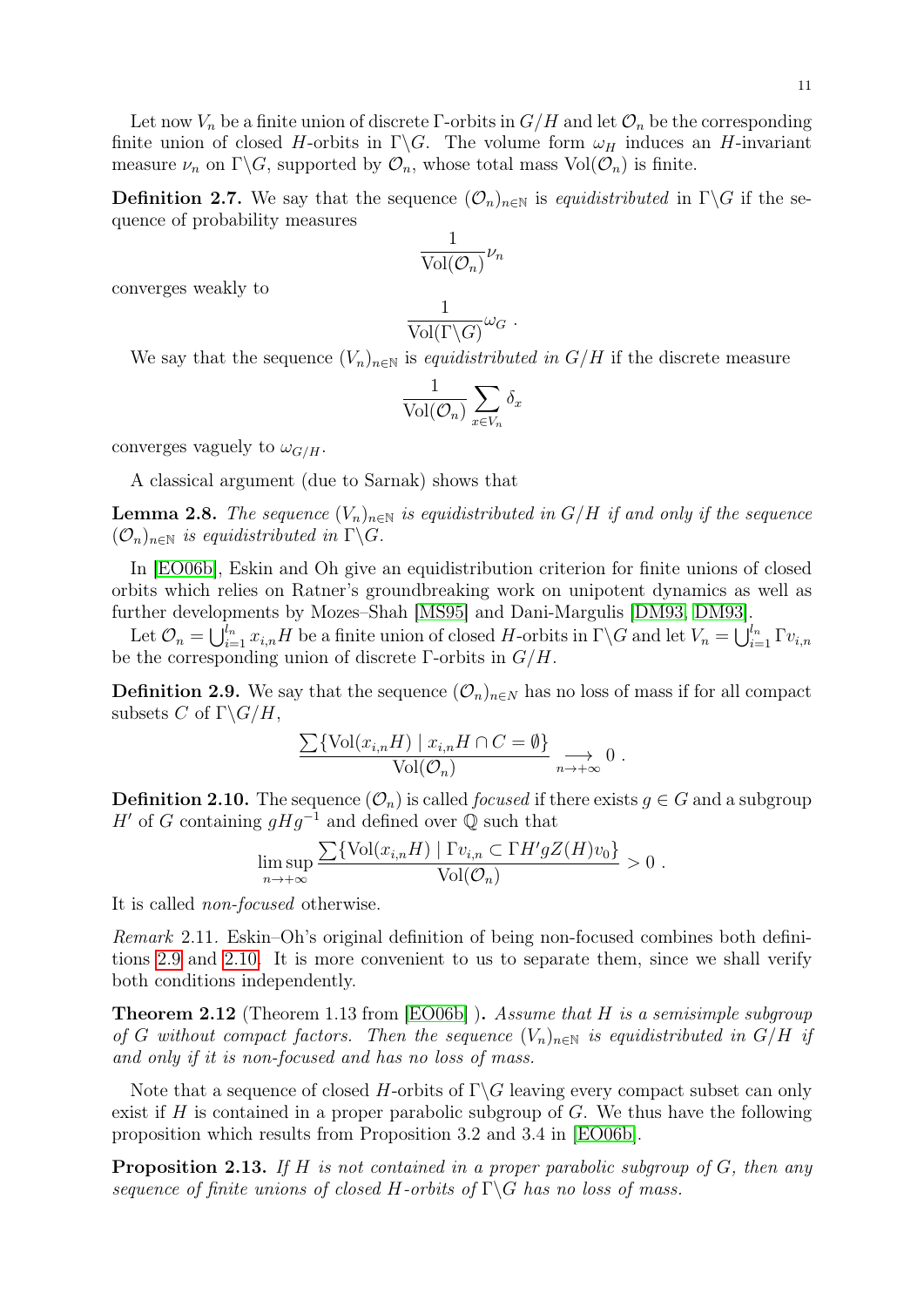<span id="page-11-3"></span>2.5. Equidistribition in terms of currents. The results of this section do not require any arithmeticity assumption, nor do they rely on Ratner theory. Their strongest applications, however, will follow from the equidistribution criterion stated above.

As before, for all  $n \in \mathbb{N}$ , let  $\mathcal{O}_n$  be a finite union of closed H-orbits in  $\Gamma \backslash G$ . The starting point of our work is the remark that the equidistribution of a sequence  $\{\mathcal{O}_n\subset$  $\Gamma \backslash G, n \in \mathbb{N}$  can be reformulated as an equidistribution of the currents of integration over  $\mathcal{O}_n$ . Let  $\hat{p}$  denote the projection from G to  $G/H$ . Then the form  $\hat{p}^*\omega_{G/H}$  is a left<br>invariant form on G which thus descends to a form on  $\Gamma \backslash G$  which we still denote  $\hat{p}^*\omega_{G/H}$ invariant form on G which thus descends to a form on  $\Gamma \backslash G$ , which we still denote  $\hat{p}^* \omega_{G/H}$ .<br>This form can be seen as an invariant transverse measure for the foliation by H-orbits This form can be seen as an invariant transverse measure for the foliation by  $H$ -orbits.

<span id="page-11-0"></span>**Theorem 2.14.** Assume that the sequence  $(\mathcal{O}_n)_{n\in\mathbb{N}}$  is equidistributed in  $\Gamma\backslash G$  and let  $T_{\mathcal{O}_n}$ denote the integration current on  $\mathcal{O}_n$ . Then

$$
\frac{1}{\text{Vol}(\mathcal{O}_n)} T_{\mathcal{O}_n} \rightharpoonup \frac{1}{\text{Vol}(\Gamma \backslash G)} \widehat{p}^* \omega_{G/H}.
$$

Finally, one can push this equidistribution forward by the fibration map from G to  $G/K$ . To be more precise, let p denote the projection from  $G/L$  to  $G/H$  and  $\pi$  the projection from  $G/L$  to  $G/K$ . Recall that the map  $\pi$  induces a push-forward map

$$
\pi_*: \Omega^{\bullet}(G/L) \to \Omega^{\bullet - \dim(K/L)}(G/K)
$$

which is by definition Poincaré dual to the pull-back map  $\pi^*$ , i.e.

$$
\int_{G/K} \pi_*\alpha \wedge \beta = \int_{G/L} \alpha \wedge \pi^* \beta
$$

for all  $\beta$  with compact support (for more details, see Section [4.1](#page-16-2) or [\[BT82,](#page-44-6) p.37]). We still denote by  $\pi$  and  $\pi_*$  the factorization of those maps by the left action of Γ.

<span id="page-11-1"></span>**Theorem 2.15.** Assume the sequence  $(\mathcal{O}_n)_{n\in\mathbb{N}}$  equidistributes in  $\Gamma\backslash G$  and let  $T_{\mathcal{O}_n/L}$  denote the integration current on  $\mathcal{O}_n/L \subset \Gamma \backslash G/K$ . Then

$$
\frac{1}{\text{Vol}(\mathcal{O}_n/L)} T_{\mathcal{O}_n/L} \rightharpoonup \frac{1}{\text{Vol}(K/L) \text{Vol}(\Gamma \backslash G/K)} \pi_* p^* \omega_{G/H}.
$$

Let us first prove a refined version of Theorem [2.14](#page-11-0) which gives an equidistribution in  $\Gamma \backslash G/L$ .

<span id="page-11-2"></span>**Lemma 2.16.** Assume that the sequence  $(\mathcal{O}_n)_{n\in\mathbb{N}}$  is equidistributed in  $\Gamma\backslash G$  and let  $\widehat{T}_{\mathcal{O}_n/L}$ denote the integration current on  $\mathcal{O}_n/L \subset \Gamma \backslash G/L$ . Then

$$
\frac{1}{\text{Vol}(\mathcal{O}_n/L)}\widehat{T}_{\mathcal{O}_n/L} \rightharpoonup \frac{1}{\text{Vol}(K/L)\,\text{Vol}(\Gamma\backslash G/K)}p^*\omega_{G/H}.
$$

Theorem [2.15](#page-11-1) follows from applying this lemma to  $K = L = \{1_G\}.$ 

*Proof.* Let H denote the foliation of  $\Gamma \backslash G/L$  by the left translates of  $H/L$  and  $T\mathcal{H} \subset$  $T(\Gamma \backslash G/L)$  the tangent distribution to this foliation. The volume form  $\omega_{H/L}$  on  $H/L$ defines a smooth section  $\omega_{\mathcal{H}}$  of  $\Lambda^{\max}T^*\mathcal{H}$ .

Let  $\alpha$  be a form of degree  $\dim(G) - \dim(H)$  with compact support on  $\Gamma \backslash G/L$ , and let f be the smooth function with compact support such that  $\alpha_{TT} = f \omega_{\mathcal{H}}$ . The compatibility between the various volume forms gives

$$
\alpha \wedge p^* \omega_{G/H} = f \omega_{G/L} .
$$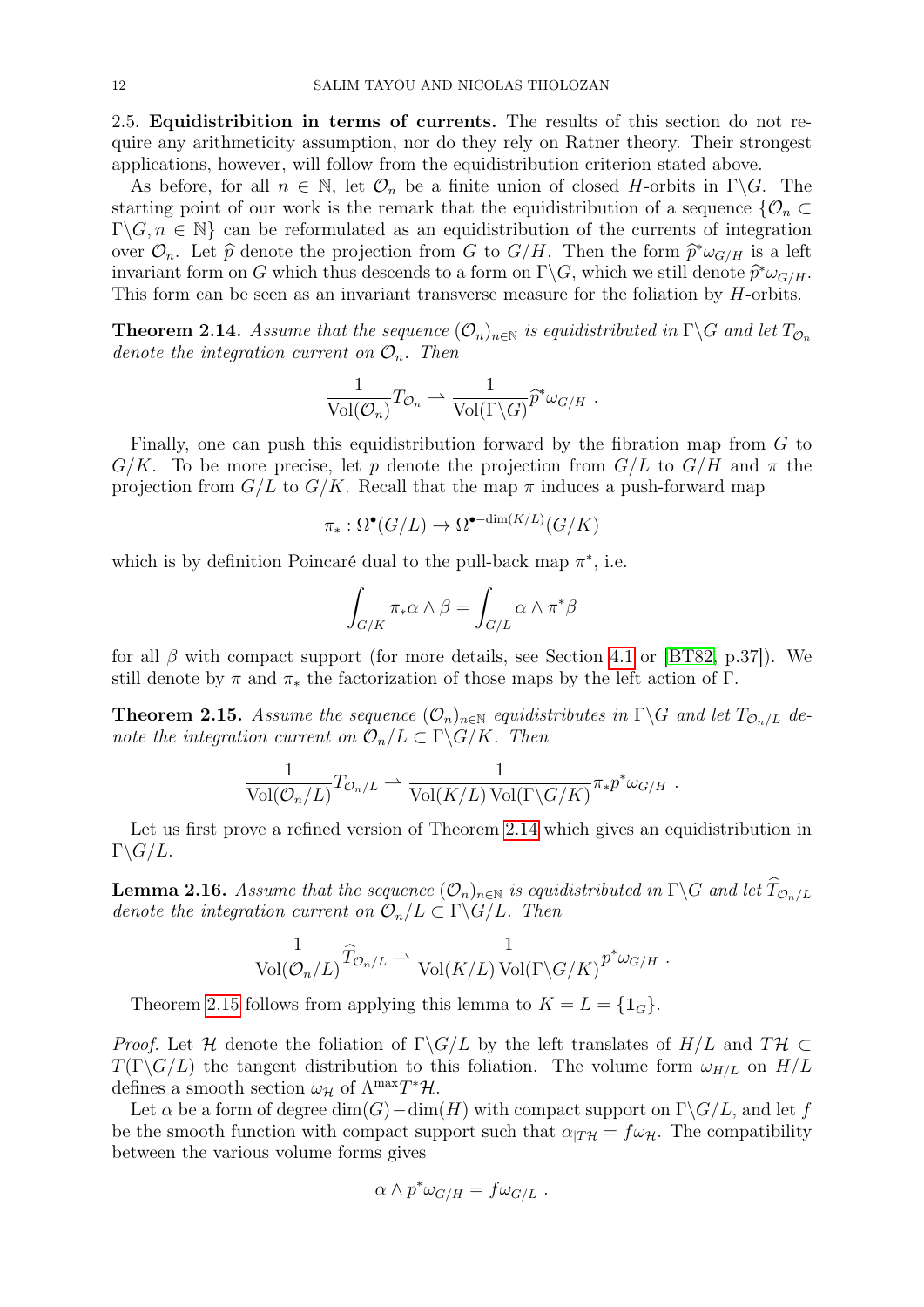Let  $p_0$  denote the projection from  $\Gamma \backslash G$  to  $\Gamma \backslash G/L$ . We have

$$
\frac{1}{\text{Vol}(\mathcal{O}_n/L)} \int_{\mathcal{O}_n/L} \alpha = \frac{1}{\text{Vol}(\mathcal{O}_n/L)} \int_{\mathcal{O}_n/L} f \omega_{\mathcal{H}}
$$

$$
= \frac{1}{\text{Vol}(\mathcal{O}_n)} \int_{\mathcal{O}_n} f \circ p_0 \omega_H
$$

$$
\xrightarrow[n \to +\infty]{} \frac{1}{\text{Vol}(\Gamma \backslash G)} \int_{\Gamma \backslash G} f \circ p_0 \omega_G
$$

and

$$
\frac{1}{\text{Vol}(\Gamma \backslash G)} \int_{\Gamma \backslash G} f \circ p_0 \, \omega_G = \frac{1}{\text{Vol}(\Gamma \backslash G/L)} \int_{\Gamma \backslash G/L} f \, \omega_{G/L}
$$
\n
$$
= \frac{1}{\text{Vol}(\Gamma \backslash G/L)} \int_{\Gamma \backslash G} \alpha \wedge p^* \omega_{G/H} .
$$

This shows that  $\frac{1}{\text{Vol}(\mathcal{O}_n/L)} \widehat{T}_{\mathcal{O}_n/L}$  converges weakly to  $\frac{1}{\text{Vol}(\Gamma\backslash G/L)} \omega_{G/H}$ .

Proof of Theorem [2.15.](#page-11-1) We now push forward the equidistribution of Lemma [2.16](#page-11-2) to  $\Gamma \backslash G/K$ . Note that we have  $T_{\mathcal{O}_n/L} = \pi_* T_{\mathcal{O}_n/L}$ .

Let  $\alpha$  be a form of degree dim( $H/L$ ) with compact support on  $\Gamma \backslash G/K$ . We then have

$$
\frac{1}{\text{Vol}(\mathcal{O}_n/L)} \langle T_{\mathcal{O}_n/L}, \alpha \rangle = \frac{1}{\text{Vol}(\mathcal{O}_n/L)} \langle \widehat{T}_{\mathcal{O}_n/L}, \pi^* \alpha \rangle
$$
  
\n
$$
\rightarrow \frac{1}{\text{Vol}(\Gamma \backslash G/L)} \int_{\Gamma \backslash G/L} \pi^* \alpha \wedge p^* \omega_{G/H}
$$
  
\n
$$
= \frac{1}{\text{Vol}(\Gamma \backslash G/L)} \int_{\Gamma \backslash G/K} \alpha \wedge \pi_* p^* \omega_{G/H} \text{ (by definition of } \pi_*).
$$

For  $n \in \mathbb{N}$ , the integration current  $T_{\mathcal{O}_n/L}$  is closed since  $\mathcal{O}_n/L$  has empty boundary. It thus has a well defined cohomology class  $[\mathcal{O}_n/L] \in H^{d_H}(\Gamma \backslash G/K, \mathbb{R})$  where  $d_H$  is the codimension of  $H/L$  in  $G/K$ .

<span id="page-12-1"></span>**Corollary 2.17.** Assume that the sequence  $(\mathcal{O}_n)$  is equidistributed in  $\Gamma \backslash G$  and let  $[\mathcal{O}_n/L]$ denote the corresponding cohomology class in  $H^{d_H}(\Gamma \backslash G/K, \mathbb{R})$ . Then

$$
\frac{1}{\text{Vol}(\mathcal{O}_n/L)}[\mathcal{O}_n/L] \underset{n \to \infty}{\to} \frac{1}{\text{Vol}(K/L)\text{Vol}(\Gamma \backslash G/K)}[\pi_* p^* \omega_{G/H}].
$$

### 3. Equidistribution of intersection points

<span id="page-12-0"></span>We consider as before a sequence  $(\mathcal{O}_n)_{n\in\mathbb{N}}$  of finite unions of closed H-orbits of  $\Gamma\backslash G$ which is assumed to be equidistributed. In this section, we want to pass from the equidistribution in terms of currents to an equidistribution of the intersection points of  $\mathcal{O}_n$  with a subvariety of  $\Gamma \backslash G/K$  of dimension  $d_H$ . Though this kind of result can be expected to follow from Theorem [2.15,](#page-11-1) some work is needed to deal with the locus where this intersection is not transverse. This will require in particular a finiteness result for maps defined in an o-minimal structure.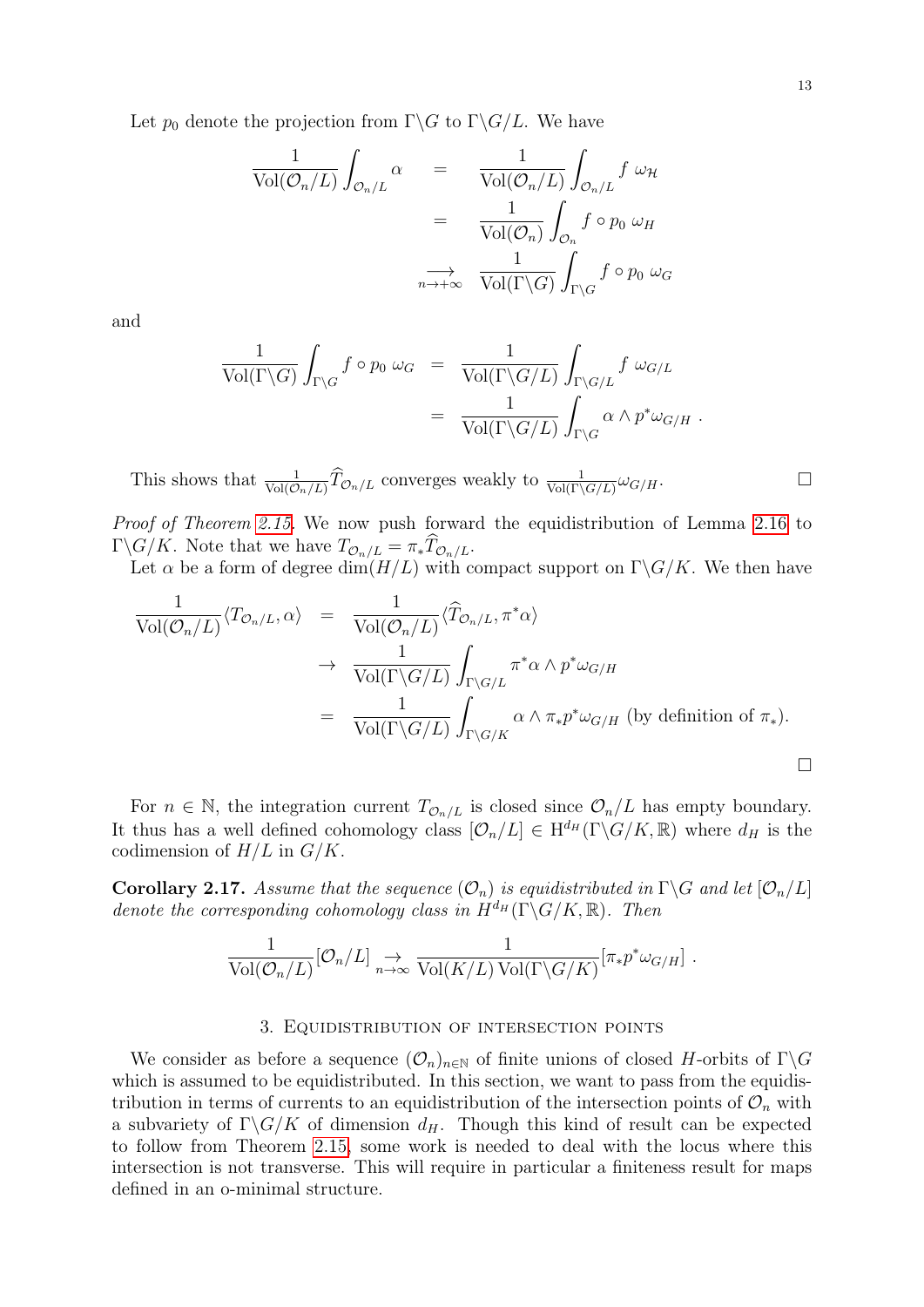3.1. Moderate geometry of locally symmetric spaces. We recall in this section notions from o-minimal geometry in the context of locally symmetric spaces following [\[BKT20\]](#page-44-2) and the structure of definable maps. For a general introduction to o-minimal structures, we refer to [\[Dri98\]](#page-45-17).

A structure S on R expanding the real field R is by definition a collection  $(S_n)_{n\in\mathbb{N}^\times}$ where each  $S_n$  is a set of subsets of  $\mathbb{R}^n$ , called the definable sets, which is a Boolean subalgebra of the subsets of  $\mathbb{R}^n$  containing all the algebraic subsets and which satisfy the following properties:

- (1) If  $A \in \mathcal{S}_n$ ,  $B \in \mathcal{S}_m$ , then  $A \times B \in \mathcal{S}_{n+m}$ ;
- (2) if  $p : \mathbb{R}^{n+1} \to \mathbb{R}^n$  is the projection on the first n-coordinates,  $A \in \mathcal{S}^{n+1}$ , then  $p(A) \in \mathcal{S}^n$ ;

The structure is called *o-minimal*<sup>[3](#page-13-0)</sup> if any element of  $S_1$  is a finite union of points and intervals. Given an o-minimal structure, one can define the following notions:

- (1) a map  $f: A \to B$  between two definable sets is definable if its graph  $\Gamma_f \subset A \times B$ is definable ;
- (2) a S-definable manifold is a manifold having a *finite* atlas of charts  $(\phi_i : U_i \rightarrow$  $(\mathbb{R}^n)_{i\in I}$  such that the intersections  $\phi_i(U_i \cap U_j) \subset \mathbb{R}^n$  are definable and the change of coordinates  $\phi_i \circ \phi_i^{-1}$  $j_j^{-1}$ :  $\phi_j(U_i \cap U_j) \to \phi_i(U_i \cap U_j)$  are S-definable maps.

Intuitively, definable manifolds in an o-minimal structure have reasonable geometry locally and at infinity, complex algebraic varieties being an example of definable manifolds. The first example of an o-minimal structure is the one given by semi-algebraic subsets which we denote by  $\mathbb{R}_{alg}$ . More examples of o-minimal structures have been studied during recent years and the ones which will be useful to us are:

- (1)  $\mathbb{R}_{an}$ : the smallest o-minimal structure expanding  $\mathbb{R}_{alg}$  and for which restricted analytic functions are definable, see [\[Gab68\]](#page-45-18).
- (2)  $\mathbb{R}_{exp}$ : the smallest o-minimal structure expanding  $\mathbb{R}_{alg}$  and for which the real exponential map is definable, [\[Wil96\]](#page-46-14).
- (3)  $\mathbb{R}_{an,exp}$ : the smallest o-minimal structure expanding the two previous structures, [\[vdDM94,](#page-46-15) [vdDM96\]](#page-46-16).

One of the main theorems of [\[BKT20,](#page-44-2) Theorem 1.1] asserts that locally symmetric spaces can be endowed with a semi-algebraic structure using Borel-Serre compactifications, see *loc. cit.* for more details. More precisely, let  $G$  be a real connected semi-simple group which has a Q-structure,  $\Gamma$  a torsion-free arithmetic subgroup of G and  $K \subset G$  a compact group

**Theorem 3.1.** [\[BKT20,](#page-44-2) Theorem 1.1] The quotients  $G/K$ ,  $\Gamma \backslash G/K$  have  $\mathbb{R}_{alg}$  structures such that

- (1)  $G \to G/K$  is definable in  $\mathbb{R}_{alg}$ ;
- (2) there exists a fundamental domain  $D \subset G/K$  for the action of  $\Gamma$  such that  $D \to$  $\Gamma \backslash G/K$  is definable in  $\mathbb{R}_{alg}$ .

Moreover this structure is functorial in the triple  $(G, K, \Gamma)$ .

One last ingredient we need from o-minimal geometry is the structure of definable maps: a definable map  $f : M \to N$  between definable sets is *definably trivial* if there exists a pair  $(F, \lambda)$  where F and  $\lambda : M \to F$  are definable and induce a definable homeomorphism  $M \to F \times N$  compatible with maps to N. We have then the following theorem from [\[Dri98,](#page-45-17) Chapter 9,Th 1.2].

<span id="page-13-1"></span><span id="page-13-0"></span><sup>3</sup> order-minimal.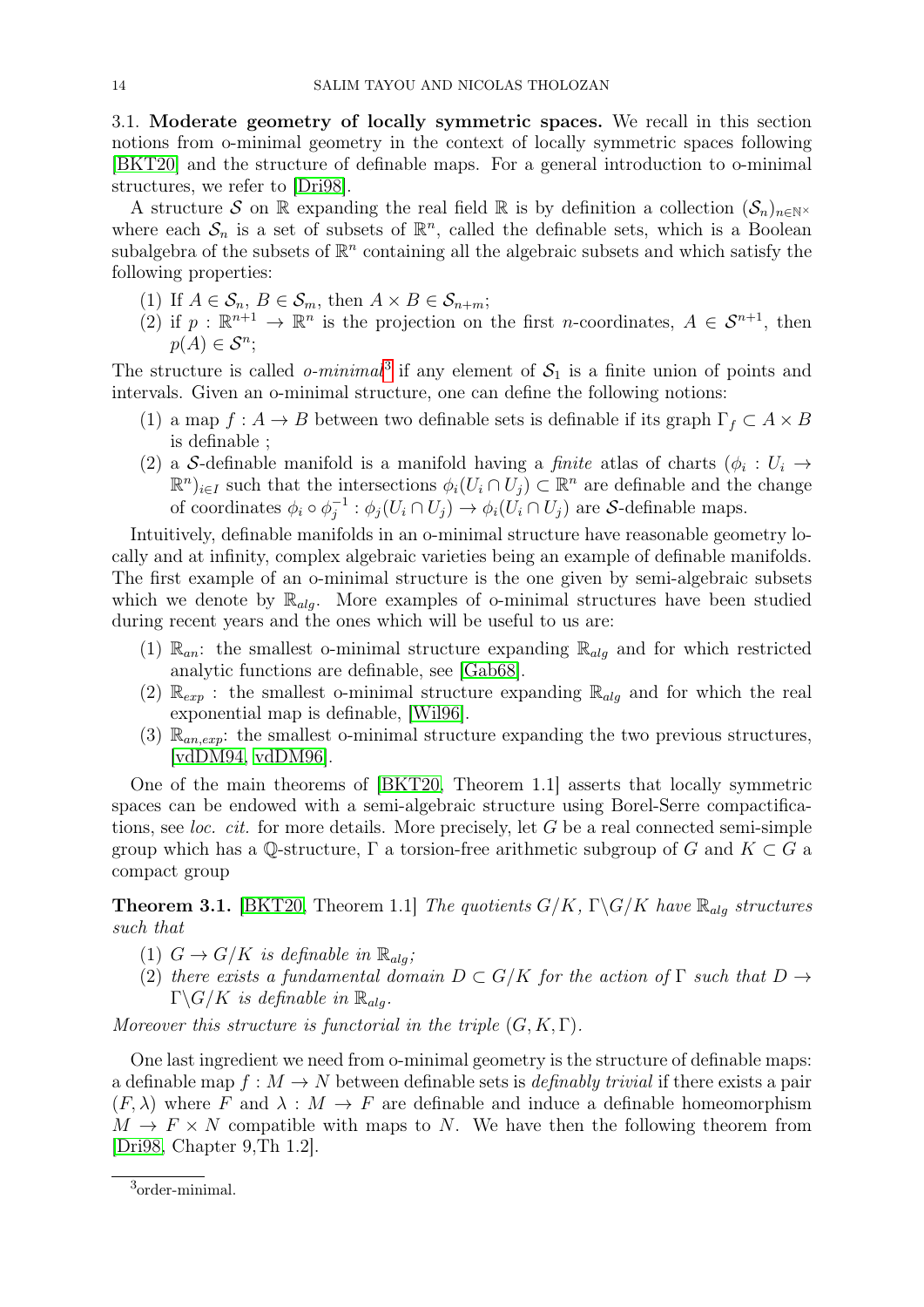**Theorem 3.2.** Let  $f : M \to N$  be a continuous definable map between definable sets in an o-minimal structure S. Then there exists a finite partition  $(N_i)_i$  of N such that  $f: f^{-1}(N_i) \to N_i$  is definably trivial.

An easy corollary is that the number of connected components of the fibers of a definable map is finite and uniformly bounded.

<span id="page-14-0"></span>3.2. Counting intersection points. In this section, we explain our conventions for counting points of intersection of varieties mapping to the quotient  $\Gamma \backslash G/K$  with closed H-orbits. We adopt the same notations as in Section [2.3](#page-8-0) to which we refer. From now on, S will be a fixed o-minimal structure which extends  $\mathbb{R}_{\text{ala}}$ .

Let  $S \subset \Gamma \backslash G/K$  be a definable real analytic subvariety of dimension  $d_H = \dim(G/K)$ −  $\dim(H/L)$ , and assume that the smooth locus of S is oriented. Let O be a finite union of closed H-orbits in  $\Gamma \backslash G$ . Recall that we denote by  $\mathcal{O}/L$  its projection to  $\Gamma \backslash G/L$  and by  $\pi(\mathcal{O}/L)$  its projection to  $\Gamma \backslash G/K$ .

In general,  $\pi_{\mathcal{O}/L}$  is not an embedding, which is why it is more convenient to count intersection at the level of  $\Gamma \backslash G/L$ , where  $\mathcal{O}/L$  is a finite union of closed leaves of the foliation  $H$  introduced in Section [2.5.](#page-11-3)

Let  $(\Gamma \backslash G/L)_S$  be the preimage of S by the fibration  $\pi : \Gamma \backslash G/L \to \Gamma \backslash G/K$ . By assumption on S,  $(\Gamma \backslash G/L)_S$  and  $\mathcal{O}/L$  have complementary dimension in  $\Gamma \backslash G/L$ . A point  $y \in (\Gamma \backslash G/L)_S \cap \mathcal{O}/L$  is a transverse intersection point if  $(\Gamma \backslash G/L)_S$  is smooth at y (equivalently, if S is smooth at  $\pi(y)$ ) and

<span id="page-14-1"></span>
$$
T_y(\Gamma \backslash G/L)_S \oplus T_y \mathcal{O}/L = T_y(\Gamma \backslash G/L) \ . \tag{3.2.1}
$$

For  $y \in (\Gamma \backslash G/L)_S \cap \mathcal{O}$ , we set  $\epsilon(y) = 0$  if y is not a transverse intersection point, and  $\epsilon(y) = 1$  if y is a transverse intersection point such that the direct sum [\(3.2.1\)](#page-14-1) is compatible with orientations, and  $\epsilon(y) = -1$  otherwise.

We have the following distribution on  $(\Gamma \backslash G/L)$ <sub>S</sub> given by summing over transverse intersection points :

$$
\widehat{T}^{S}_{\mathcal{O}} = \sum_{x \in (\Gamma \backslash G/L)_{S} \cap \mathcal{O}/L} \epsilon(x) \delta_{x} . \tag{3.2.2}
$$

Note that, since  $(\Gamma \backslash G/L)_S \cap \mathcal{O}/L$  is definable, it has a finite number of connected components. Moreover, components of dimension  $\geq 1$  consist only of non-transverse intersections points, for which  $\epsilon(y) = 0$ . Hence  $\hat{T}_{\mathcal{O}}^S$  is a finite signed measure. We can finally define:

**Definition 3.3.** The *transverse intersection measure* between S and  $\mathcal{O}/L$  is the signed measure

$$
T_{\mathcal{O}}^S \stackrel{\text{def}}{=} \pi_* \widehat{T}_{\mathcal{O}}^S.
$$

Informally,  $T_{\mathcal{O}}^S$ , counts the transverse intersection points of S and  $\pi(\mathcal{O}/L)$ , with a multiplicity corresponding to the (signed) number of branches of  $\pi(\mathcal{O}/L)$  meeting S at a smooth point x. The asymptotic behavior on S of the distributions  $T_{\mathcal{O}_n}^S$  for an equidistributing sequence  $\mathcal{O}_n$  will be discussed in the next section where we will prove that they are equidistributed with respect to the form  $\pi_* p^* \omega_{G/H}$ .

Remark 3.4. In general, the intersection  $S \cap \pi(\mathcal{O}/L)$  could have zero dimensional components which are not transverse because they are not reduced or are not smooth points of S. We do not take them into account in  $T_{\mathcal{O}}^{S}$ , but we will see in the next section that they are negligible from the equidistribution point of view.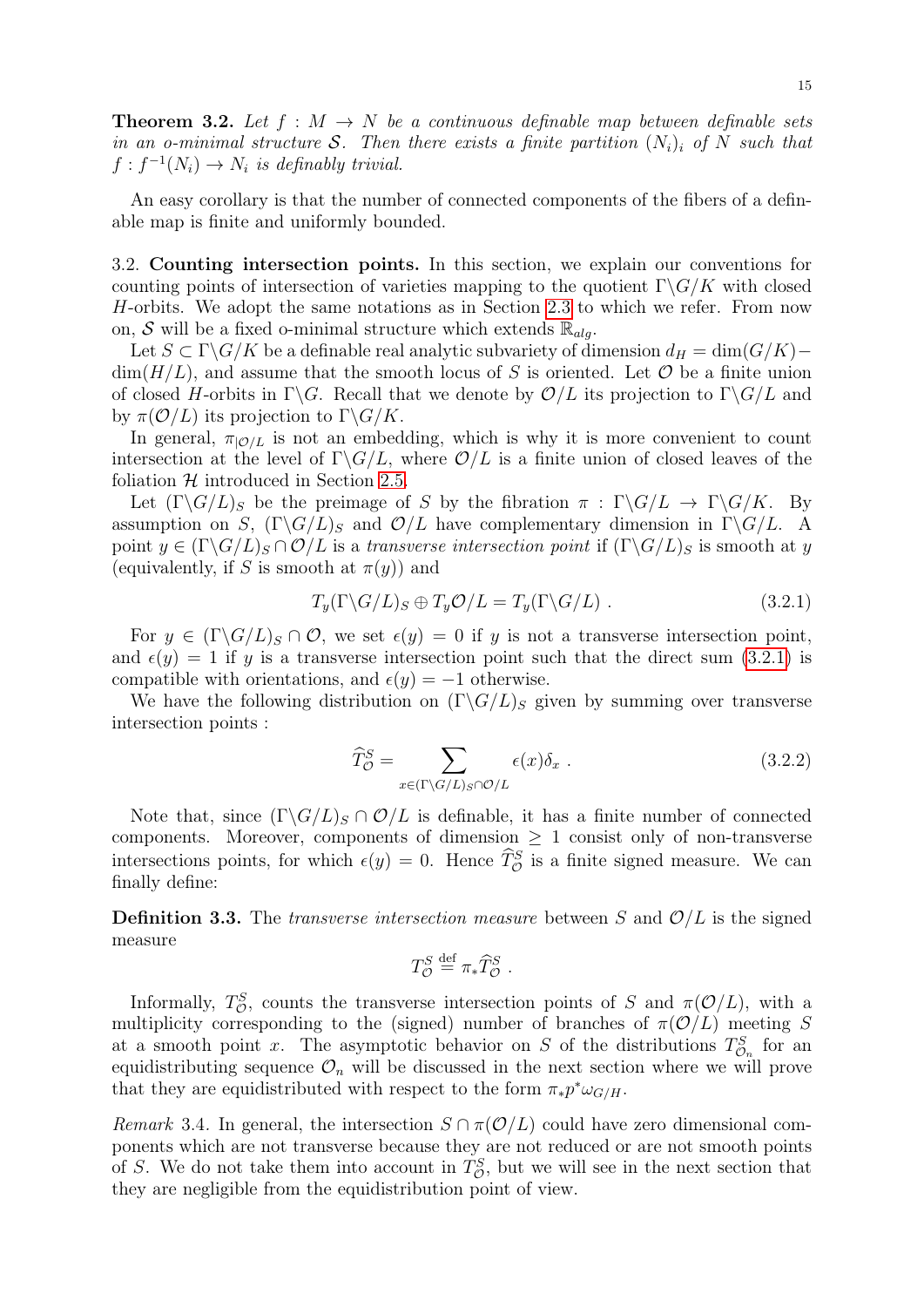Remark 3.5. Working in the setting of a moderate geometry allows us to avoid topological pathologies which do not arise in the applications we intend to give and makes it possible at the same time to make statements in a more general setting.

3.3. Equidistribution of intersection points. We keep the notations from the previous section, namely, G is a semi-simple group with  $\mathbb Q$  structure,  $\Gamma \subset G$  is a torsion free arithmetic subgroup and  $H \subset G$  is a semi-simple subgroup without compact factor. Let  $\mathcal{D} = G/K$  where  $K \subset G$  is a compact subgroup and  $L = K \cap H$ . Let  $d_H$  be as before the codimension of  $H/L$  in  $\mathcal D$ . We let S be an analytic subspace of  $\Gamma\backslash\mathcal D$  of dimension  $d_H$  and consider an equidistributing sequence  $\mathcal{O}_n$  of finite unions of closed H-orbits in Γ $\ G$ . In this section, we refine Theorem [2.15](#page-11-1) into and equidistribution theorem for the measures  $T_{\mathcal{O}_n}^S$  introduced in the previous paragraph, which will imply Theorem [1.1.](#page-1-0)

<span id="page-15-0"></span>**Theorem 3.6.** Let S be an analytic subspace of  $\Gamma \backslash \mathcal{D}$  of dimension  $d_H$  and let  $(\mathcal{O}_n)_{n \in \mathbb{N}}$ be an equidistributing sequence of finite unions of closed H-orbits in  $\Gamma \backslash G$ . Then

$$
\frac{1}{\text{Vol}(\mathcal{O}_n)} T^S_{\mathcal{O}_n} \underset{n \to +\infty}{\rightharpoonup} \pi_* p^* \omega_{G/H}.
$$

Proof. Recall that it is enough to prove the vague convergence on every open subset of a covering of S by Proposition [2.1.](#page-7-0) We can thus restrict ourselves to an open relatively compact definable subset  $\Omega \subset S$  that lifts to D. We still denote this lift by  $\Omega$ . We want to prove the equidistribution of the transverse intersection of  $\Omega$  with  $\pi(p^{-1}(V_n))$ , where  $V_n$  is the finite union of discrete Γ-orbits in  $G/H$  such that  $\mathcal{O}_n = \Gamma \backslash \pi^{-1}(V_n)$ .

Denote by  $(G/L)_{\Omega}$  the preimage of  $\Omega$  by  $\pi$ , and consider the following open subsets of  $(G/L)_{\Omega}$ :

- The domain  $U_{smooth}$  where  $(G/L)_{\Omega}$  is smooth,
- the domain  $U_{sub}$  where  $\Omega$  is smooth and  $p_{\vert\Omega}$  is a submersion (hence a local diffeomorphism by equality of the dimensions).

By definition, the distribution  $\widehat{T}_{\mathcal{O}_n}^{\Omega}$  is supported by  $U_{sub}$ . We first prove that  $\frac{1}{\text{Vol}(\mathcal{O}_n)} \widehat{T}_{\mathcal{O}_n}^{\Omega}$ converges vaguely to  $p^*\omega_{G/H}$  on  $U_{smooth}$ , then extend the vague convergence successively to  $U_{sub}$  and  $(G/L)_{\Omega}$  using Proposition [2.2.](#page-7-1) After pushing forward by  $\pi$ , we get the desired result.

To prove the vague convergence on  $U_{sub}$ , it is enough to prove it on every open relatively compact subset U' of  $U_{sub}$  such that  $p_{|U'}$  is a diffeomorphism onto its image (since those open sets cover  $U$ ). Let thus f be a continuous function with compact support on such a U'. Let  $\epsilon(U')$  be 1 if  $p_{|U'}$  preserves orientation and  $-1$  otherwise. Then

$$
\frac{1}{\text{Vol}(\mathcal{O}_n)} \widehat{T}_{\mathcal{O}_n}^{\Omega}(f) = \frac{\epsilon(U')}{\text{Vol}(\mathcal{O}_n)} \sum_{x \in V_n \cap p(U')} f \circ p^{-1}(x))
$$
\n
$$
\underset{n \to +\infty}{\longrightarrow} \epsilon(U') \int_{p(U')} f \circ p^{-1} \omega_{G/H} = \int_{U'} f p^* \omega_{G/H}
$$

since  $V_n$  is equidistributed in  $G/H$ .

This shows the vague convergence of  $\frac{1}{\text{Vol}(\mathcal{O}_n)} \widehat{T}_{\mathcal{O}_n}^{\Omega}$  on every U', hence on  $U_{sub}$ .

Let us now extend the vague convergence to  $(G/L)_{\Omega}$ . Since the projection map  $p_{|(G/L)_{\Omega}}$  :  $(G/L)_{\Omega} \rightarrow G/H$  is definable in an o-minimal structure, it follows from Theorem [3.2](#page-13-1) that the number of connected components of its fibers is uniformly bounded by some number N.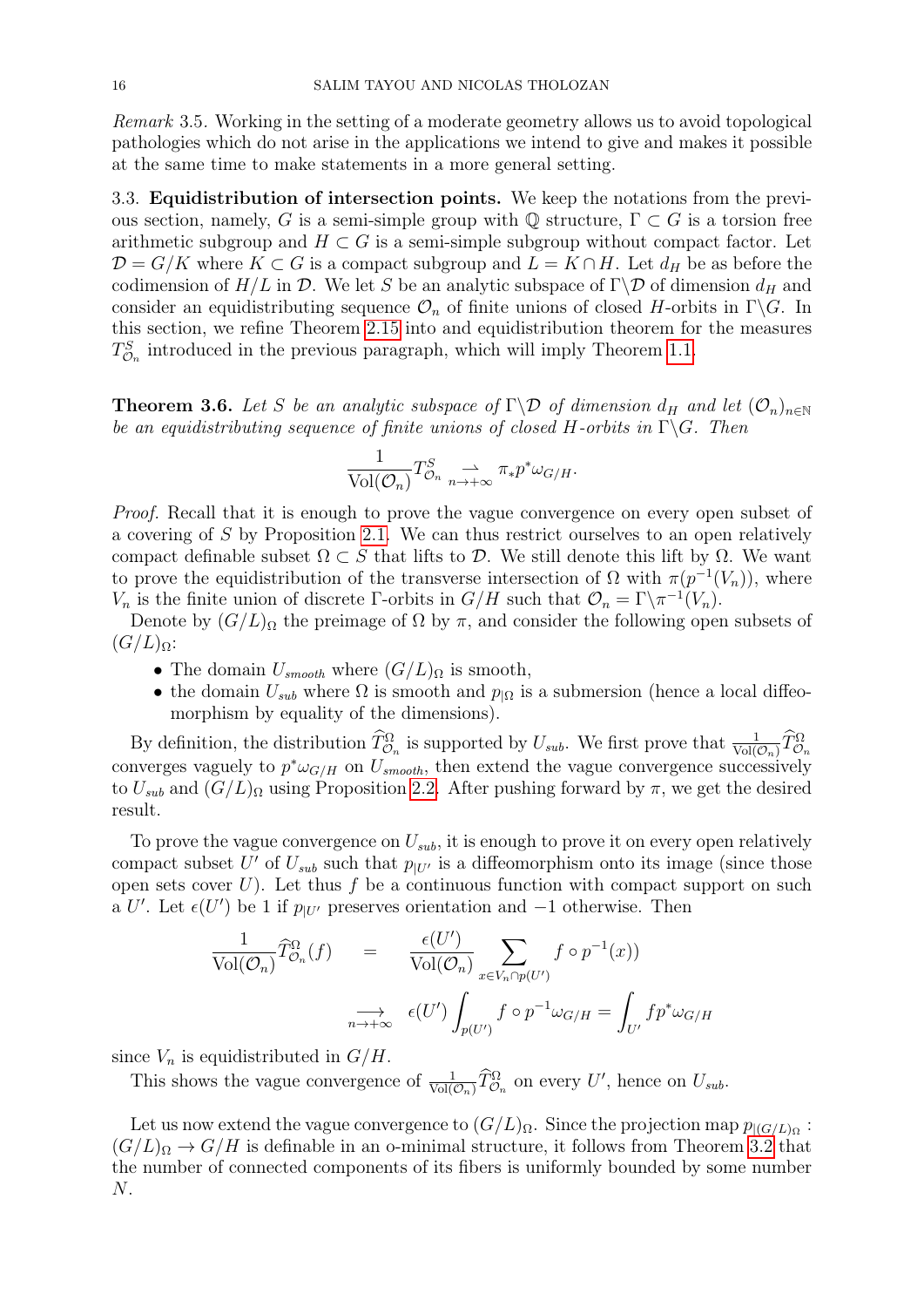Let first C be a compact subset of  $U_{smooth} \setminus U_{sub}$ . Then, by Sard's lemma,  $p(C)$  has measure 0. Hence, for every  $\epsilon > 0$ , there exists an open neighborhood U' of C in  $U_{smooth}$ such that

$$
\left| \int_{p(U')} \omega_{G/H} \right| \leq \epsilon.
$$

Since for all  $x \in p(U') \cap V_n$  the set  $p^{-1}(x) \cap U'$  has at most N isolated points, we get that

$$
\frac{1}{\text{Vol}(\mathcal{O}_n)}|\widehat{T}^{\Omega}_{\mathcal{O}_n}|(U') \leq \frac{N}{\text{Vol}(\mathcal{O}_n)}|p(U') \cap V_n|,
$$

hence

$$
\frac{1}{\text{Vol}(\mathcal{O}_n)}|\widehat{T}^{\Omega}_{\mathcal{O}_n}|(U') \leq |\int_{p(U')} \omega_{G/H}| \leq N\epsilon.
$$

We conclude that  $\frac{1}{\text{Vol}(\mathcal{O}_n)} \widehat{T}^{\Omega}_{\mathcal{O}_n}$  converges vaguely on  $U_{smooth}$  by Proposition [2.2.](#page-7-1)

Finally, the complement of  $U_{smooth}$  in  $(G_L)_{\Omega}$  is the singular locus, which has dimension  $d_{H}$ . Since p is definable, its image has measure 0, and one can reproduce the previous argument to show that  $\frac{1}{\text{Vol}(\mathcal{O}_n)} \widehat{T}_{\mathcal{O}_n}^{\Omega}$  converges vaguely to  $p^* \omega_{G/H}$  on  $(G/L)_{\Omega}$ .

 $\Box$ 

<span id="page-16-1"></span>*Remark* 3.7. We chose to restrict to  $\dim(S) = d_H$  for simplicity. However, for  $\dim(S)$  $d_H$ , we could define the *transverse intersection current*  $T_S^{\mathcal{O}_n}$  as the integration current over the transverse intersection locus of  $S \cap \mathcal{O}_n$ .

Intersecting further with submanifolds of dimension  $d_H$  and applying our theorem, one would obtain the convergence of these intersection currents (after normalization) to the current  $\pi_* p^* \omega_{G/H|S}$ .

### 4. The pull-push form

<span id="page-16-0"></span>In our equidistribution theorems [2.15](#page-11-1) and [2.17,](#page-12-1) we see appearing the *pull-push form*  $\pi_* p^* \omega_{G/H}$ . This form was already studied by the second author with entirely different motivations [\[Tho15\]](#page-46-5), while the first author proved, in the particular case of  $G = SO(2, q)$ ,  $H = SO(2, q-1)$  and  $K = S(O(2) \times O(q))$ , that this form is the G-invariant Kähler form on  $G/K$ .

Here we introduce some tools to better characterize this form, most of which were already presented in [\[Tho15\]](#page-46-5).

<span id="page-16-2"></span>4.1. Push-forward of forms. Let us first recall without any proof the construction of the push-forward of a form  $\alpha$  under a smooth fibration  $\pi : M \to B$  with compact oriented fibers. This construction can be found for instance in [\[BT82,](#page-44-6) p.37].

Let r be the dimension of the fibers of  $\pi$ . Let x be a point in B and denote by F the fiber of  $\pi$  over x. Choose  $\omega$  a volume form on F compatible with the orientation of the fiber, and let

$$
X \in \Lambda^r(TF) \subset \Lambda^r TM
$$

be the multivector such that  $\omega(X) = 1$ .

Let now  $\alpha$  be a smooth p form on M. The contraction  $\iota_X\alpha$  is a  $(p - r)$  form with kernel TF, which can thus be seen as a section of  $\Lambda^{p-r}(NF^{\vee})$ , where  $NF = TM/TF$  is the normal bundle to F and  $NF^{\vee} = {\phi \in T^*M \mid \phi_{|TF} = 0}$  is its dual.

<span id="page-16-3"></span>Finally, the differential of  $\pi$  along the fiber F induces an isomorphism  $NF \simeq F \times T_xB$ and therefore  $\Lambda^{p-r}(NF^{\vee}) = \Lambda^{p-r}(T_xB^{\vee})$ . With these identifications, we can now define: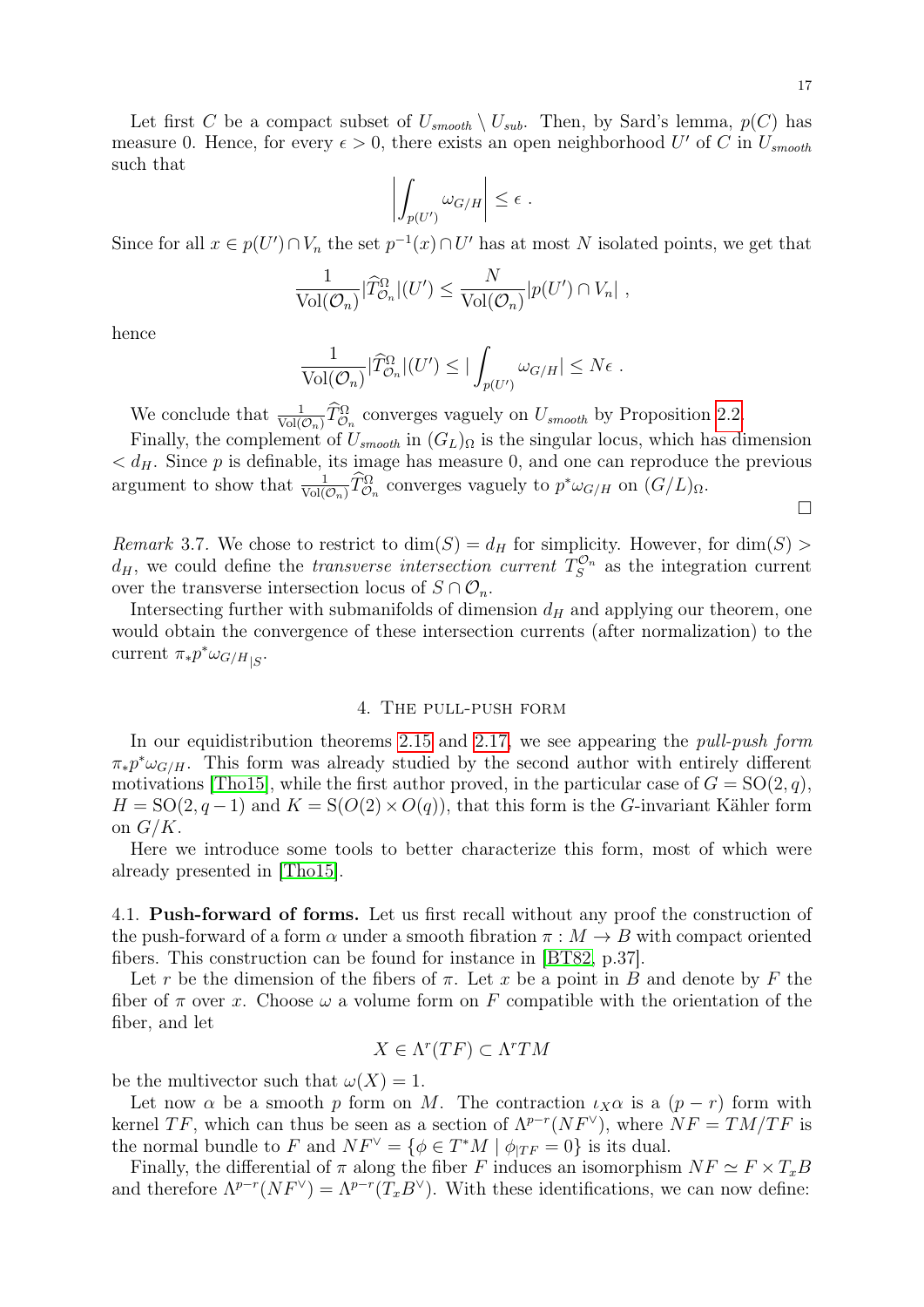**Definition 4.1.** The push-forward of the form  $\alpha$  is the  $(p - r)$ -form on B given at x by

$$
(\pi_* \alpha)_x = \int_F \iota_X(\alpha)_y d\omega(y) .
$$

Let  $p + q$  be the dimension of M. Then we have

<span id="page-17-1"></span>**Proposition 4.2.** The form  $\pi_* \alpha$  is the unique  $(p-r)$  form on B such that for any q-form  $\beta$  on B with compact support,

$$
\int_B \pi_* \alpha \wedge \beta = \int_M \alpha \wedge \pi^* \beta .
$$

Corollary 4.3. The push-forward operation commutes with the exterior derivative. In particular, the push-forward of a closed form is closed.

4.2. A formula for the pull-push form. Let us now apply these general considerations in order to give a formula for the pull-push form  $\pi_* p^* \omega_{G/H}$  at the Lie algebra level.

Let  $G/H$  be a G-homogeneous space and o denote the base point of  $G/H$  (that is, the projection of the unit element of G). Then the tangent space  $T_oG/H$  with the induced linear action of H identifies canonically with  $\mathfrak{g}/\mathfrak{h}$  endowed with the adjoint action of H. This identification induces an isomorphism between the differential algebra  $\Omega^{\bullet}(G/H, \mathbb{C})^G$ of smooth G-invariant forms on  $G/H$  with complex coefficients and the differential algebra  $\Lambda^{\bullet}((\mathfrak{g}/\mathfrak{h})_{\mathbb{C}}^{\vee})^H$  of H-invariant exterior forms on  $\mathfrak{g}/\mathfrak{h}$ , with derivative given by

$$
d\alpha(x_1,...,x_{k+1}) = \sum_{i < j} (-1)^{i+j} \alpha([x_i,x_j],x_1,...,\widehat{x}_i,...,\widehat{x}_j,...,x_{k+1}),
$$

for  $\alpha \in \Lambda^k((\mathfrak{g}/\mathfrak{h})_{\mathbb{C}}^{\vee})^H$  and  $x_1, \ldots, x_{n+1} \in \mathfrak{g}/\mathfrak{h}$ .

Let us now come back to the setting of the previous section, where  $H$  is a semisimple subgroup of G, K a compact subgroup of G and  $L = G/H$ . At the Lie algebra level, the pull-back homomorphism  $p^*$  (resp.  $\pi^*$ ) identifies exterior forms on  $\mathfrak{g}/\mathfrak{h}$  (resp.  $\mathfrak{g}/\mathfrak{k}$ ) to those exterior forms on  $g/l$  having  $h/l$  (resp.  $\ell/l$ ) in their kernel.

Reinterpreting Definition [4.1](#page-16-3) for G-invariant forms on  $G/L$ , we get:

<span id="page-17-0"></span>**Proposition 4.4.** Let  $\alpha$  be a G-invariant form on  $G/L$ . Then the form  $\pi_*\alpha$  on  $G/K$  is G-invariant and corresponds on  $\mathfrak{g}/\mathfrak{k}$  to the Ad<sub>K</sub>-invariant form

$$
\int_{K/L} \mathrm{Ad}_k{}^*(\iota_u\alpha)\mathrm{d}\omega_{K/L}(k) ,
$$

where  $u \in \Lambda^{\max}(\mathfrak{k}/\mathfrak{l})$  is such that  $\omega_{K/L}(u) = 1$ .

Remark 4.5. Since  $\ell/\ell$  and  $\eta/\ell$  are both Ad<sub>L</sub>-invariant, the form  $\iota_u\alpha$  is L-invariant and its kernel contains  $\ell/L$ . Therefore, its push-forward by Ad<sub>k</sub> only depends on the class of k in  $K/L$  so that the integral makes sense. Moreover, the resulting form is obviously K-invariant and has  $\ell/\ell$  in its kernel, so that is does identify with a K-invariant form on  $g/\mathfrak{k}$ .

<span id="page-17-2"></span>**Corollary 4.6.** Let  $(\alpha_1 \ldots, \alpha_{p_r})$  be an oriented orthonormal basis of  $\{\phi \in (\mathfrak{g}/\mathfrak{k})^\vee \mid \phi_{|\mathfrak{h}/\mathfrak{l}} =$ 0}. Then there exists a positive constant  $\lambda$  such that

$$
\pi_* p^* \omega_{G/H} = \lambda \int_{K/L} \mathrm{Ad}_k^* (\alpha_1 \wedge \ldots \wedge \alpha_{p-r}) \mathrm{d} \omega_{K/L}(k) .
$$

If moreover  $\mathfrak{k}/\mathfrak{l}$  is orthogonal to  $\mathfrak{h}/\mathfrak{l}$  in  $\mathfrak{g}/\mathfrak{l}$ , then  $\lambda = 1$ .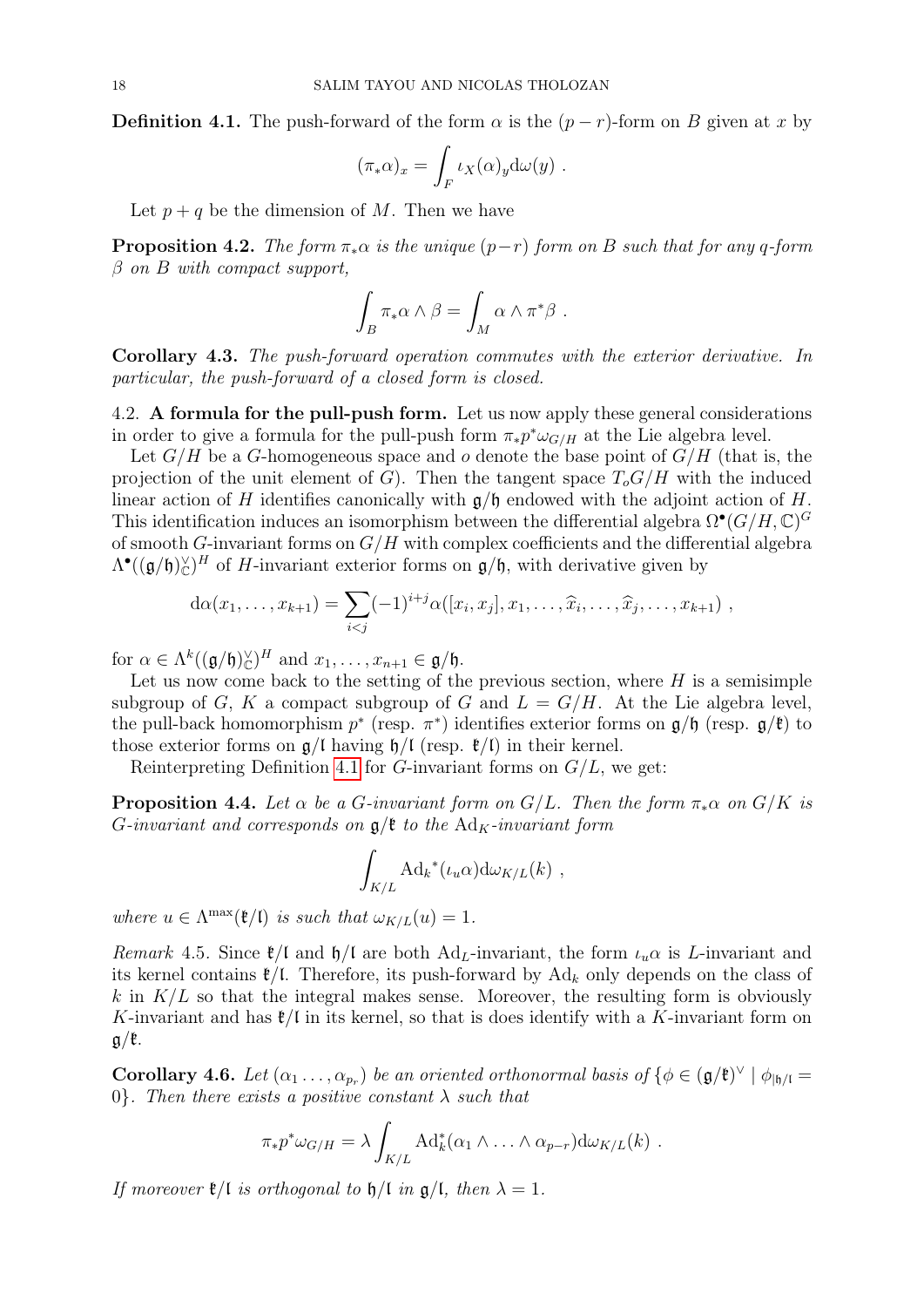19

*Proof of Proposition [4.4.](#page-17-0)* The G-invariance of  $\pi_*\alpha$  easily follows from Proposition [4.2,](#page-17-1) so we only need to compute  $\pi_*\alpha$  at the base point of  $G/K$ .

Let o denote the basepoint of  $G/L$  and  $v_1, \ldots, v_{p-r}$  be  $p-r$  vectors in  $T_oG/L = \mathfrak{g}/L$ . Let k be an element of K. At the point  $k \cdot o$ , we have

$$
\iota_u \alpha(k \cdot v_1, \dots, k \cdot v_{p-r}) = \iota_u \alpha(v_1, \dots, v_{p-r})
$$

by left invariance of  $\iota_u \alpha$ .

Now, the differential of  $\pi$  maps a vector  $k \cdot v \in T_{k \cdot o} G/L$  to the vector  $\text{Ad}_k(v) \in$  $T_{\pi(o)}G/K = \mathfrak{g}/\mathfrak{k}$ . Applying definition [4.1](#page-16-3) to  $\pi_*\alpha$  gives the required formula.

*Proof of Corollary [4.6.](#page-17-2)* Complete  $(\alpha_1, \ldots, \alpha_{p-r})$  into an orthonormal basis  $(\beta_1, \ldots, \beta_r, \alpha_1, \ldots, \alpha_{p-r})$ of  $\{\phi \in (\mathfrak{g}/\mathfrak{l})^* \mid \phi_{|\mathfrak{h}/\mathfrak{l}} = 0\}$ . We then have

$$
p^*\omega_{G/H} = \bigwedge_{i=1}^r \beta_i \wedge \bigwedge_{i=1}^{p-r} \alpha_i ,
$$

hence

$$
\iota_u p^* \omega_{G/H} = \lambda \bigwedge_{i=1}^{p-r} \alpha_i
$$

where  $\lambda = \bigwedge_{i=1}^r \beta_i(u)$ , since all the  $\alpha_i$  vanish on  $\mathfrak{k}/\mathfrak{l}$ .

If furthermore  $\mathfrak{k}/\mathfrak{l}$  is orthogonal to  $\mathfrak{h}/\mathfrak{l}$ , then  $(\beta_1, \ldots, \beta_r)$  can be chosen as an orthonormal basis of  $(\mathfrak{k}/\mathfrak{l})^{\vee}$ , so that  $\lambda = 1$ .

Proposition [4.4](#page-17-0) now concludes the proof.

In practice, using this integral formula to compute the pull-push form quickly leads to rather involved computations. In [\[Tho15\]](#page-46-5), the second author used this formula to give a sufficient vanishing criterion: if there exists  $k \in K$  such that  $\text{Ad}_k$  preserves  $\mathfrak{h}/\mathfrak{l}$ and reverses its orientation, then  $\text{Ad}_{k*}(\iota_u \alpha) = -\iota_u \alpha$ , and Proposition [4.4](#page-17-0) shows that  $\pi_* p^* \omega_{G/H}$  vanishes.

In terms of our equidistribution result, this vanishing means that the positive and negative part of the intersection measure cancel out asymptotically, because a "random" translate of  $H/L$  in  $G/K$  can intersect a submanifold S with two opposite equiprobable orientations.

In contrast, we can prove the following non-vanishing criterion:

<span id="page-18-0"></span>**Corollary 4.7.** If  $G/K$  has a G-invariant complex structure such that  $H/L$  is a complex submanifold, then  $\pi_* p^* \omega_{G/H}$  does not vanish.

*Proof.* Let  $\alpha_1, \ldots, \alpha_{\frac{p-r}{2}}$  be a complex basis of  $\{\phi \in (\mathfrak{g}/\mathfrak{k})^\vee \mid \phi_{|\mathfrak{h}/\mathfrak{l}} = 0\}$ . Then  $\iota_u p^* \omega_{G/H}$  is proportional to

$$
\bigwedge_{i=1}^{\frac{p-r}{2}} \alpha_i \wedge \bar{\alpha}_i .
$$

Which is non-negative on every complex subspace of dimension  $\frac{p-r}{2}$ . By invariance of the complex structure, the same holds for

$$
\mathrm{Ad}_k^* \left( \bigwedge_{i=1}^{\frac{p-r}{2}} \alpha_i \wedge \bar{\alpha}_i \right) .
$$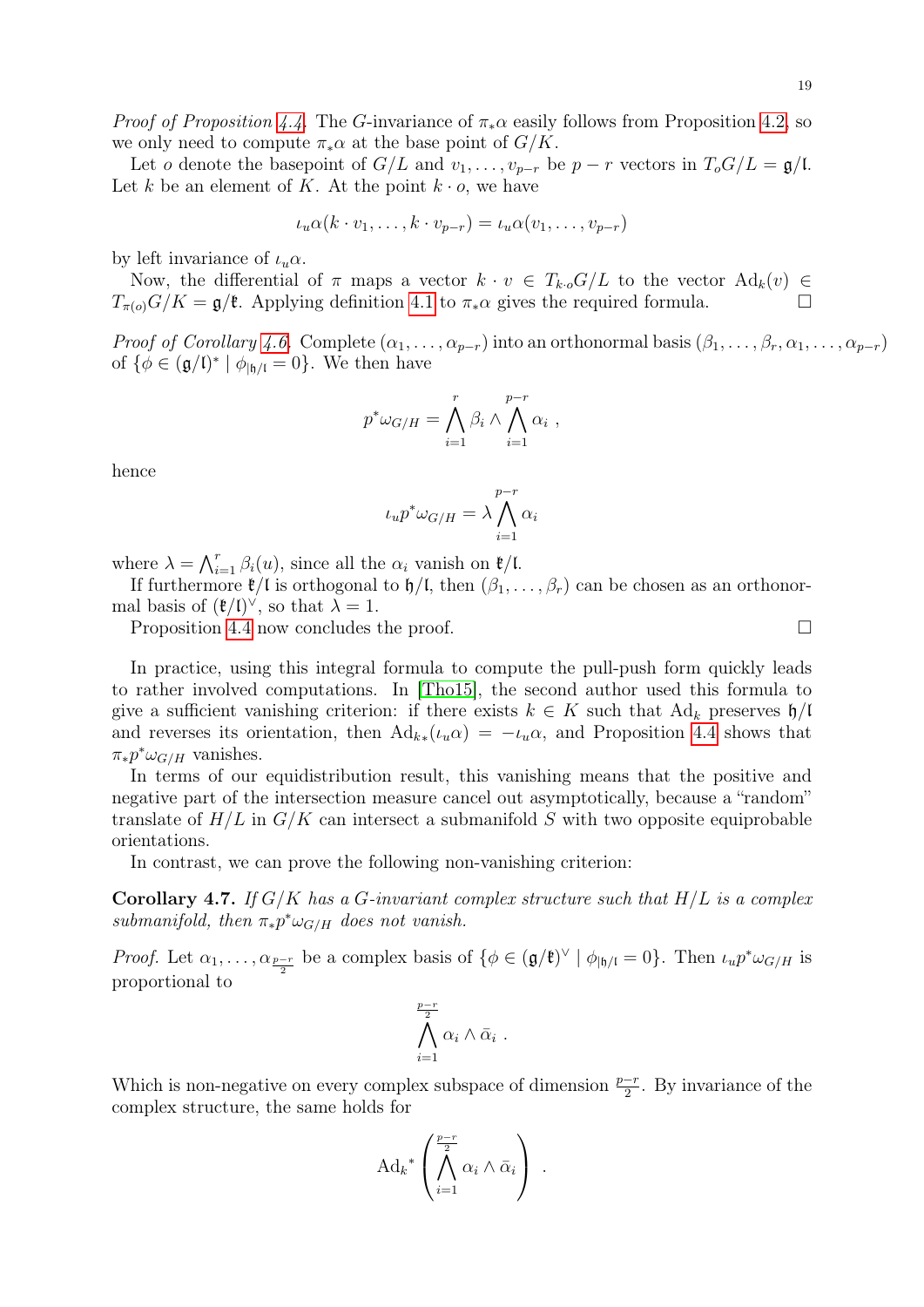Finally,  $\bigwedge_{i=1}^{\frac{p-r}{2}} \alpha_i \wedge \bar{\alpha}_i$  is positive on a complex complement of  $\mathfrak{h}/\mathfrak{l}$ , and so is

$$
\int_{K/L} \mathrm{Ad}_{k}^* \left( \bigwedge_{i=1}^{\frac{p-r}{2}} \alpha_i \wedge \bar{\alpha}_i \right) d\omega_{K/L} .
$$

<span id="page-19-0"></span>4.3. Compact duality. In [\[Tho15\]](#page-46-5), the second author investigated further the pushpull form in the case where  $G/K$  and  $H/L$  are symmetric spaces. There, he proved that  $\pi_* p^* \omega_{G/H}$  is in some sense "Poincaré dual" to the inclusion  $H/L \hookrightarrow G/K$ , a statement which is made precise by passing to the compact dual of the symmetric space. Since cohomology classes of compact symmetric spaces are represented by a unique invariant form, this argument completely characterizes the push-pull forms and provides an efficient way to compute it in practice. The goal of this section is to extend these results to more general compact subgroups  $K \subset G$ .

Recall that a Cartan involution of G is an involutive automorphism whose fixed subgroup is a maximal compact subgroup. All the Cartan involutions of  $G$  are conjugated, and every compact subgroup of G is fixed by a Cartan involution.

In this section, we make the assumption (verified in all the examples we consider in this paper) that there exists a Cartan involution  $\theta$  of G fixing K and preserving H. We denote by  $G^{\theta}$  and  $H^{\theta}$  the compact subgroups of G and H fixed by  $\theta$ . The Lie algebras g and h decompose respectively as

and

$$
\mathfrak{h}=\mathfrak{h}^{\theta}\oplus\mathfrak{h}^{\theta^{\perp}}\;.
$$

 $\mathfrak{g}=\mathfrak{g}^{\theta}\oplus\mathfrak{g}^{\theta^{\perp}}$ 

We now introduce the dual Lie algebras

$$
\mathfrak{g}_U=\mathfrak{g}^\theta\oplus i\mathfrak{g}^{\theta^\perp}\subset\mathfrak{g}_\mathbb{C}
$$

and

$$
\mathfrak{h}_U = \mathfrak{g}^\theta \oplus i\mathfrak{h}^{\theta^\perp} \subset \mathfrak{h}_\mathbb{C} .
$$

These are respectively the Lie algebras of compact real forms  $G_U$  and  $H_U$  of  $G_{\mathbb{C}}$  and  $H_{\mathbb{C}}$ , called the compact duals of G and H.

From  $G_U$  and  $H_U$ , one can define compact duals to the homogeneous spaces  $G/H$ ,  $G/L$  and  $G/K$ , respectively given by  $G_U/H_U$ ,  $G_U/L$  and  $G_U/K$ . The various inclusions between these groups give the following commutative diagram:



Now, the inclusion of  $G/H$  into  $G_{\mathbb{C}}/H_{\mathbb{C}}$  induces an isomorphism of differential algebras  $\Omega^\bullet(G/H, \mathbb C)^G = \Lambda^\bullet((\mathfrak g/\mathfrak h)^\vee)^H \otimes_\mathbb R \mathbb C \simeq \Lambda^\bullet_\mathbb C((\mathfrak g_\mathbb C/\mathfrak h_\mathbb C)^\vee)^{H_\mathbb C} = \Omega^\bullet_\mathbb C(G_\mathbb C/H_\mathbb C)^{G_\mathbb C} \;,$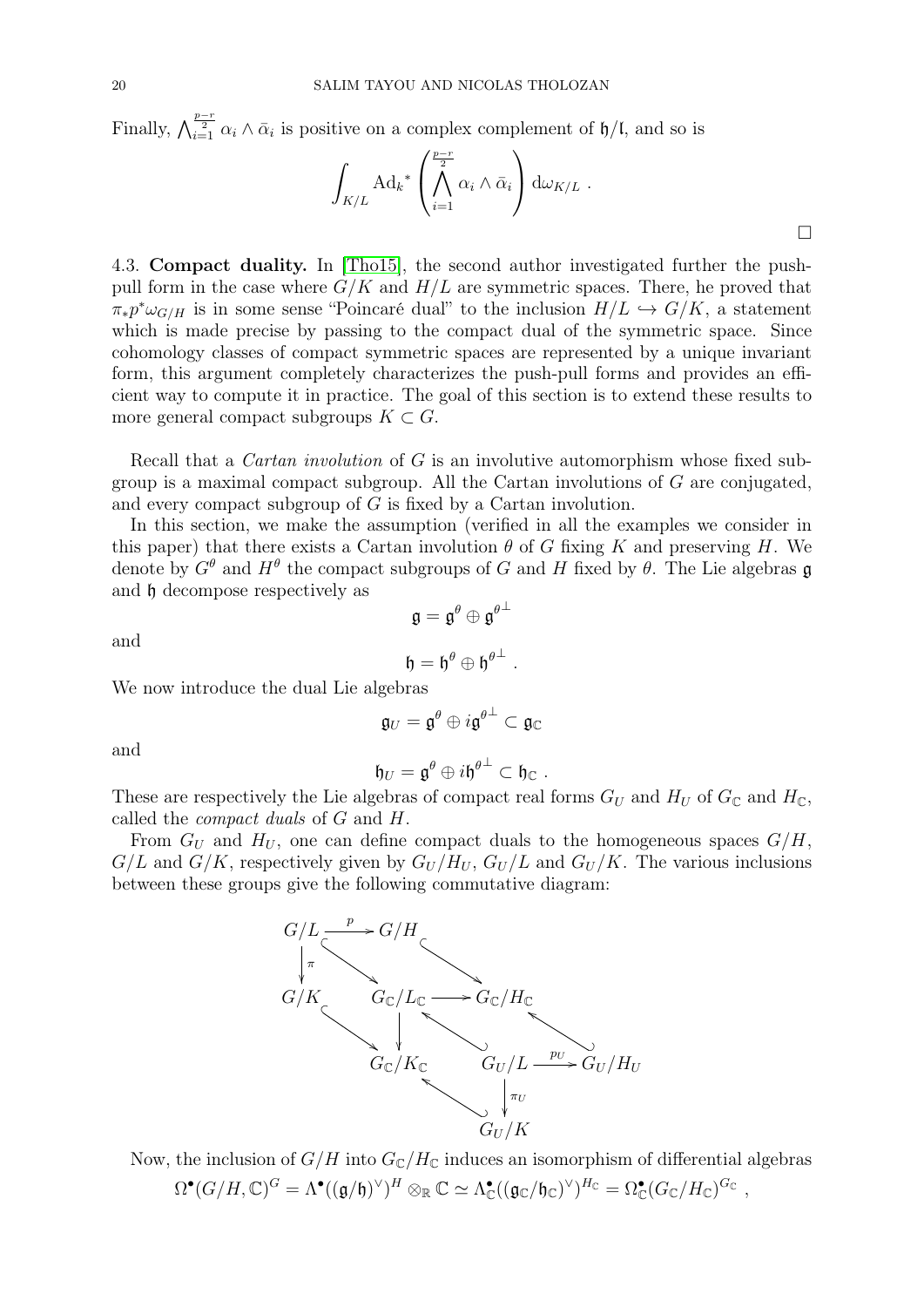where  $\Lambda_{\mathbb{C}}^{\bullet}$  and  $\Omega_{\mathbb{C}}^{\bullet}$  denote the complex of C-multilinear forms. The same holds for all the inclusions in the above diagram. In other words, the differential algebra of real invariant forms on a homogeneous space and its compact dual are two distinct real forms of the same complex differential algebra.

<span id="page-20-0"></span>Proposition 4.8. We have the following commutative diagram of differential complexes:



*Proof.* The only non-trivial point is that  $\pi_*$  and  $\pi_{U*}$  are identified as maps from  $\Omega_{\mathbb{C}}^{\bullet}(G_{\mathbb{C}}/L_{\mathbb{C}})^{G_{\mathbb{C}}}$ to  $\Omega_{\mathbb{C}}^{\bullet}(G_{\mathbb{C}}/K_{\mathbb{C}})^{G_{\mathbb{C}}}$ . But this readily follows from Proposition [4.4](#page-17-0) since, at the Lie algebra level, both maps are given by the contraction with  $u$  followed by averaging under the adjoint action of K.

Now,  $\omega_{G/H}$  and  $\omega_{G_U/H_U}$  are both generators of  $\Lambda_{\mathbb{C}}^{\max}(\mathfrak{g}_{\mathbb{C}}/\mathfrak{h}_{\mathbb{C}})$ , so they are complex multiples one of the other. More precisely, we can identify

$$
\mathfrak{g}/\mathfrak{h}=\mathfrak{g}^\theta/\mathfrak{h}^\theta\oplus\mathfrak{g}^{\theta^\perp}/\mathfrak{h}^{\theta^\perp}
$$

with

$$
\mathfrak{g}_U/\mathfrak{h}_U=\mathfrak{g}^\theta/\mathfrak{h}^\theta\oplus i\mathfrak{g}^{\theta^\perp}/\mathfrak{h}^{\theta^\perp}
$$

via the morphism

$$
\phi: (u, v) \mapsto (u, iv)
$$

and normalize  $\omega_{G_U/H_U}$  so that

$$
\phi^* \omega_{G_U/H_U} = \omega_{G/H} .
$$

With this normalization, we have the following equality in  $\Lambda_{\mathbb{C}}^{\max}(\mathfrak{g}_{\mathbb{C}}/\mathfrak{h}_{\mathbb{C}})$ 

$$
\omega_{G/H} = i^{\dim(\mathfrak{g}^{\theta^\perp}/\mathfrak{h}^{\theta^\perp})} \omega_{G_U/H_U} \ .
$$

<span id="page-20-2"></span>Finally, applying Proposition [4.3,](#page-20-0) we conclude:

**Corollary 4.9.** The following equality holds in  $\Lambda_{\mathbb{C}}^{\bullet}(G_{\mathbb{C}}/K_{\mathbb{C}})^{K_{\mathbb{C}}}$ .

$$
\pi_*p^*\omega_{G/H}=i^{\dim(\mathfrak{g}^{\theta^\perp}/\mathfrak{h}^{\theta^\perp})}\pi_{U*}p_U^*\omega_{G_U/H_U}\ .
$$

What we gained by switching to the compact dual space  $G_U/K$  is that we can now talk about the cohomology class of the pull-push form. The following theorem was proven in [\[Tho15\]](#page-46-5) under the assumption that  $K = G^{\theta}$ , but the proof easily adapts to our more general context:

<span id="page-20-1"></span>**Lemma 4.10.** The de Rham cohomology class of the pull-push form  $\frac{1}{\text{Vol}(G_U/H_U)}\pi_{U*}p_{U}^*\omega_{G_U/H_U}$ is Poincaré dual to the homology class of  $H_U/L \subset G_U/K$ ; that is, for every closed form  $\beta$  on  $G_U/K$  of degree dim $(H_U/L)$ , we have

$$
\int_{H_U/L} \beta = \frac{1}{\text{Vol}(G_U/H_U)} \int_{G_U/K} \pi_{U*} p_U^*(\omega_{G_U/H_U}) \wedge \beta.
$$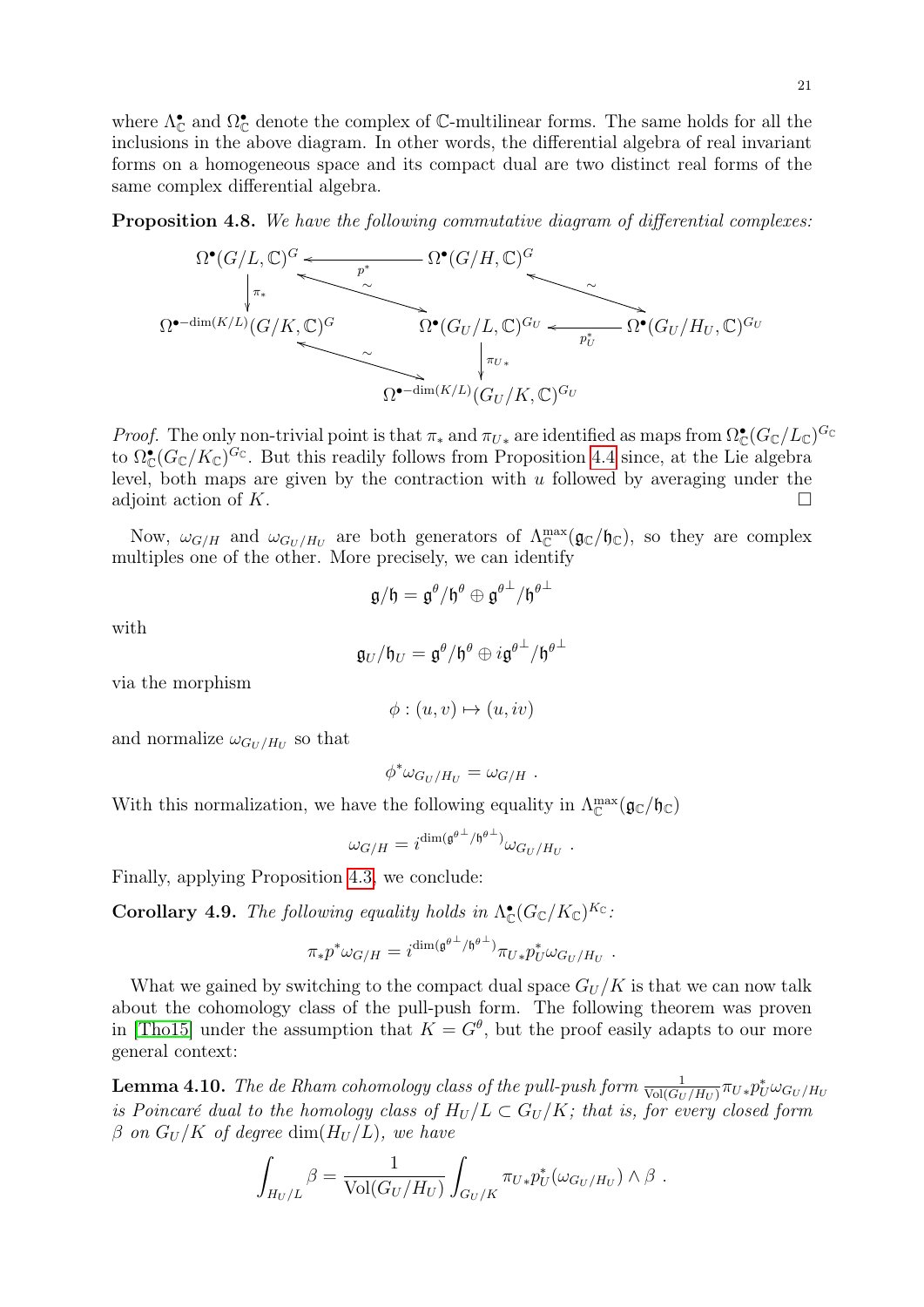*Proof.* This is essentially formal. Denote respectively by  $\iota_1$  and  $\iota_2$  the inclusions of  $H_U/L$ in  $G_U/L$  and  $G_U/K$ , so that we have  $\iota_2 = \pi_U \circ \iota_1$  and  $\iota_1(H_U/L) = p_U^{-1}(o)$ , where o is the In  $G_U/L$  and  $G_U/K$ , so that we have  $v_2 = \kappa_U \circ v_1$  and  $v_1(\Pi_U/L) - p_U$ <br>basepoint of  $G_U/H_U$ .

Now, the form  $\frac{1}{\text{Vol}(G_U/H_U)} \pi_{U*} p_U^* \omega_{G_U/H_U}$  is Poincaré dual to [*o*] in  $H_{dR}^{\bullet}(G_U/H_U, \mathbb{R})$ , so its pull-back under  $p_U$  is Poincaré dual to  $[p_U^{-1}(o)] = \iota_{1*}[H_U/L]$ . Finally, let  $\beta$  be a closed −1 form of degree dim $(H_U/L)$  on  $G_U/K$ . We then have

$$
\int_{H_U/L} t_2^* \beta = \int_{\iota_1(H_U/L)} \pi_U^* \beta
$$
\n
$$
= \int_{G_U/L} p_U^* \omega_{G_U/H_U} \wedge \pi_U^* \beta
$$
\n
$$
= \int_{G_U/K} \pi_{U*} p_U^* \omega_{G_U/H_U} \wedge \beta.
$$

<span id="page-21-1"></span>4.3.1. The symmetric case. When  $K = G^{\theta}$  is a maximal compact subgroup of G, a theorem of É.Cartan [\[Car30\]](#page-44-7) states that all G-invariant forms on  $G/K$  are closed. Hence the exterior derivative is trivial on  $\Omega^{\bullet}(G/K)^G$  and we have isomorphisms:

$$
\Omega^{\bullet}(G/K,\mathbb{C})^G \simeq \Omega^{\bullet}(G_U/K,\mathbb{C})^{G_U} \simeq H_{dR}^{\bullet}(G_U/K,\mathbb{C}) .
$$

In other words, a G-invariant form on  $G/K$  is completely characterized by the cohomology class of the corresponding form on  $G_U/K$ .

This property does not hold for more general homogeneous spaces. In the next section we will see however that it remains true on Mumford–Tate domains when restricting to a variation of Hodge structure.

### 5. Invariant forms on period domains

<span id="page-21-0"></span>In this section, we recall some facts about invariant forms on period domains of Hodge structures in order to compute the pull-push form in various cases of interest.

5.1. Variations of Hodge structure and their period domains. Let us first recall some definitions of Hodge theory, merely to fix notations.

Let V be a free Z-module of finite rank  $d \in \mathbb{N}$  endowed with a bilinear form B :  $V \times V \to \mathbb{Z}$ . Given a field K, we write  $V_{\mathbb{K}} = V \otimes_{\mathbb{Z}} \mathbb{K}$  and still denote by B the natural K-bilinear extension of B to  $V_{K}$ .

A *Hodge structure* of weight k on V polarized by B is the data of a filtration of complex vector spaces

$$
0 \subseteq F^k \subseteq \cdots \subseteq F^0 = \mathbb{V}_{\mathbb{C}}
$$

such that for all  $0 \leq p \leq k$ ,

(1)  $V_{\mathbb{C}} = F^p \oplus \overline{F}^{k-p+1},$ (2)  $B(u, v) = 0$  for all  $(u, v) \in F^p \times F^{k-p+1}$ , (3)  $i^{p-q}B(v, \bar{v}) > 0$  for all  $v \in (F^p \cap \overline{F}^q) \setminus \{0\}$  with  $p + q = k$ .

*Remark* 5.1. The existence of a Hodge structure of weight k implies that  $B$  is nondegenerate and antisymmetric for odd k or symmetric for even k.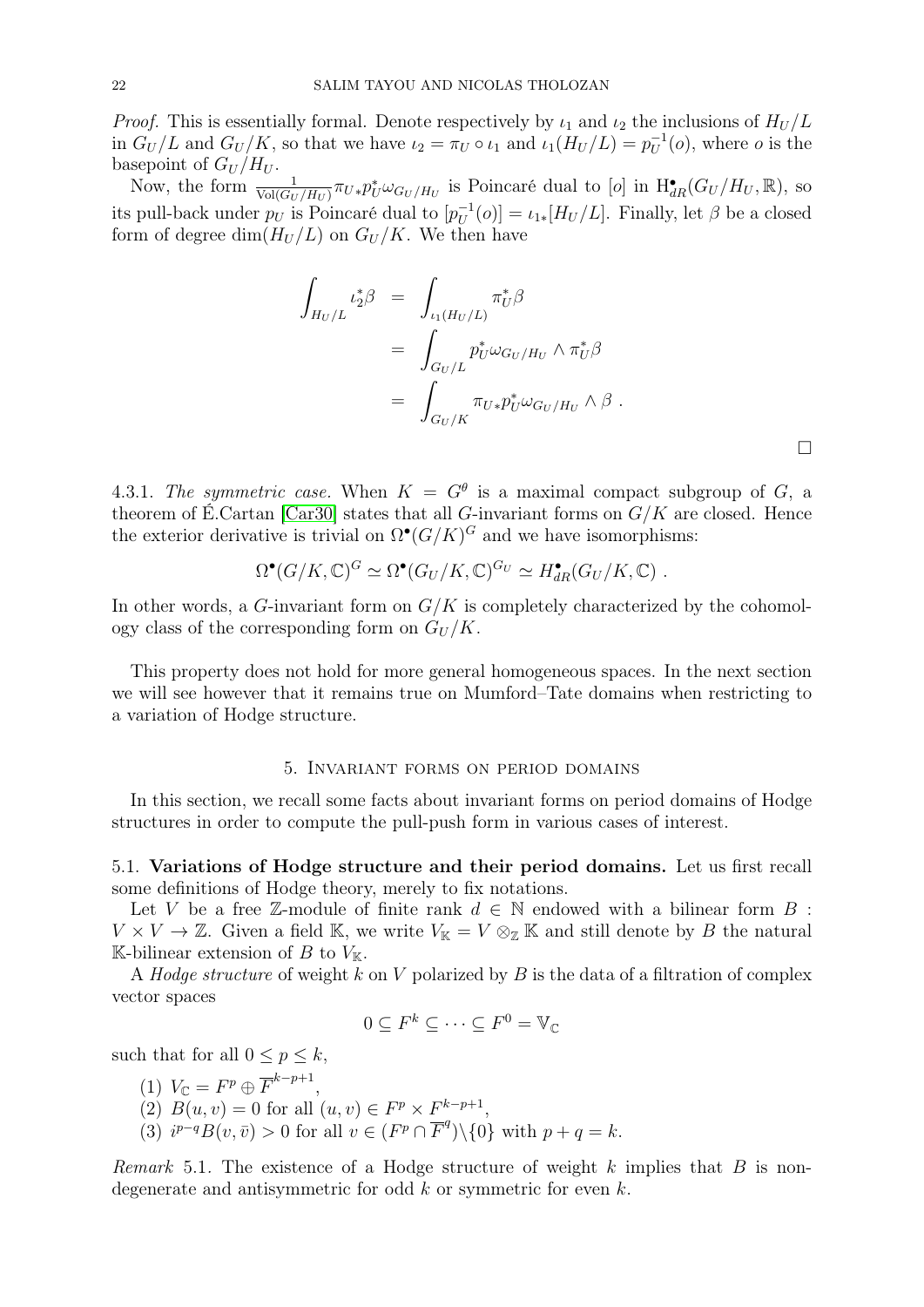For  $p + q = k$ , define  $V^{p,q} = F^p \cap \overline{F}^q$ . Then  $V^{p,q}$  is a complement of  $F^{p+1}$  in  $F^p$ . In particular, we have a decomposition

$$
V_{\mathbb{C}} = \bigoplus_{p+q=k} V^{p,q}, \text{ with } \overline{V}^{p,q} = V^{q,p} .
$$

The *Hodge numbers* of the Hodge structure are the numbers  $h^{p,q} := \dim_{\mathbb{C}}(V^{p,q})$ .

Let  $\mathbb{S} = \text{Res}_{\mathbb{C}/\mathbb{R}} \mathbb{G}_m$  denote the *Deligne torus*, i.e., the restriction of scalars of the multiplicative group  $\mathbb{G}_m$  from  $\mathbb{C}$  to  $\mathbb{R}$ . Then  $\mathbb{S}(\mathbb{R}) = \mathbb{C}^\times$  seen as an algebraic group over R. Every Hodge structure on  $(V_{\mathbb{Z}}, B)$  induces a representation  $\phi : \mathbb{S}(\mathbb{R}) \to \mathrm{GL}(V_{\mathbb{R}})$  given by

$$
z \cdot u = z^{-p} \overline{z}^{-q} u
$$

on  $u \in V^{p,q}$ .

Let  $k \in \mathbb{Z}$  and  $\underline{h} = (h_{p,q})_{p+q=k} \in \mathbb{N}^{k+1}$  be such that  $h_{p,q} = h_{q,p}$  and  $\sum_{p=0}^{k} h^{p,q} = d$ . The period domain of Hodge structure of weight k and Hodge numbers  $(h_{p,q})_{p+q=k}$  is the set D of all filtrations  $(F^p)_{0 \leq p \leq k}$  which define a Hodge structure of weight k and Hodge numbers  $h^{p,q}$  on  $(V_{\mathbb{Z}}, B)$ . It is a complex manifold homogeneous under the action of the group  $Aut_{\mathbb{R}}(B)$ , and the stabilizer of a point is a compact subgroup of  $Aut_{\mathbb{R}}(B)$ .

The period domain  $\mathcal D$  is an open subset of the *compactified period domain*  $\widehat{\mathcal D}$  of complex flags  $0 \subseteq F^k \subseteq \cdots \subseteq F^0 = V_{\mathbb{C}}$  such that  $F^{k-p} = F^{p\perp}$  and  $\dim_{\mathbb{C}} (F^p/F^{p+1}) = h^{p,k-p}$  for all p. The compactified period domain is a flag variety of the group  $Aut_{\mathbb{C}}(B)$  (i.e., a quotient of  $Aut_{\mathbb{C}}(B)$  by a parabolic subgroup).

Let U denote the trivial complex vector bundle  $\mathcal{D} \times V_{\mathbb{C}}$  equipped with the action of  $Aut_{\mathbb{R}}(B)$  given by the tautological linear action in the fibers. By construction, this bundle admits a  $Aut_{\mathbb{R}}(B)$ -invariant real structure and complex bilinear pairing B as well as a *universal Hodge decomposition*, i.e., has a  $(C^{\infty})$  decomposition as a direct sum of  $G_{\mathbb{R}}$ -equivariant complex vector bundles  $\mathcal{U}^{p,q}$  such that, at a point x, the induced decomposition of  $\mathcal{U}_x = V \otimes_{\mathbb{Z}} \mathbb{C}$  is the Hodge decomposition associated to x.

Let now  $X$  be a complex analytic variety. A *(polarized) variation of Hodge structure* of weight k over X is the data of:

- A local system  $\mathbb{V}_{\mathbb{Z}}$  of free Z-modules of finite rank d with a flat bilinear pairing  $B: \mathbb{V}_{\mathbb{Z}} \otimes \mathbb{V}_{\mathbb{Z}} \to \underline{\mathbb{Z}}_X,$
- A decreasing filtration  $\mathcal{F}^{\bullet} \mathcal{V}$  on  $\mathcal{V} = \mathbb{V}_{\mathbb{Z}} \otimes_{\mathbb{Z}} \mathcal{O}_X$  by holomorphic sub-vector bundles  $0 \subset \mathcal{F}^k \mathcal{V} \subset \cdots \subset \mathcal{F}^0 \mathcal{V} = \mathcal{V}$ ,

Which satisfy the following conditions:

- Hodge property: For every  $x \in X$ , the flag  $0 \subseteq \mathcal{F}^k \mathcal{V}_x \subseteq \cdots \subseteq \mathcal{F}^0 \mathcal{V}_x := \mathcal{V}_x$  is a Hodge structure on  $\mathbb{V}_{\mathbb{Z},x}$ ;
- Griffiths' transversality: The flat connection  $\nabla$  associated on  $V_{\mathbb{Z}} \otimes \mathcal{O}_X$  satisfies

$$
\nabla(\mathcal{F}^p \mathcal{V}) \subseteq \mathcal{F}^{p-1} \mathcal{V} \otimes \Omega^1_X \text{ for } 0 \leq p \leq k.
$$

Let  $\{\mathbb{V}_{\mathbb{Z}}, \mathcal{F}^{\bullet} \mathcal{V}, B\}$  be a variation of Hodge structure of weight k over X. Its Hodge decomposition is the  $(C^{\infty})$  decomposition

$$
\mathcal{V} = \bigoplus_{p+q=k} \mathcal{V}^{p,q} ,
$$

where  $\mathcal{V}^{p,q} = \mathcal{F}^p \mathcal{V} \cap \overline{\mathcal{F}}^{k-p} \mathcal{V}$ , and its *Hodge numbers* are the

$$
h^{p,q} = \dim_{\mathbb{C}}(\mathcal{V}^{p,q}), p + q = k.
$$

Let now  $\pi : \widetilde{X} \to X$  be the universal cover of X and x and arbitrary point in  $\widetilde{X}$ . The local system  $\pi^* \mathbb{V}_{\mathbb{Z}}$  is trivial, and one obtains a map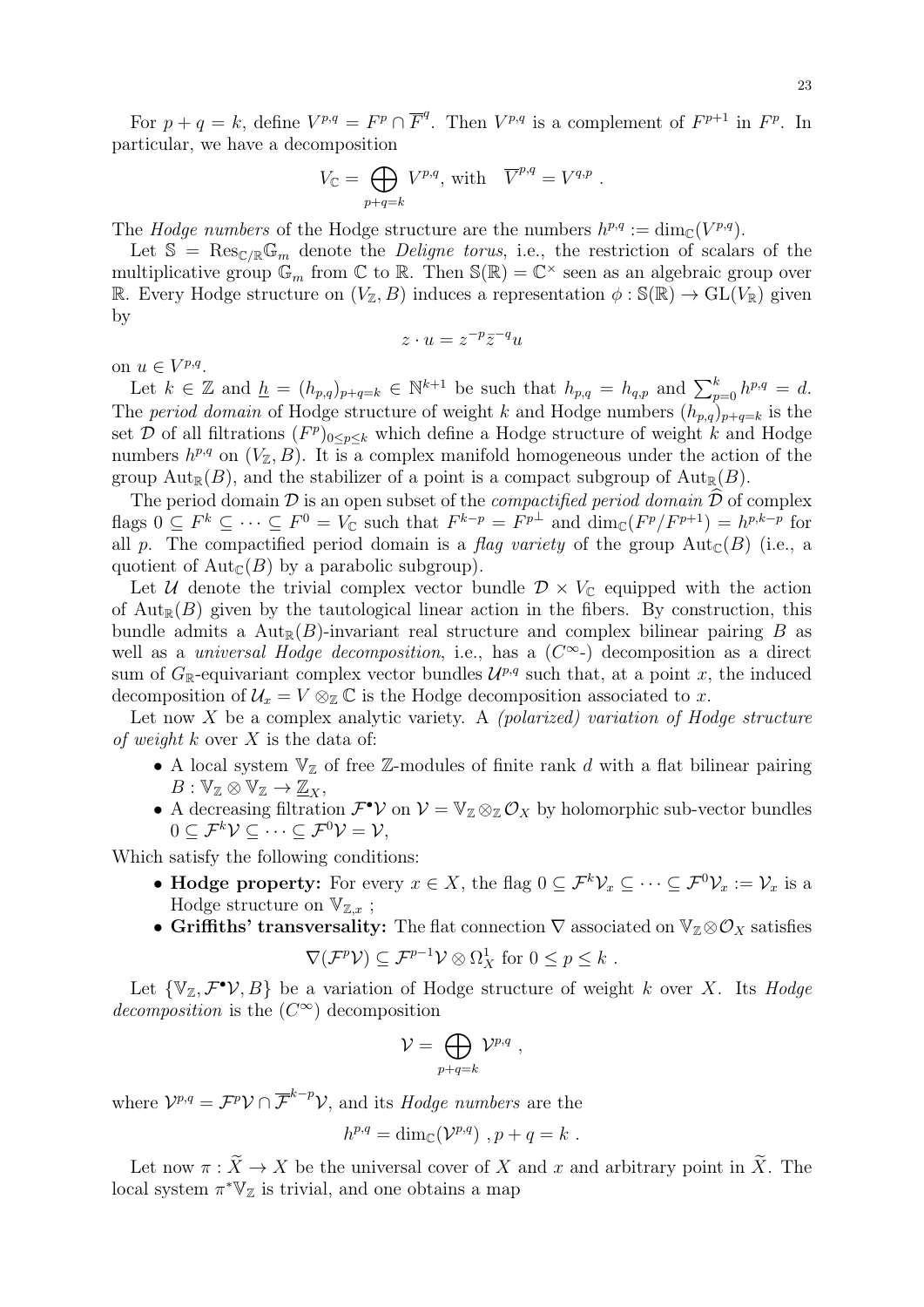$$
\widetilde{f} : \widetilde{X} \to \mathcal{D}
$$

such that  $\widetilde{f}(y)$  is the Hodge structure  $\mathcal{F}^{\bullet} \mathcal{V}_y$  on  $(\pi^* \mathbb{V}_z)_y = \mathbb{V}_{z,x}$ . This map is equivariant with respect to the holonomy  $\rho : \pi_1(X) \to G_{\mathbb{Z}} = \text{Aut}(\mathbb{V}_{\mathbb{Z},x})$  of the local system and thus factors to a map

$$
f:X\to G_{\mathbb{Z}}\backslash\mathcal{D}
$$

called the period map of the variation of Hodge structure. There are canonical isomorphisms

$$
\mathcal{V}^{p,q} \simeq f^* \mathcal{U}^{p,q} \ .
$$

In terms of the period map, Griffiths' transversality condition admits the following interpretation. Let x be a point in  $\mathcal D$  and let  $\phi : \mathbb S \to G_{\mathbb R}$  be the associated representation of the Deligne torus. Then the Lie algebra  $\mathfrak{g}_{\mathbb{C}}$  decomposes under the adjoint action as

$$
\mathfrak{g}_{\mathbb{C}}=\bigoplus_{p}\mathfrak{g}^{p,-p},
$$

where

 $\mathfrak{g}^{p,-p} = \{ \xi \in \mathfrak{g}, \xi \cdot V^{r,s} \subset V^{r+p,s-p} \}.$ 

The subalgebra  $\mathfrak{g}^{0,0}$  is the Lie algebra of the stabilizer of x, and its complement identifies with the complexified tangent space to  $\mathcal D$  at x. The eigenspace of the complex structure on  $T_x \mathcal{D}$  for *i* is the subspace  $\bigoplus_{p<0} \mathfrak{g}^{p,-p}$ .

The subspace  $\mathfrak{g}^{1,-1} \oplus \mathfrak{g}^{-1,1}$  is the complexification of a well defined subspace  $W_x \subset$  $T_x\mathcal{D}$ . This defines a holomorphic  $G_{\mathbb{R}}$ -invariant distribution of  $T_x\mathcal{D}$  called the Griffiths' distribution. Now, Griffiths' transversality condition states precisely that the period map is tangent to the Griffiths' distribution.

5.2. **Hodge loci and transversality.** Let  $(V, B)$  be a lattice with an integral bilinear pairing. A Hodge structure on V induces a Hodge structure on  $T^{k,l}V := V^{\otimes k} \otimes V^{\vee \otimes l}$ for all  $k, l$ , whose Hodge decomposition is given by the diagonalisation of the induced representation  $\phi : \mathbb{S}(\mathbb{R}) \to \text{End}(T^{k,l}V \otimes_{\mathbb{Z}} \mathbb{C})$  of the Deligne torus. Let  $\mathbb{U}^1 \subset \mathbb{S}(\mathbb{R})$  denote the unit circle.

<span id="page-23-0"></span>**Definition 5.2.** The *Mumford-Tate group*  $MT(x)$  of  $(V, B)$  is the smallest  $\mathbb{Q}$ -algebraic subgroup of  $GL(V_{\mathbb{R}})$  which contains  $\phi(\mathbb{R})$ . The special Mumford-Tate group is the smallest Q-algebraic subgroup  $MT_s(x)$  such that  $\phi(\mathbb{U}^1) \subset MT_\phi(\mathbb{R})$ .

The algebra of *Hodge classes* is the bigraded Z-subalgebra  $Hdg^{\bullet,\bullet}(\phi) \subset T^{\bullet,\bullet}V$  fixed by  $\phi(\mathbb{U}^1)$ . In particular, for a Hodge structure of even weight 2k, the space of Hodge classes in  $V$  is the free  $\mathbb{Z}\text{-module}$ 

$$
\text{Hdg}^{0,1}(\phi) = V \cap V^{k,k} .
$$

Let now v be a vector in  $T^{\bullet,\bullet}V$ . The *Hodge domain* of v is the the set of variations of Hodge structure  $\phi$  on V such that  $Hdg^{\bullet,\bullet}(\phi)$  contains v. The connected components of the Hodge domain of v are homogeneous under the stabilizer of v in  $G_{\mathbb{R}}$ . They are called Mumford–Tate domains, and the stabilizer of such components are called Mumford–Tate groups.

Remark 5.3. If Hdg<sup>\*</sup>,<sup>\*</sup>( $\phi$ ) contains a set A, then it contains the subalgebra spanned by A. Conversely, for every bigraded subalgebra  $H^{\bullet,\bullet}$  of  $T^{\bullet,\bullet}V$ , there exists  $v \in H^{\bullet,\bullet}$  such that

$$
v \in \text{Hdg}^{\bullet,\bullet}(\phi) \Longleftrightarrow H^{\bullet,\bullet} \subseteq \text{Hdg}^{\bullet,\bullet}(\phi) \ .
$$

In particular, intersections of Hodge or Mumford–Tate domains are again Hodge and Mumford–Tate domains.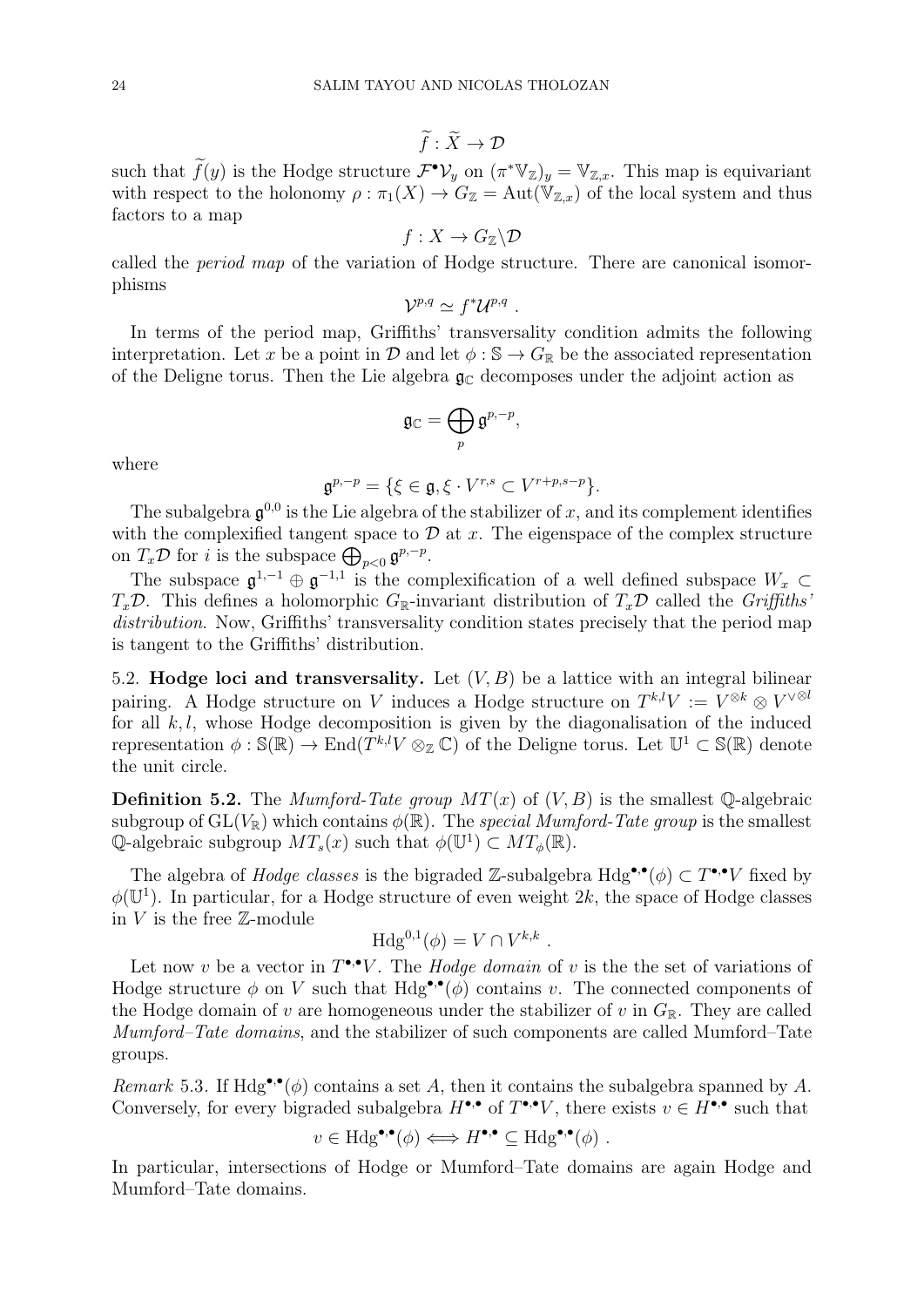Since Mumford–Tate groups are defined over  $\mathbb{Q}$ , the projection of a Mumford–Tate domain  $H_{\mathbb{R}}/L_{\mathbb{R}}$  to  $G_{\mathbb{Z}}\backslash G_{\mathbb{R}}/K_{\mathbb{R}}$  factors to a proper immersion of  $H_{\mathbb{Z}}\backslash H_{\mathbb{R}}/L_{\mathbb{R}}$ .

Let now  $X$  be a connected analytic variety equipped with a variation of Hodge structure  $(\mathbb{V}_{\mathbb{Z}}, B, \mathcal{F}^{\bullet} \mathcal{V})$  of weight k and Hodge numbers  $(h^{p,q})_{p+q=k}$ . To simplify the discussion, we assume that the period map of X is injective, so that we can identify  $\tilde{X}$  with a subvariety of the period domain.

Let  $\mathcal{D} = G_{\mathbb{R}}/K_{\mathbb{R}}$  be the smallest Mumford–Tate domain containing  $\widetilde{X}$ . Then the holonomy representation takes values in  $G_{\mathbb{Z}}$  and at every point  $y \in \widetilde{X}$  the algebra  $Hdg^{\bullet,\bullet}(\phi)$ of Hodge classes at y contains the subalgebra  $H^{\bullet,\bullet}$  fixed by  $G_{\mathbb{R}}$ .

At a generic point of X the algebra of Hodge classes is exactly  $(T^{\bullet,\bullet}\mathbb{V})^{G_{\mathbb{R}}}$ .

**Definition 5.4.** The *Hodge locus* of  $\widetilde{X}$  is the set of points at which the algebra of Hodge classes contains strictly  $(T^{\bullet,\bullet}V)^{G_{\mathbb{R}}}$ . The Hodge locus of X is its projection under the covering map.

The Hodge locus of  $X$  is the intersection of  $X$  with the countable union of all the projections modulo  $G_{\mathbb{Z}}$  of the Mumford–Tate subdomains of  $G_{\mathbb{R}}/K_{\mathbb{R}}$ . These are locally homogeneous subspaces of  $G_{\mathbb{Z}}\backslash G_{\mathbb{R}}/K$ , so one can hope to apply our equidistribution result to get an equidistribution of Hodge loci (of a certain type) in X.

However, in order for this equidistribution result to be effective, one needs a *generic transversality* property between X and  $H/L$ :

**Definition 5.5.** We say that  $X$  is *generically transverse* to  $H$ -orbits at a smooth point x if there exists  $q \in G$  such that  $qH/L$  and X intersect transversally at (some lift of) x.

We say that  $X$  is *generically transverse* to  $H$ -orbits if there exists a smooth point at which it is generically transverse.

Remark 5.6. If X is generically transverse to H-orbits, then the set of points x at which it is generically transverse is an open and dense definable subset of X.

<span id="page-24-0"></span>**Proposition 5.7.** Let x be a point in X. The following are equivalent:

- (i) X is generically transverse to  $H/L$  at x,
- (ii) The pull-push form  $\pi_* p^* \omega_{G/H}$  restricted to  $T_x X$  does not vanish.

*Proof.* Let d be half of the degree of the form  $\pi_* p^* \omega_{G/H}$ . Assume that (i) holds and let  $g \in G$  such that

$$
T_x X + T_x(gH/L) = T_x G/K.
$$

Let u be a multivector as in Proposition [4.4.](#page-17-0) Since  $T_x(gH/L)_{\mathbb{C}}$  is in the kernel of  $\iota_u p^* \omega_{G/H}$ , there exists holomorphic vector fields  $X_1, \ldots, X_d$  on X defined on a neighborhood of x such that

$$
\iota_u \overline{p}^* \omega_{G/H}(X_1, \overline{X}_1 \dots, X_d, \overline{X}_d) > 0.
$$

For every  $k \in K$ , we have by Corollary [4.7,](#page-18-0)

$$
Ad_k^*(\iota_u \overline{p}^* \omega_{G/H})(X_1 \wedge \overline{X}_1 \ldots \wedge X_d \wedge \overline{X}_d) \geq 0,
$$

and this inequality is strict in an open neighborhood of the base point of  $K/L$ . Hence, by integrating over k and using Definition [4.1,](#page-16-3) we get  $\pi_* p^* \omega_{G/H} \neq 0$  at x.

Conversely, assume that the generic transversality assumption does not hold at  $x$ . Then for every  $g \in G$ , we have  $T_xX + T_x(gH/L) \subsetneq T_xG/K$ . Hence for every d-uple of C-linearly independent vectors  $X_1, \ldots, X_d$  in  $T_xX$ , the intersection of the subspaces  $\operatorname{span}_{\mathbb{R}}(X_1, \overline{X}_1, \ldots, X_d, \overline{X}_d)$  and  $T_x(gH/L)_{\mathbb{C}}$  is non-empty. Hence the form  $\iota_u \omega_{G/H}$  vanishes on the multi-vector  $X_1 \wedge \overline{X}_1 \ldots X_d \wedge \overline{X}_d$ . The same is true for  $Ad(k)^*(\iota_u \overline{p}^* \omega_{G/H})$  for all  $k \in K$ . By integrating, we get that  $\pi_* p^* \omega_{G/H}$  vanishes at x. Hence the result.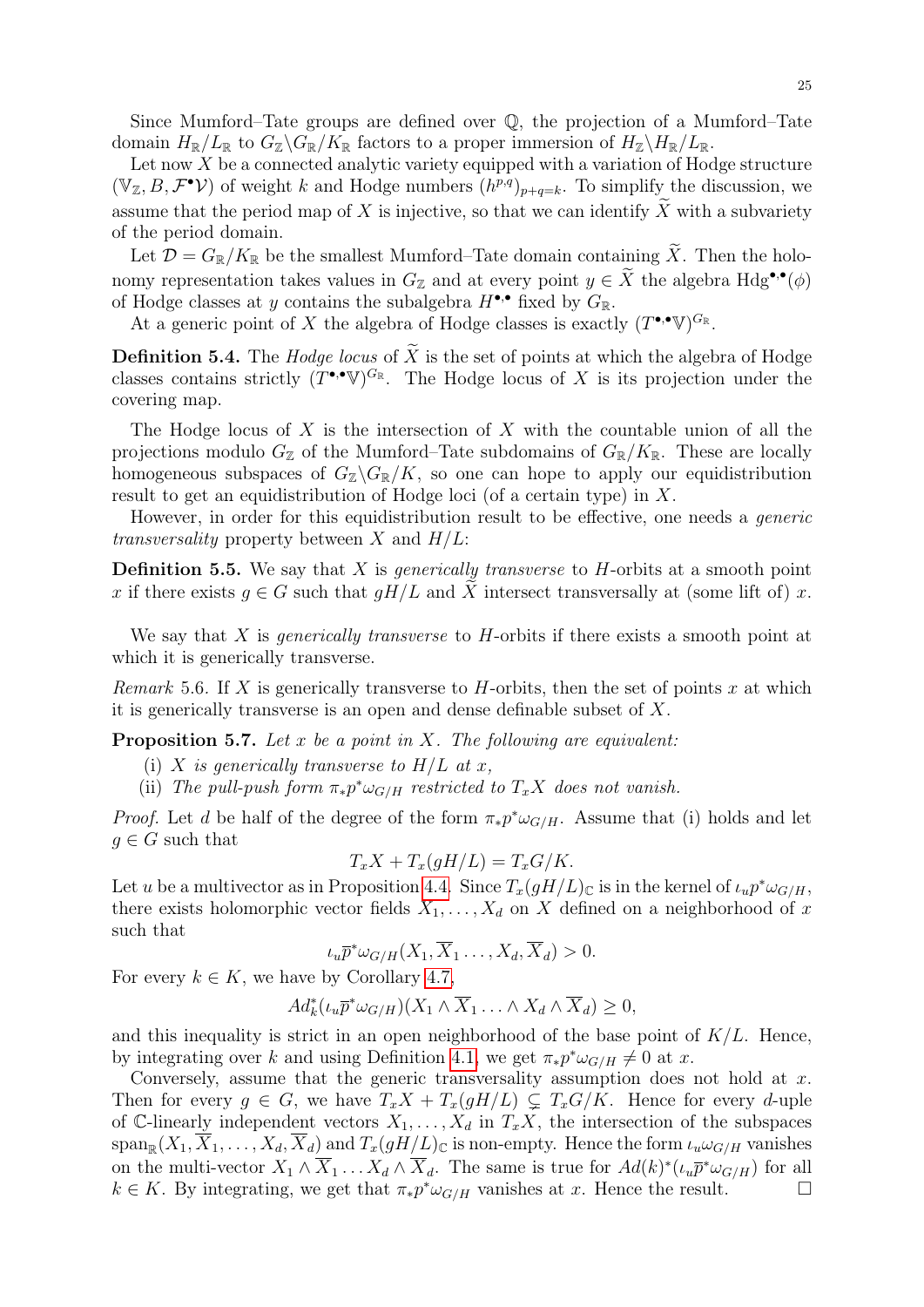Unfortunately, in many situations, variations of Hodge structure are never generically transverse to  $H/L$ . Indeed, Griffiths' transversality constrains their tangent space to be contained in the Griffith distribution, so that it cannot supplement  $T_x(H/L)$  in other directions.

To be more precise, let  $H/L \subset G/K \subset \mathcal{D}$  be Mumford–Tate domains. Let  $\phi: \mathbb{U}^1 \to H$ be the restriction of the representation at a point  $x \in H/L$  of the Deligne torus to the unit circle. Then both  $\mathfrak g$  and  $\mathfrak h$  are invariant under the adjoint action of  $\phi$ . We thus have decompositions

$$
\mathfrak{g}_\mathbb{C}=\bigoplus_{p=-k}^k\mathfrak{g}^{p,-p}\,\,,\quad \mathfrak{h}_\mathbb{C}=\bigoplus_{p=-k}^k\mathfrak{h}^{p,-p}
$$

with  $\mathfrak{h}^{p,-p} \subseteq \mathfrak{g}^{p,-p}$ . Note that  $\mathfrak{g}^{0,0} = \mathfrak{k}$  and  $\mathfrak{h}^{0,0} = \mathfrak{l}$ .

Proposition 5.8. The following are equivalent:

- There exists a smooth variation of Hodge structure in  $G/K$  which is generically transverse to H/L.
- For all  $|p| \geq 2$ ,  $\mathfrak{h}^{p,-p} = \mathfrak{g}^{p,-p}$  and there exists an abelian subalgebra  $\mathfrak{a} \subset \mathfrak{g}^{-1,1}$  such that

.

$$
\mathfrak{a} + \mathfrak{h}^{-1,1} = \mathfrak{g}^{-1,1}
$$

*Proof.* Assume that there exists a smooth variation of Hodge structure  $X \subset G/K$  which is generically transverse to  $H/L$ . Up to left multiplication by some  $q \in G$ , we can assume that  $x \in X$  and that

<span id="page-25-0"></span>
$$
T_x^{1,0}X + T_x^{1,0}H/L = T_x^{1,0}G/K
$$
\n(5.2.1)

Now, since X is a variation of Hodge structure,  $T_x^{1,0}X$  is an abelian subalgebra of  $\mathfrak{g}^{-1,1}$ , while  $T_w^{1,0}H/L = \bigoplus_{p<0} \mathfrak{h}^{p,-p}$ . The identity [\(5.2.1\)](#page-25-0) thus implies that

$$
T_x^{1,0}X + \mathfrak{h}^{-1,1} = \mathfrak{g}^{-1,1}
$$

and

 $\mathfrak{h}^{-p,p}=\mathfrak{g}^{-p,p}$ 

for all  $p \geq 2$ , and by Hodge symmetry, also for  $p \leq -2$ .

Conversely, assume  $\mathfrak{h}^{-p,p} = \mathfrak{g}^{-p,p}$  for all  $p \geq 2$  and  $\mathfrak{a}^{-1,1} + \mathfrak{h}^{-1,1} = \mathfrak{g}^{-1,1}$  for some abelian Lie subalgebra  $\alpha$ . Let A denote the complex abelian subgroup of  $G_{\mathbb{C}}$  spanned by **a**. Recall that  $G_{\mathbb{C}}$  acts on the compactified period domain  $\overline{\mathcal{D}}$ . If U is a sufficiently small neighbourhood of the identity in A, then

$$
X = \{a \cdot x, a \in U\}
$$

is a smooth holomorphic submanifold contained in  $\mathcal{D}$ . Since  $\mathfrak{a} \subset \mathfrak{g}^{-1,1}$  and A is abelian, X is tangent to the Griffith distribution at every point. Hence  $X$  is a smooth variation of Hodge structure transverse to  $H/L$  at x.

5.3. Chern classes of the Hodge bundles. Let  $\{V_{\mathbb{Z}}, \mathcal{F}^{\bullet} \mathcal{V}, B\}$  be a variation of Hodge structure of weight k over a complex analytic variety X. Let  $\sigma$  be the antilinear automorphism of  $\mathcal V$  given by

$$
\sigma_{|\mathcal{V}^{p,q}}: v \mapsto i^{p-q}\overline{v} .
$$

and let  $h$  be the Hermitian form

$$
h(v, v) = B(v, \sigma v) .
$$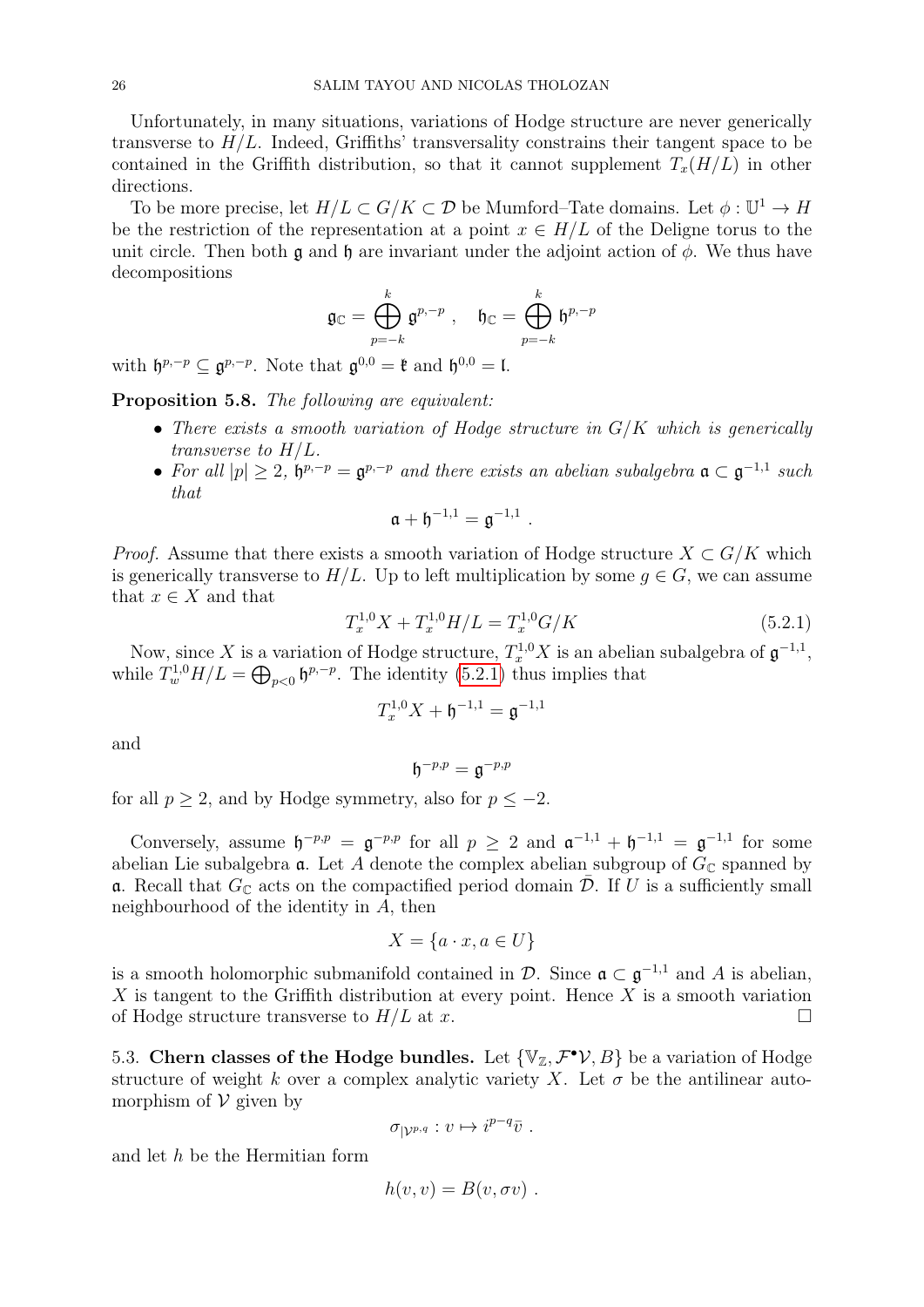By definition of Hodge structures, h is positive definite and the decomposition

$$
\mathcal{V}=\bigoplus_{p+q=k}\mathcal{V}^{p,q}
$$

is orthogonal for h.

We have  $\sigma^2 = (-1)^k I_{\mathcal{V}}$ . Define now a new linear connection  $\nabla_h$  on  $\mathcal{V}$  by

$$
\nabla_h = \nabla + \frac{(-1)^k}{2} \sigma(\nabla \sigma) .
$$

(The connection  $\nabla_h$  is the part of the connection  $\nabla$  that preserves  $\sigma$ .) Then  $\nabla_h$  preserves the metric  $h$  and the orthogonal decomposition

$$
\mathcal{V} = \bigoplus_{p+q=k} \mathcal{V}^{p,q} \ .
$$

Let  $\nabla_h^{p,q}$  denote the induced Hermitian connection on  $\mathcal{V}^{p,q}$ . and  $\Theta_h^{p,q}$  $h^{p,q}$  denotes its curvature. One can show that  $\Theta_h^{p,q}$  $_{h}^{p,q}$  is of type  $(1,1)$ .

**Definition 5.9.** The Chern forms of  $\mathcal{V}^{p,q}$  are the  $(\ell, \ell)$  forms  $c_{\ell}(\mathcal{V}^{p,q}), 1 \leq l \leq h^{p,q}$  defined by

$$
\det \left( I_{V^{p,q}} + \frac{i}{2\pi} \Theta_h^{p,q} \right) = 1 + \sum_{\ell=1}^{h^{p,q}} c_{\ell}(\mathcal{V}^{p,q}).
$$

It is well-known that the form  $c_{\ell}(\mathcal{V}^{p,q})$  represents the  $\ell^{\text{th}}$  Chern class of  $\mathcal{V}^{p,q}$  in de Rham cohomology of X.

These Chern forms turn out to be pull-backs of invariant forms under the period map. Indeed,  $\sigma$ , h, and  $\nabla_h$  can be defined on the universal Hodge decomposition

$$
\mathcal{U}=\bigoplus_{p=0}^k\mathcal{U}^{p,q}
$$

over D. There, these objects are G-equivariant and induce G-invariant Chern forms  $c_{\ell}(\mathcal{U}^{p,q})$ . These factor to the quotient  $G_{\mathbb{Z}}\backslash\mathcal{D}$  and, if  $f : X \to G_{\mathbb{Z}}\backslash\mathcal{D}$  denotes the period map, we have

$$
c_{\ell}(\mathcal{V}^{p,q})=f^*c_{\ell}(\mathcal{U}^{p,q})\ .
$$

<span id="page-26-0"></span>5.3.1. Expression at the Lie algebra level. Let us now express the Chern forms  $c_{\ell}(\mathcal{U}^{p,q})$ at the Lie algebra level.

Let us fix a basepoint  $o$  in  $\mathcal D$  with stabilizer K. The group K decomposes as

$$
K = \prod_{p=1}^{\lfloor \frac{k}{2} \rfloor} K^{p,q}.
$$

where  $K^{p,q} \simeq \mathrm{U}(h^{p,q})$  for  $p > q$  and  $K^{k',k'} \simeq \mathrm{O}(h^{k',k'})$  when  $k = 2k'$  is even.

When  $p \ge q$  (resp.  $p \le q$ ), the bundle  $\mathcal{U}^{p,q}$  is the bundle associated to the linear representation of K that factors through the standard representation of  $K^{p,q}$  (resp. the dual representation). Let  $\mathfrak{k}^{p,q}$  denote the Lie algebra of  $K^{p,q}$ . Then, for  $p \geq q$ , the curvature of  $\mathcal{U}^{p,q}$  at x is the 2-form on  $\mathfrak{g}/\mathfrak{k}$  with values in  $\mathfrak{k}^{p,q} \subset \text{End}(\mathcal{U}^{p,q})$  given by

$$
F_h^{p,q}(u,v) = \pi_{p,q}([u,v]) - [\pi_{p,q}(u), \pi_{p,q}(v)],
$$

where  $\pi_{p,q}: \mathfrak{g} \to \mathfrak{k}^{p,q}$  denotes the orthogonal projection for the Killing metric.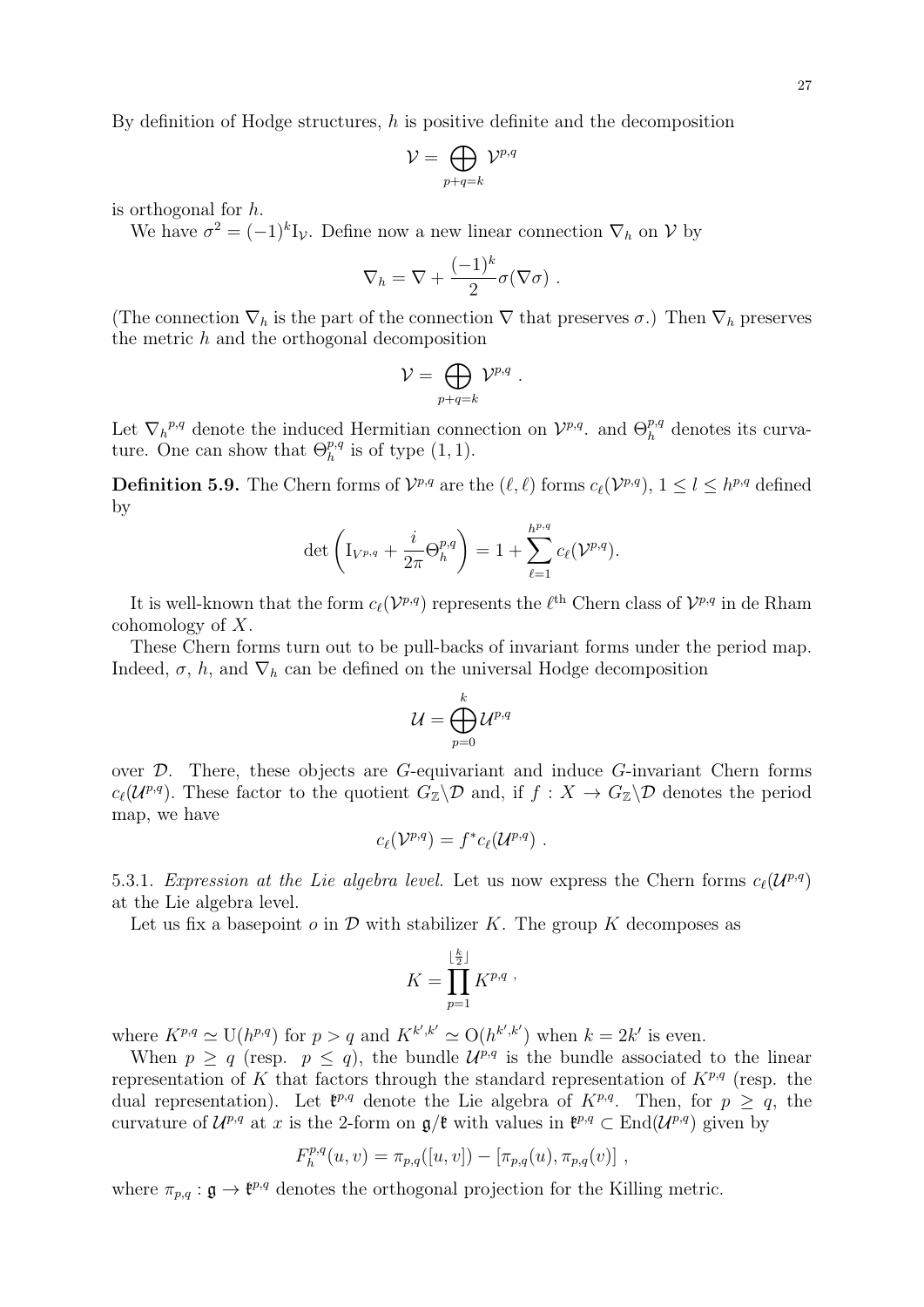5.3.2. Chern forms on the compact dual. Recall from Section [4.3](#page-19-0) that we have an isomorphism of differential algebras

$$
\psi : \Omega^{\bullet}(G/K, \mathbb{C})^G \overset{\sim}{\to} \Omega^{\bullet}(G_U/K, \mathbb{C})^{G_U}
$$

which consists in identifying both spaces with  $\Lambda_{\mathbb{C}}^{\bullet}(\mathfrak{g}_{\mathbb{C}}/\mathfrak{k}_{\mathbb{C}})^{K_{\mathbb{C}}}$ .

We now wish to identify the invariant forms on  $G_U/K$  corresponding to the Chern forms on  $G/K$ .

Recall that  $\hat{\mathcal{D}} = G_{\mathbb{C}}/P$  is the space of complex flags

$$
0 \subseteq F^k \subseteq \ldots \subseteq F^0 = V_{\mathbb{C}}
$$

such that

 $F^{k-p} = F^{p\perp}$ 

(where the orthogonal is indended with respect to the bilinear form  $B$ ) and

$$
\dim(F^p/F^{p+1}) = h^{p,q} .
$$

Let  $\hat{U}$  denote the trivial bundle over  $\hat{\mathcal{D}}$  equipped with the action of  $G_{\mathbb{C}}$  given by the standard linear action in the fibers. The bundle  $\hat{U}$  admits a tautological filtration  $\mathcal{F}^{\bullet}\hat{\mathcal{U}}$ by  $G_{\mathbb{C}}$ -equivariant vector bundles which is given at a point x by the flag defining x.

By construction, the restriction of  $\mathcal{F}^{\bullet} \hat{\mathcal{U}}$  to the open domain  $\mathcal{D}$  is the filtration  $\mathcal{F}^{\bullet} \mathcal{U}$  of U given (in  $C^{\infty}$ ) by

$$
\mathcal{F}^p \mathcal{U} = \bigoplus_{p' \geq p} \mathcal{U}^{p',k-p'}\ .
$$
 
$$
\mathcal{F}^p \mathcal{U} = \bigoplus_{p' \geq p} \mathcal{U}^{p',k-p'}\ .
$$

Let us now remark that the dual space  $G_U/K$  identifies with  $\mathcal{D}$ .

**Proposition 5.10.** The group  $G_U$  is (conjugated to) the subgroup of  $G_{\mathbb{C}} = \text{Aut}_{\mathbb{C}}(B)$ commuting with the antilinear automorphism  $\sigma$ .

Proof. Let  $\tau : \mathcal{V}_o \to \mathcal{V}_o$  be the complex conjugation and  $\theta = \sigma \tau$ . Conjugation by  $\tau$  is the anti-holomorphic involution of  $G_{\mathbb{C}}$  fixing G and one verifies that the conjugation with  $\sigma\tau$ is a Cartan involution of  $G$  fixing  $K$ . With respect to this choice of Cartan involution, the group  $G_U$  is then the fixed point set of conjugation by  $\sigma$ .

**Corollary 5.11.** The group  $G_U$  acts transitively on  $\widehat{\mathcal{D}}$ , and the stabilizer of o in  $G_U$  is K.

*Proof.* As a maximal compact subgroup of  $G_{\mathbb{C}}$ , the group  $G_U$  acts transitively on the flag variety  $\hat{\mathcal{D}}$ , and the stabilizer K' of o preserves the flag  $\mathcal{F}^{\bullet}\mathcal{U}_o$ . Now, since  $G_U$  commutes with  $\sigma$ , it preserves the Hermitian form  $B(\cdot, \sigma)$ . Therefore, K' preserves the orthogonal of  $\mathcal{F}^{p+1}\mathcal{U}_o$  in  $\mathcal{F}^p\mathcal{U}_o$  for  $B(\cdot, \sigma \cdot)$ , which is precisely  $\mathcal{U}^{p,q}$ . We conclude that  $K = K'$ .

The  $G_U$ -invariant form  $B(\cdot, \sigma)$  induces a flat  $G_U$ -invariant Hermitian metric  $\hat{h}$  on  $\hat{U}$ . Let  $\hat{\mathcal{U}}^{p,q}$  denote the *h*-orthogonal of  $\mathcal{F}^{p+1}\hat{\mathcal{U}}$  in  $\mathcal{F}$ . Then the bundle  $\hat{\mathcal{U}}^{p,q}$  is  $G_U$ invariant and carries a  $G_U$ -invariant Hermitian connection  $\nabla^{p,q}_{\hat{\tau}}$  $\frac{h}{2}$ with curvature form  $\Theta^{p,q}_{\hat{\tau}}$ bh . The Chern forms of this connection define  $G_U$ -invariant forms

$$
c_{\ell}(\widehat{\mathcal{U}}^{p,q})
$$

which represent the Chern classes of  $\hat{\mathcal{U}}^{p,q} \simeq \mathcal{F}^p \hat{\mathcal{U}} / \mathcal{F}^{p+1} \hat{U}$  on  $\hat{\mathcal{D}}$ .

<span id="page-27-0"></span>**Proposition 5.12.** The isomorphism  $\phi : \Omega^{2l}(G/K, \mathbb{C})^G \to \Omega^{2l}(G_U/K, \mathbb{C})^G$  maps  $c_{\ell}(\mathcal{U}^{p,q})$ to  $c_{\ell}(\widehat{\mathcal{U}}^{p,q}) \in \Omega^{2l}(G_U/K,\mathbb{C})^G$ .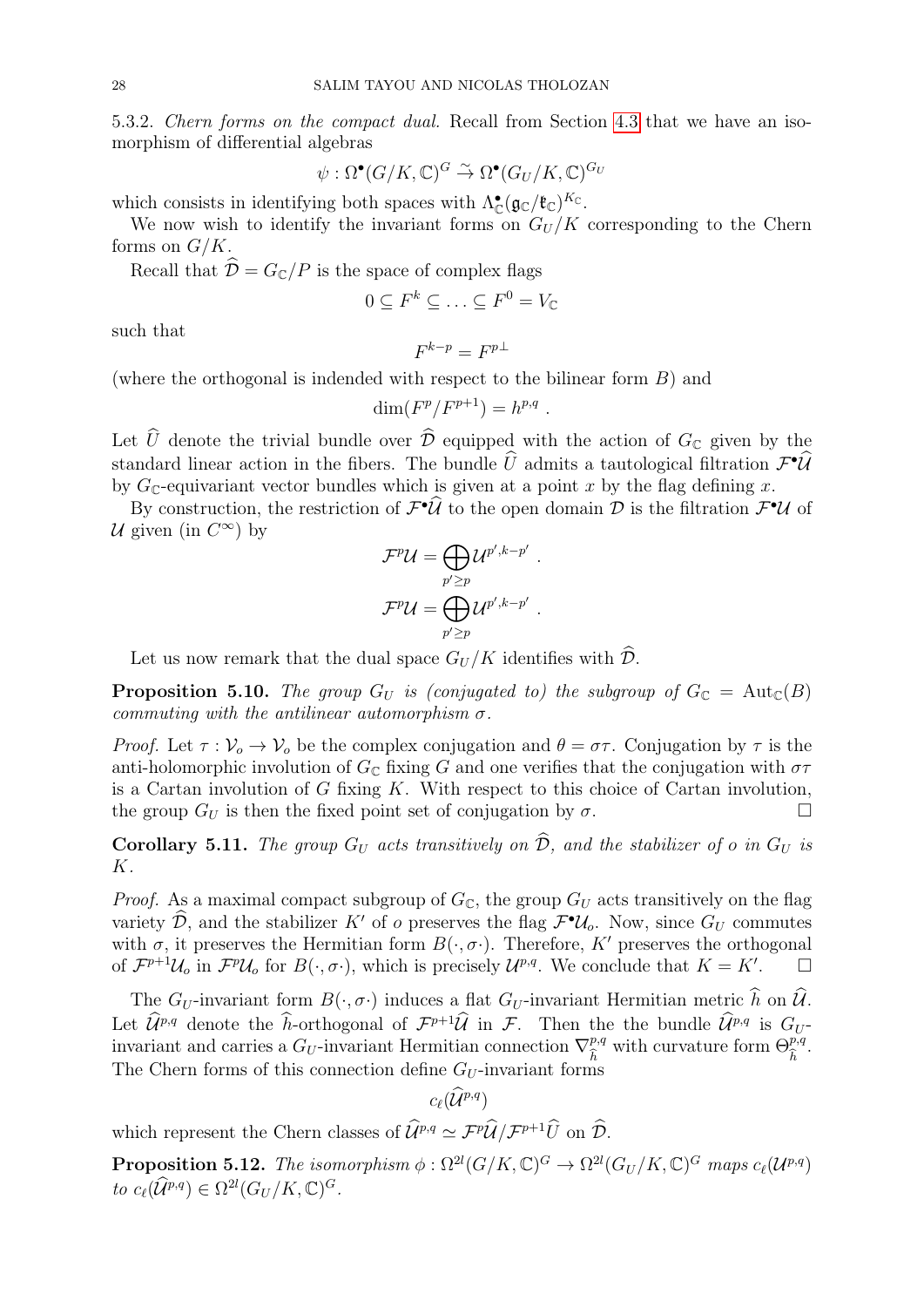$$
T_o \mathcal{D} = T_o \mathcal{D}
$$

coming from the inclusion  $\mathcal{D} \subset \widehat{\mathcal{D}}$ .

*Proof.* For  $p > q$ , the bundle  $\widehat{\mathcal{U}}^{p,q}$  is the vector bundle on  $G_U/K$  associated to the linear representation of K factoring through the standard representation of  $K^{p,q}$ . Hence its curvature form at o is given by a formula similar to Section [5.3.1.](#page-26-0)

Let now  $\pi_{\mathbb{C}}^{p,q}$  denote the orthogonal projection of  $\mathfrak{g}_{\mathbb{C}}$  to  $\mathfrak{k}_{\mathbb{C}}^{p,q}$  for the complex Killing form. Then  $\pi_{\mathbb{C}}^{p,q}$  restricts to the orthogonal projection to  $\mathfrak{k}$  on both  $\mathfrak{g}$  and  $\mathfrak{g}_U$ .

Therefore, both the curvature forms of  $\mathcal{U}^{p,q}$  and  $\hat{\mathcal{U}}^{p,q}$  at  $o$  are given by

$$
(u, v) \mapsto \pi_{\mathbb{C}}^{p,q}([u, v]) - [\pi_{\mathbb{C}}^{p,q}(u), \pi_{\mathbb{C}}^{p,q}(v)] ,
$$

hence all the symmetric polynomials in those curvature forms are identified by  $\phi$ .

5.3.3. Characteristic cohomology. As mentioned in [4.3.1,](#page-21-1) there might be G-invariant forms on  $D$  which are not closed, in which case  $G$ -invariant closed forms are not characterized by the corresponding cohomology class in  $H^{\bullet}(\hat{\mathcal{D}})$ .

In the context of variations of Hodge structure, however, we are ultimately interested in the restriction of G-invariant forms to submanifolds that are tangent to the Griffiths' distribution. This motivates the introduction of the *characteristic cohomology* of a period domain, which roughly restricts the differential algebra of invariant forms to the Griffiths' distribution (see [\[GGK10,](#page-45-19) III.A]).

We do not define this notion here and only mention the analoguous of E. Cartan's theorem, which comforts the idea that the geometry of period domains is similar to that of symmetric spaces "in restriction to the Griffiths' distribution".

<span id="page-28-0"></span>**Proposition 5.14.** Let X be a complex manifold and  $f : \widetilde{X} \to G/K$  the period map of a variation of Hodge structure. Then, for every  $\alpha \in \Omega^{\bullet}(G/K, \mathbb{C})^G$ , the pull-back form  $f^*\alpha$ is closed of bidegree  $(p, p)$  for some p.

*Proof.* Let  $\alpha$  be a G-invariant form on  $G/K$ . Let x be a point in X and  $\varphi : \mathbb{C}^{\times} \to G_{\mathbb{C}}$ the representation of the Deligne torus defining the Hodge structure  $f(x)$ . Then  $\varphi(\mathbb{U}^1)$  is a subgroup of  $\text{Stab}(x) \subset G$  and acts on  $W^{1,0}$  by complex multiplication. Since  $\alpha_{f(x)|W_{f(x)}}$ is  $\varphi(\mathbb{U}^1)$ -invariant, it must belong to  $\Lambda^{p,p}(W_x^*)$  for some p, and we conclude that  $f^*\alpha$  has bidegree  $(p, p)$  since f is holomorphic. In particular  $f^* \alpha$  has even degree.

Now,  $d\alpha$  is also a G-invariant form and  $f^*(d\alpha) = d(f^*\alpha)$  has odd degree. By the previous argument, it must vanish.

Corollary 5.15. Let  $\alpha$  be a closed invariant form on D. Then the pullback of  $\alpha$  by any variation of Hodge structure is completely determined by the cohomology class  $[\phi(\alpha)] \in$  $H^{\bullet}(\widehat{\mathcal{D}}).$ 

*Proof.* Let  $\alpha'$  be another closed G-invariant form on  $G/K$  such that  $\phi(\alpha - \alpha')$  is exact on  $G_U/K$ . We can write  $\alpha - \alpha' = d\beta$ , where  $\beta$  is G-invariant. Let now  $f: X \to G/K$  be a variation of Hodge structure. Then  $f^*\beta$  is closed by the previous lemma, hence

$$
f^*\alpha - f^*\alpha' = d(f^*\beta) = 0.
$$

Remark 5.16. We only mentioned these results for period domains, but one can prove that they remain true on every Mumford–Tate domain.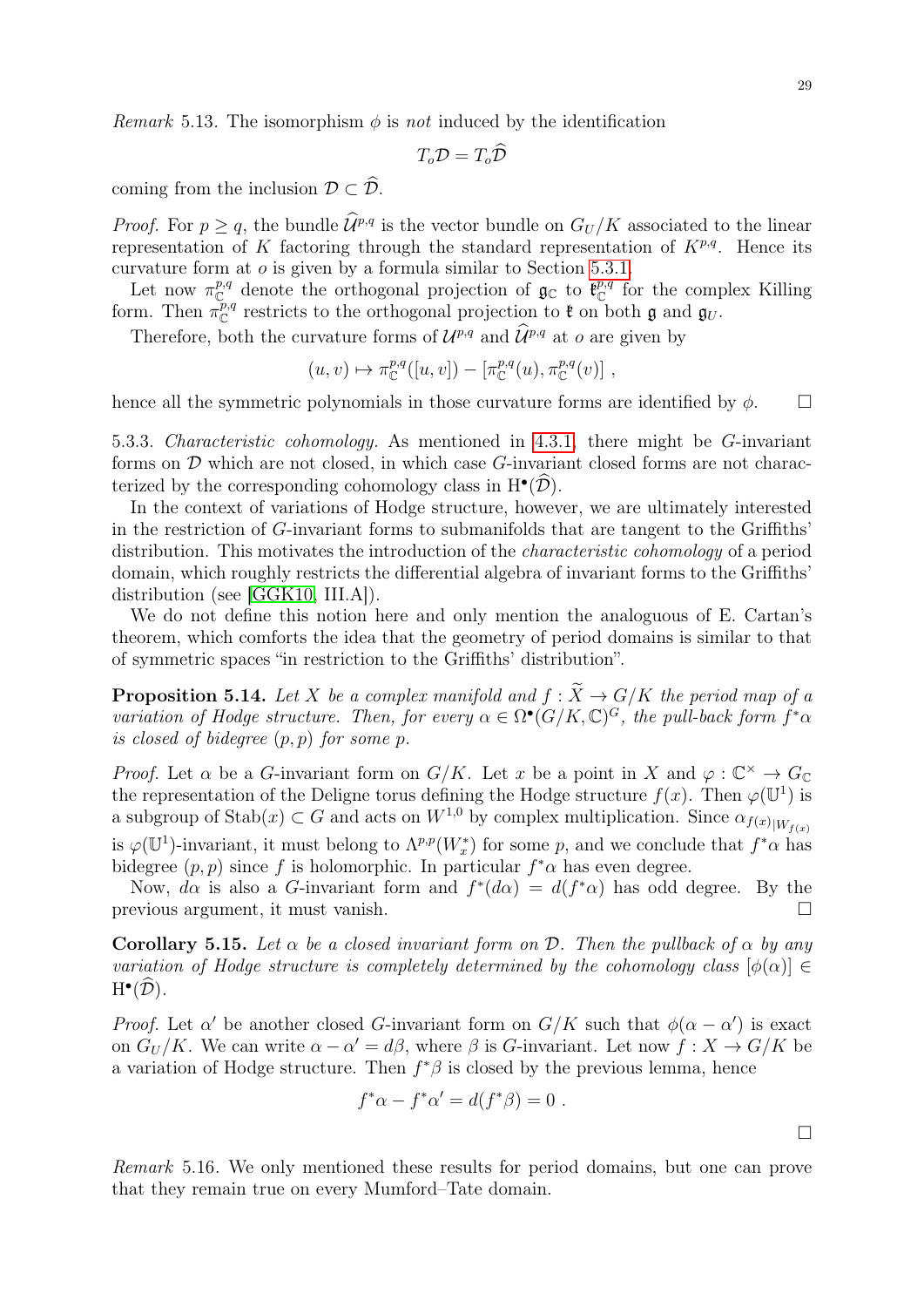5.4. Examples. We now apply the previous considerations to compute the pull-push form in various examples.

5.4.1. Noether–Lefschetz loci in weight 2. Assume now that  $\mathcal D$  is the period domain for polarized variation of Hodge structure of weight 2 on a quadratic lattice  $(V, B)$  which is assumed to be of signature  $(p, 2q)$ . Let R be a rational subspace of  $V \otimes_{\mathbb{Z}} \mathbb{Q}$  of rank  $r \leq h^{1,1}$  such that B is positive definite in restriction to  $R \otimes_{\mathbb{Q}} \mathbb{R}$ , and let  $\mathcal{D}_R \subset \mathcal{D}$  be the set of Hodge structures  $x \in \mathcal{D}$  such that  $R \subset \mathcal{V}_x^{1,1}$ .

Choose a basepoint  $o$  in  $\mathcal{D}_R$  and. Let K be the stabilizer of  $o$  in  $G$ , H be the subgroup of G fixing R and  $L = K \cap H$ . Then H is a Mumford–Tate group and  $\mathcal{D}_R \subset D$  is the Mumford–Tate domain  $H/L \subset G/K$ .

Denoting as previously by p and  $\pi$  the respective projections from  $G/L$  to  $G/H$  and  $G/K$ . We can now prove the following:

<span id="page-29-0"></span>**Theorem 5.17.** Let X be an smooth complex analytic manifold, let  $V = V^{2,0} \oplus V^{1,1} \oplus V^{0,2}$ be the  $C^{\infty}$  Hodge decomposition of a variation of Hodge structure of weight 2 and Hodge numbers  $(q, p, q)$  on X and let  $\widetilde{f}: \widetilde{X} \to \mathcal{D}$  be the corresponding period map. Then

$$
f^* \left( \pi_* p^* \omega_{G/H} \right) = \text{Vol}(G_U/H_U) \cdot c_q(\mathcal{V}^{2,0})^r.
$$

*Proof.* Let  $\sigma$  be the antilinear automorphism defined in the previous section. Since we are in even weight,  $\sigma$  is an involution which fixes a real form  $U^{\sigma}$  of  $\mathcal{U}_{o}$  on which the symmetric form B is real and positive definite. Since  $\sigma$  coincides with the standard complex conjugation on  $\mathcal{U}_{o}^{1,1}$ , the subspace R is contained in  $U^{\sigma}$ .

Now,  $G_U$  is the subgroup of  $G_{\mathbb{C}} = \text{Aut}_{\mathbb{C}}(B)$  preserving  $U^{\sigma}$  and  $H_U = G_U \cap H_{\mathbb{C}}$  is the subgroup of  $G_U$  fixing R. Therefore,  $H_U/L$  is the domain  $\widehat{\mathcal{D}}_R \subset \widehat{\mathcal{D}}$  where  $\widehat{\mathcal{U}^{1,1}}$  contains R. Since R is  $\sigma$ -invariant and

$$
\mathcal{F}^1\widehat{\mathcal{U}}\cap \sigma(\mathcal{F}^1\widehat{\mathcal{U}})=\widehat{\mathcal{U}}^{1,1} ,
$$

we also have that

$$
\widehat{\mathcal{D}}_R = \{ x \in \widehat{\mathcal{D}} \mid \mathcal{F}^1 \widehat{\mathcal{U}}_x \supseteq R \} .
$$

Let  $(u_1, \ldots, u_r)$  be a basis of R. The projection of  $u_\ell$  into  $\mathcal{F}^0 \mathcal{U}/\mathcal{F}^1 \mathcal{U}$  defines a holomorphic section  $s_\ell$  of  $\mathcal{F}^0 \mathcal{U}/\mathcal{F}^1 \mathcal{U}$ , and  $\mathcal{D}_R$  is the transverse intersection of the vanishing loci of all the  $s_\ell$ . We conclude that  $\hat{\mathcal{D}}_R$  is Poincaré dual to the r<sup>th</sup> power of the Euler class of  $\mathcal{F}^0\hat{\mathcal{U}}/\mathcal{F}^1\hat{\mathcal{U}}$  i.e.,

$$
c_q(\widehat{\mathcal{U}}^{0,2})^r\ .
$$

By Lemma [4.10,](#page-20-1) we have

$$
\pi_* p^* \omega_{G_U/H_U} = \text{Vol}(G_U/H_U) \cdot c_q (\widehat{\mathcal{U}}^{0,2})^r + d\alpha
$$

for some invariant form  $\alpha$ .

By Corollary [4.9](#page-20-2) and Proposition [5.12](#page-27-0) we have

$$
\pi_* p^* \omega_{G/H} = i^{2qr} \pi_* p^* \omega_{G_U/H_U} \n= (-1)^{qr} c_q (\hat{\mathcal{U}}^{0,2})^r + (-1)^{qr} d\alpha \n= c_q (\hat{\mathcal{U}}^{2,0})^r + (-1)^{qr} d\alpha \n= c_q (\mathcal{U}^{2,0})^r + (-1)^{qr} d\alpha .
$$

Finally, by Proposition [5.14,](#page-28-0) the pull-back of  $d\alpha$  by the period map of a variation of Hodge structure vanishes, and the conclusion follows.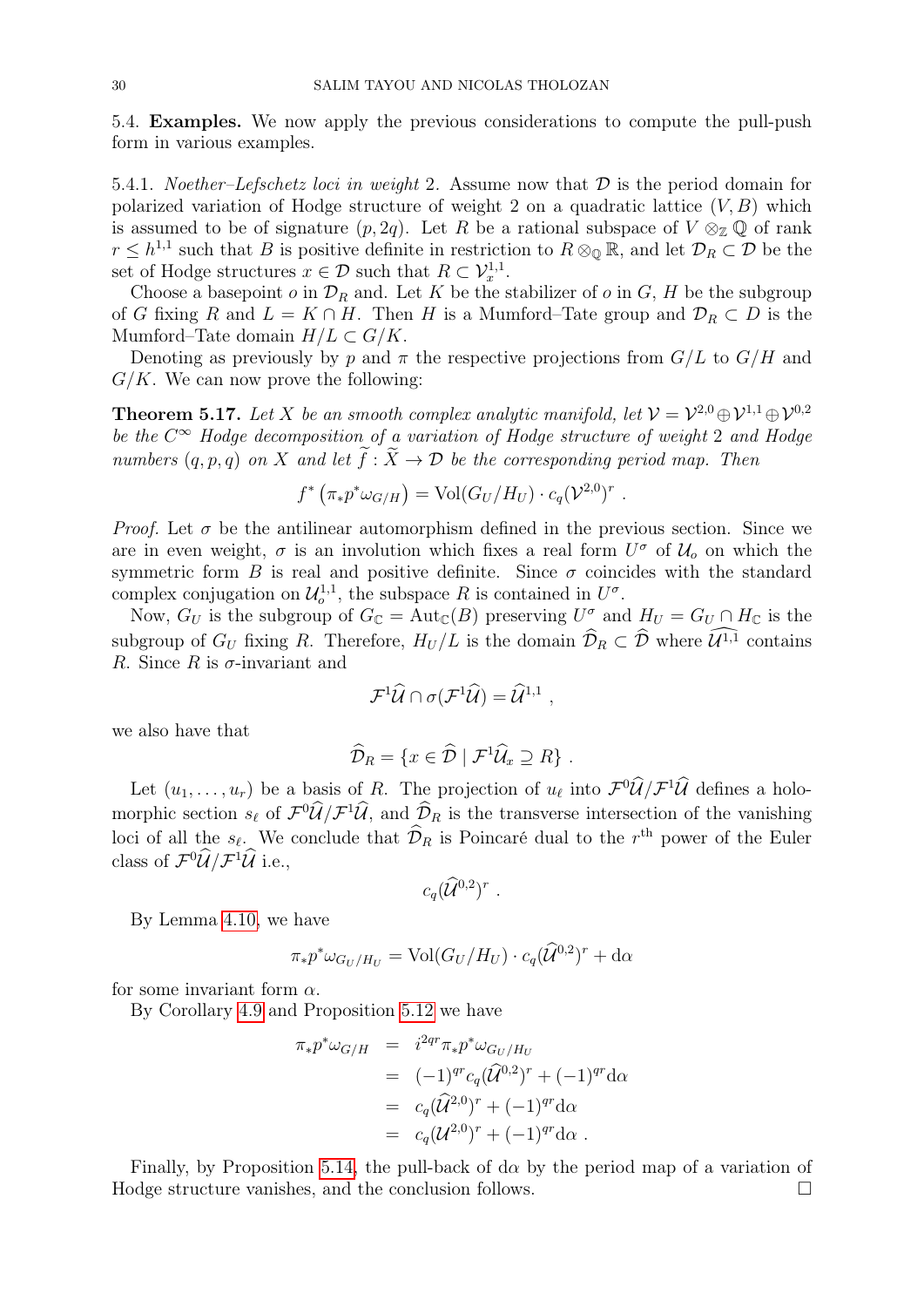First, remark that since  $\mathcal{D}$  and  $\mathcal{D} \times \mathcal{D}$  are Hermitian symmetric, their tangent space is equal to the Griffiths' distribution. Hence by Proposition [5.14,](#page-28-0) the complex  $\Omega^{\bullet}(\mathcal{D}\times\mathcal{D}, \mathbb{C})^G$ is supported in even degrees and is isomorphic to the complex  $H^{\bullet}_{dR}(\hat{\mathcal{D}} \times \hat{\mathcal{D}}, \mathbb{C})$  and we have similar results for D.

We start with the following simple observation. Let  $X$  be a closed orientable smooth manifold of dimension n. For  $0 \leq k \leq n$ , we have a perfect pairing given by Poincaré duality

$$
(\,.\,): H^k(X,\mathbb{C}) \times H^{n-k}(X,\mathbb{C}) \to \mathbb{C}
$$

$$
(\alpha \cdot \beta) \mapsto \int_X \alpha \wedge \beta \; .
$$

For all  $0 \leq k \leq n$ , let us fix a basis  $([\alpha^{k,i}])_{i \in J_k}$  of  $H^k(X, \mathbb{C})$  and denote by  $(\alpha_{k,i}^{\vee})_{i \in J_k}$ the dual basis of  $H^{n-k}(X,\mathbb{C})$ , i.e. such that  $([\alpha_{k,i}] \cdot [\alpha_{k,j}^{\vee}]) = 1$  if  $i = j$  and 0 otherwise. Finally, let  $\pi_1, \pi_2 : X \times X \to X$  denote respectively the projections onto the first and the second factor.

<span id="page-30-0"></span>**Lemma 5.18.** The cycle class of the diagonal  $\Delta(X) \hookrightarrow X \times X$  is Poincaré-dual to the de Rham cohomology class

$$
\gamma_X = \sum_{k=0}^n (-1)^{n(n-k)} \sum_{i \in J_k} \pi_1^* [\alpha_{k,i}^\vee] \wedge \pi_2^* [\alpha_{k,i}] \in H_{dR}^n(X \times X, \mathbb{C}) \ .
$$

*Proof.* We need to show that for every *n*-form  $\beta$  on  $X \times X$ , we have

$$
\int_{\Delta(X)} \beta = \int_{X \times X} \beta \wedge \gamma_X.
$$

By Künneth formula,

$$
H^{n}(X \times X, \mathbb{C}) = \bigoplus_{\ell=0}^{n} H^{k}(X, \mathbb{C}) \otimes H^{n-k}(X, \mathbb{C}),
$$

hence we have a basis given by  $(\pi_1^*[\alpha_{\ell,j}] \wedge \pi_2^*[\alpha_{\ell,j'}^{\vee}])_{(j,j') \in J_{\ell}^2}$ . It is thus enough to show the equality for every element of this basis.

For  $\beta = \pi_1^*[\alpha_{\ell,j}] \wedge \pi_2^*[\alpha_{\ell,j'}^{\vee}],$  we have

$$
\int_{\Delta(X)} \beta = \int_X [\alpha_{\ell,j}] \wedge [\alpha_{\ell,j'}^{\vee}] = \delta_{j,j'}.
$$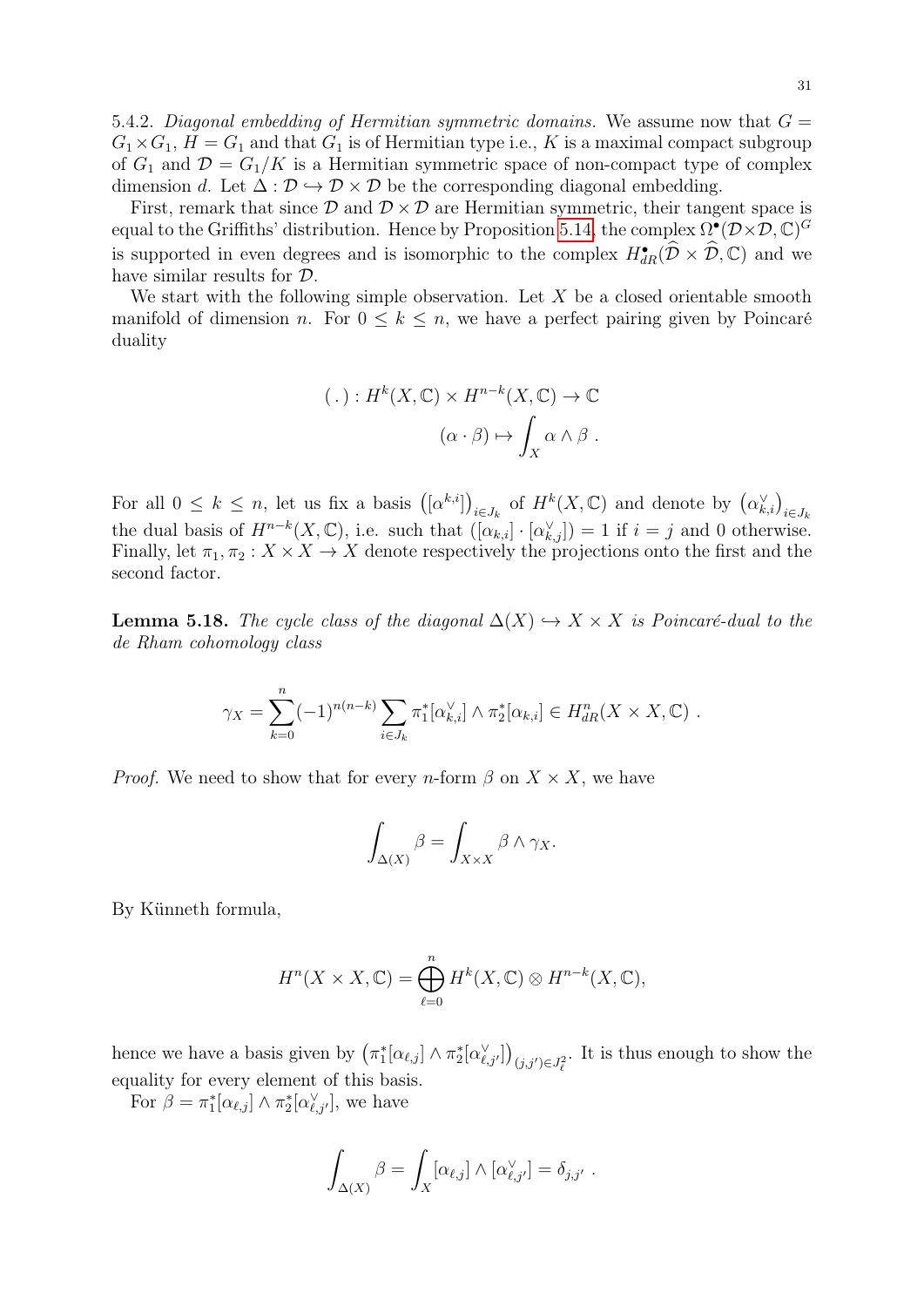On the other hand,

$$
\int_{X \times X} \beta \wedge \gamma_X = \sum_{\substack{0 \le k \le n \\ i \in J_k}} \int_{X \times X} (-1)^{n(n-k)} \pi_1^* [\alpha_{\ell,j}] \wedge \pi_2^* [\alpha_{\ell,j'}^{\vee}] \wedge \pi_1^* [\alpha_{k,i}] \wedge \pi_2^* [\alpha_{k,i}]
$$
\n
$$
= \sum_{\substack{0 \le k \le n \\ i \in J_k}} (-1)^{n(n-k)+n(n-l)} \pi_1^* ([\alpha_{\ell,j}] \wedge [\alpha_{k,i}^{\vee}]) \wedge \pi_2^* ([\alpha_{k,i}] \wedge [\alpha_{\ell,j'}^{\vee}])
$$
\n
$$
= \sum_{i \in J_k} \left( \int_X [\alpha_{\ell,j}] \wedge [\alpha_{\ell,i}^{\vee}] \right) \left( \int_X [\alpha_{\ell,i}] \wedge [\alpha_{\ell,j'}^{\vee}] \right)
$$
\n
$$
= \delta_{j,j'}.
$$

Hence the result.

We can now state the main theorem of this section. Let  $(\alpha_{k,i})_{i\in J_k}$  be a basis of  $\Omega^{2k}(\mathcal{D},\mathbb{C})^{G_1}$  and let  $(\alpha_{k,i}^{\vee})_{i\in J_k}$  denote the dual basis of  $\Omega^{2d-2k}(\mathcal{D},\mathbb{C})^{G_j}$ , i.e. such that

$$
\alpha_{k,i} \wedge \alpha_{k,j}^{\vee} = \frac{\delta_{i,j}}{\text{Vol}(\widehat{\mathcal{D}})} \omega_{\mathcal{D}} ,
$$

where  $\omega_{\mathcal{D}}$  denotes the invariant volume form of  $\mathcal{D} \simeq G/K$  as in Section [2.3.](#page-8-0)

<span id="page-31-2"></span>**Theorem 5.19.** Set  $G = G_1 \times G_1$ ,  $K = K_1 \times K_1$  where  $K_1$  is a maximal compact subgroup of G and take H the diagonal embedding of  $G_1$  into G. Let  $\pi_1$  and  $\pi_2$  denote the projections of  $G/K = \mathcal{D} \times \mathcal{D}$  on the first and second factor. Then

$$
\frac{1}{\text{Vol}(G_U/H_U)} \pi_* p^* \omega_{G/H} = \sum_{\substack{0 \le k \le d \\ i \in J_k}} \pi_1^*(\alpha_{k,i}^{\vee}) \wedge \pi_2^*(\alpha_{k,i}) .
$$

In particular, its pull-back by the diagonal embedding  $\Delta$  of  $\mathcal D$  is given by

$$
\frac{1}{\text{Vol}(G_U/H_U)} \Delta^* \pi_* p^* \omega_{G/H} = \frac{\chi(\mathcal{D})}{\text{Vol}(\widehat{\mathcal{D}})} \omega_{\mathcal{D}}.
$$

where  $\chi(\widehat{\mathcal{D}}) > 0$  is the Euler characteristic of  $\widehat{\mathcal{D}}$ .

Proof. By Corollary [4.9](#page-20-2) and Lemma [4.10,](#page-20-1) it is enough to determine the cohomology class of the corresponding pull-push form on the compact dual  $\hat{\mathcal{D}} \times \hat{\mathcal{D}}$ . By Lemma [4.10,](#page-20-1) this cohomology class is Poincaré dual to the diagonal embedding of  $\widehat{\mathcal{D}}$ . The conclusion now follows from Lemma 5.18. follows from Lemma [5.18.](#page-30-0)

### 6. Applications

<span id="page-31-0"></span>We discuss in this section various applications of Theorem [1.1.](#page-1-0) They concern mainly equidistribution of Hodge loci in variations of Hodge structures, in particular in the context of weight 2 Hodge structures and Hodge structures parametrized by Shimura varieties. For an introduction to these topics, we refer to [\[Voi02,](#page-46-7) III,VI] and [\[GGK12\]](#page-45-20).

<span id="page-31-1"></span>6.1. Refined Noether-Lefschetz loci in Z-PVHS of weight 2. Let  $\{V_z, \mathcal{F}^{\bullet} \mathcal{V}, B\}$ be a polarized variation of Hodge structure of weight 2 over a smooth complex quasiprojective variety X. Assume as before that the local system  $(\mathbb{V}_\mathbb{Z}, B)$  has fibers isomorphic to a quadratic lattice  $(V_{\mathbb{Z}}, B)$  equipped with a bilinear form

$$
B: V_{\mathbb{Z}} \times V_{\mathbb{Z}} \to \mathbb{Z}
$$

with associated quadratic form  $\frac{B(y,y)}{2} \in \mathbb{Z}$  for  $y \in V_{\mathbb{Z}}$ . Let d be the rank of this variation of Hodge structure and  $(q, p, q)$  its Hodge numbers, so that  $d = p + 2q$ .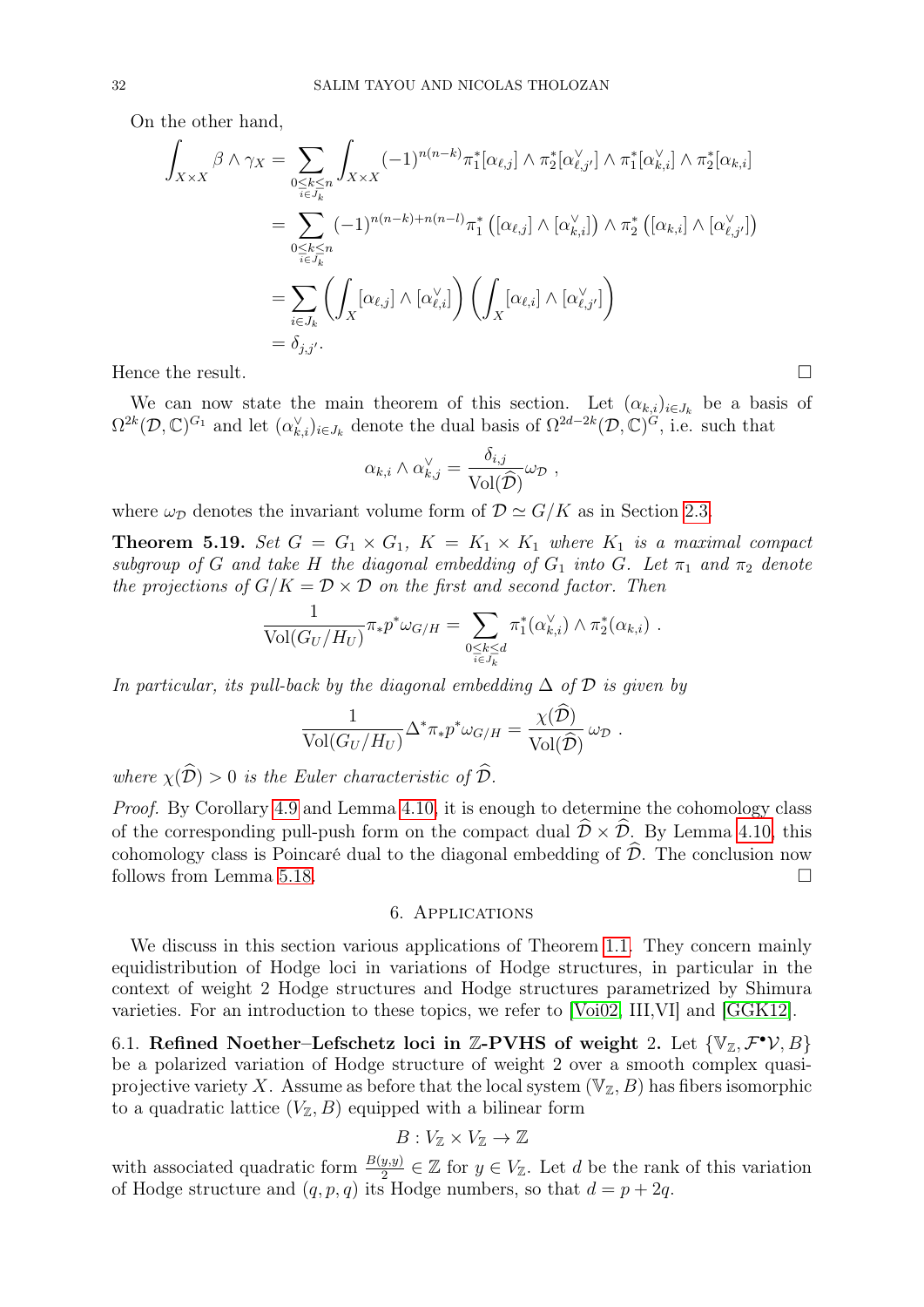33

For  $x \in X$ , let  $\rho(x)$  be the rank of the *Picard group* Pic $(x) = \mathcal{V}_x^1 \cap \mathbb{V}_{\mathbb{Z},x}$ . Assume that the variation is simple, i.e.,  $\rho(x) = 0$  outside a countable union of strict analytic subsets. For  $r \geq 1$ , we introduce the *refined Noether Lefschetz locus*<sup>[4](#page-32-0)</sup>

$$
NL^{\geq r} = \{x \in X, \rho(x) \geq r\}.
$$

This locus can also be rewritten as the union over algebraic subvarieties in the two following ways:

(1) It is the union, over all integers  $N \geq 1$ , of the sets

$$
\{x \in X \mid \exists P \subseteq \text{Pic}(x) \text{ of rank } r, \text{disc}(P) \le N\}.
$$

(2) It is the union, over all positive definite symmetric matrices  $M \in M_r(\mathbb{Z})$ , of the sets

$$
\{x \in X \mid \exists (\lambda_1, \cdots, \lambda_r) \in \text{Pic}(x), ((\lambda_i. \lambda_j))_{1 \le i,j \le r} = M\}.
$$

We will prove in the next two subsections that both formulations give equidistribution results and hence we prove Theorem [1.2](#page-2-0) and Theorem [1.3](#page-3-0) by using different techniques in each case.

<span id="page-32-1"></span>6.1.1. Equidistribution on average. Let x be a point in X and denote by  $(V, B, F^{\bullet})$  the fiber at x of the variation of Hodge structure. As in the previous section, we set  $G =$  $O(V_{\mathbb{R}}, B)$ ,  $\Gamma = O(V_{\mathbb{Z}}, B)$  and let  $K \subset G$  be the stabilizer of  $F^{\bullet}$ . Finally, let H denote the stabilizer of a positive definite subspace of  $V_{\mathbb{R}}$  of dimension r, so that  $G/H$  identifies with the space  $P$  of positive definite real subspaces of dimension  $r$ .

Define the *discriminant* of a rational subspace  $W \in \mathcal{P}$  as the determinant of the intersection matrix

$$
I(W) = (B(v_i, v_j))_{1 \le i, j \le r}
$$

where  $(v_i)$  is a basis of  $W \cap V_{\mathbb{Z}}$ . We denote by  $\mathcal{P}_n$  the discrete subset of  $\mathcal P$  consisting of rational subspaces of discriminant  $\leq n$ . The set  $\mathcal{P}_n$  is a finite union of Γ-orbits of  $G/H$ , corresponding to a finite union  $\mathcal{O}_n$  of closed H-orbits in  $\Gamma \backslash G$ . We prove here that  $\mathcal{P}_n$  is equidistributed in  $G/H$ .

# <span id="page-32-2"></span>**Theorem 6.1.** The sequence  $(\mathcal{P}_n)_{n\in\mathbb{N}}$  is equidistributed in  $G/H$ .

The proof we give here is a refinement of the fact that integral vectors of length at most  $n$  equidistribute. Some trick is needed in order to get rid of multiplicities, but the proof is "elementary" in the sense that it does not rely on any involved argument such as the circle method, automorphic functions or Ratner theory. Of course, by counting all rational subspaces of length less than n, we avoid all the difficult arithmetic questions that arise when looking at rational subspaces of a fixed discriminant.

Let  $\Omega$  denote the open cone of  $V_{\mathbb{R}}^r$  consisting of tuples of vectors spanning a positive definite subspace of dimension  $r$ . The function

$$
h: \Omega \to \mathbb{R}_{>0}
$$

$$
(v_1, \dots, v_r) \mapsto \det (B(v_i, v_j))_{1 \le i, j \le r}
$$

is homogeneous of degree 2r. We denote by  $\Omega_1$  the hypersurface  $\{v \in \Omega \mid h(v) = 1\}$  and by  $\Omega_{\leq 1}$  the subset  $\{ \underline{v} \mid h(\underline{v}) \leq 1 \}$ . We denote by

$$
pr: \Omega \to \Omega_1
$$

the projection map

$$
\underline{v} \mapsto h(\underline{v})^{-\frac{1}{2r}} \underline{v} \ .
$$

<span id="page-32-0"></span><sup>&</sup>lt;sup>4</sup>Historically, Hodge loci are referred to as Noether–Lefschetz loci in weight 2.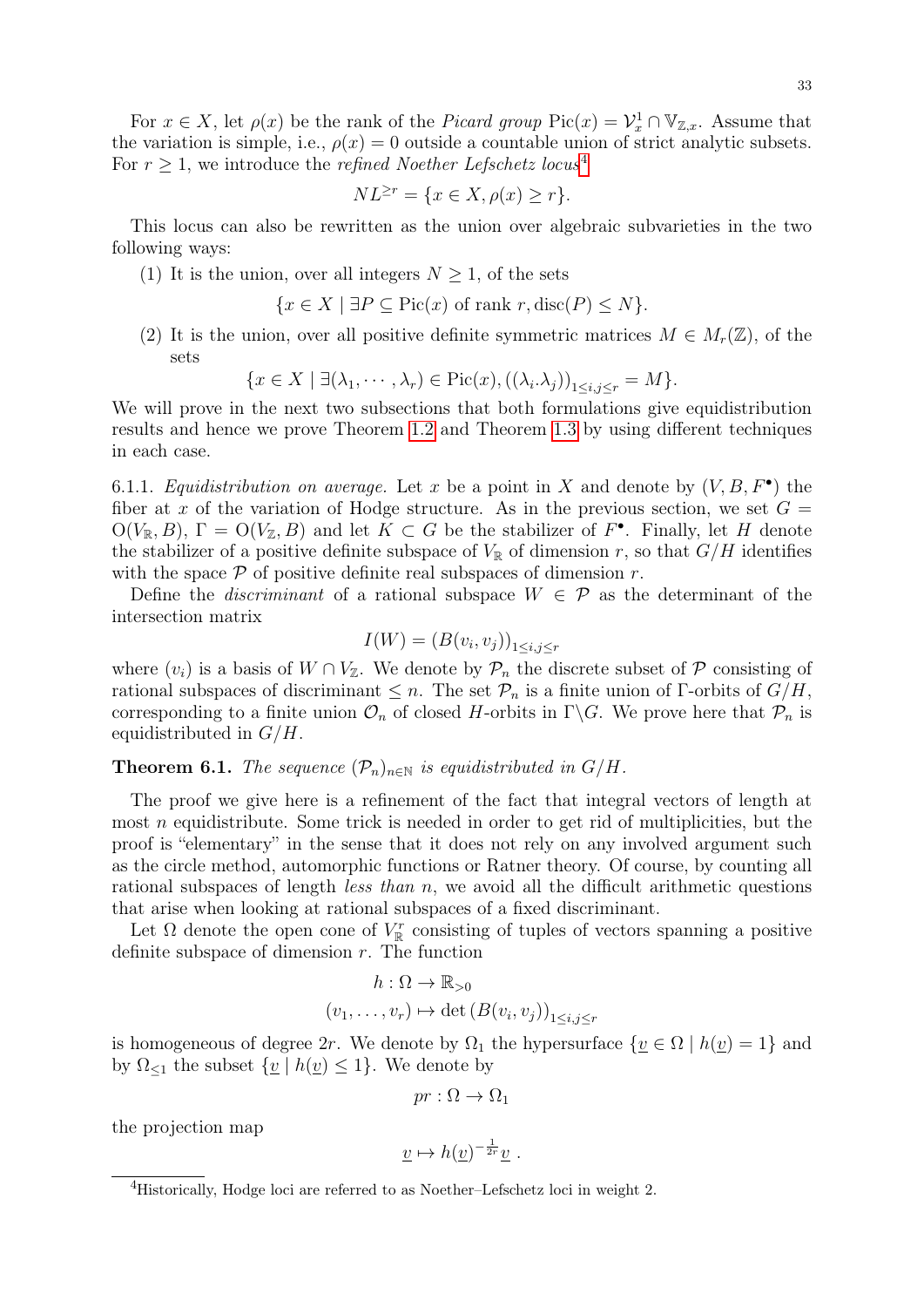We endow  $V_{\mathbb{R}}^r$  with the Lebesgue measure for which  $V_{\mathbb{Z}}^r$  has covolume 1 and denote by  $\omega$  the push-forward by pr of the Lebesgue measure restricted to  $\Omega_{\leq 1}$  (i.e. the volume form such that

$$
\int_U \omega = \text{Leb}\left(\bigcup_{0 < t \leq 1} tU\right) .
$$

Define

$$
\mathcal{Q}_n = \{ \underline{v} \in \Omega \cap V^r_{\mathbb{Z}} \mid h(\underline{v}) \le n \}
$$

and let  $\mu_n$  be the counting measure of  $pr(\mathcal{Q}_n)$ , i.e.,

$$
\mu_n = \sum_{\underline{v} \in \mathcal{Q}_n} \delta_{pr(v)}
$$

.

We first prove the following elementary counting result:

<span id="page-33-0"></span>**Proposition 6.2.** The sequence of measures  $n^{-\frac{d}{2}}\mu_n$  converges vaguely to the smooth  $measure \omega$ .

*Proof.* Let  $f : \Omega_1 \to \mathbb{R}$  be a continuous function with compact support which we extend on  $\Omega$  by setting  $f(t\underline{v}) = f(\underline{v})$  for all  $t \in \mathbb{R}_{>0}$  and all  $\underline{v} \in \Omega_1$ . We have

$$
n^{-\frac{d}{2}}\mu_n(f) = n^{-\frac{d}{2}} \sum_{\underline{v} \in V_{\underline{x}}^r \cap \Omega | h(\underline{v}) \le n} f(\underline{v})
$$
  
=  $n^{-\frac{d}{2}} \sum_{\underline{v} \in n^{-\frac{1}{2r}} V_{\underline{x}}^r \cap \Omega | h(\underline{v}) \le 1} f(\underline{v})$  by homogeneity of  $f$   
 $\longrightarrow \sum_{n \to +\infty} \int_{\Omega_{\le 1}} f = \omega(f)$  by Riemann summation.

 $\Box$ 

The group  $G \times SL(r, \mathbb{R})$  acts transitively on  $\Omega_1$  by

$$
(g_1, g_2) \cdot \underline{v} = g_1 \cdot \underline{v} \cdot g_2^{-1}
$$

and preserves the measure  $\omega$ . The restriction of this action to  $SL(r, \mathbb{R})$  is proper and the quotient  $SL(r, \mathbb{R})\backslash\Omega_1$  is the space P or positive definite r-subspaces of  $V_{\mathbb{R}}$ .

Now, the subgroup  $SL(r, \mathbb{Z})$  preserves the set  $\mathcal{Q}_n$  and acts properly discontinuously on  $\Omega_1$  so that the quotient set  $\mathcal{Q}_n = SL(r, \mathbb{Z}) \backslash \mathcal{Q}_n$  still equidistributes in  $SL(r, \mathbb{Z}) \backslash \Omega_1$ . Let us consider the projection

$$
\pi: SL(r, \mathbb{Z})\backslash \Omega_1 \to SL(r, \mathbb{R})\backslash \Omega_1 = \mathcal{P} .
$$

We still denote  $\omega$  the volume form induced on  $SL(r, \mathbb{Z})\backslash\Omega_1$ . The push-forward measure  $\pi_*\omega$  is G-invariant (since  $\omega$  is G-invariant and  $\pi$  is G-equivariant), non-zero, and locally finite since  $SL(n,\mathbb{Z})\backslash SL(n,\mathbb{R})$  has finite volume. We hence deduce from Proposition [6.2:](#page-33-0)

Corollary 6.3. Define the measure

$$
\nu_n = \sum_{\underline{v} \in \bar{Q}_n} \delta_{\pi(\underline{v})} .
$$

Then

$$
n^{-\frac{d}{2}}\nu_n \rightharpoonup \lambda \omega_{G/H}
$$

for some  $\lambda \neq 0$ .

Remark 6.4. The multiplicative constant  $\lambda$  could be computed in terms of the volume of  $SL(n, \mathbb{R})/SL(n, \mathbb{Z}).$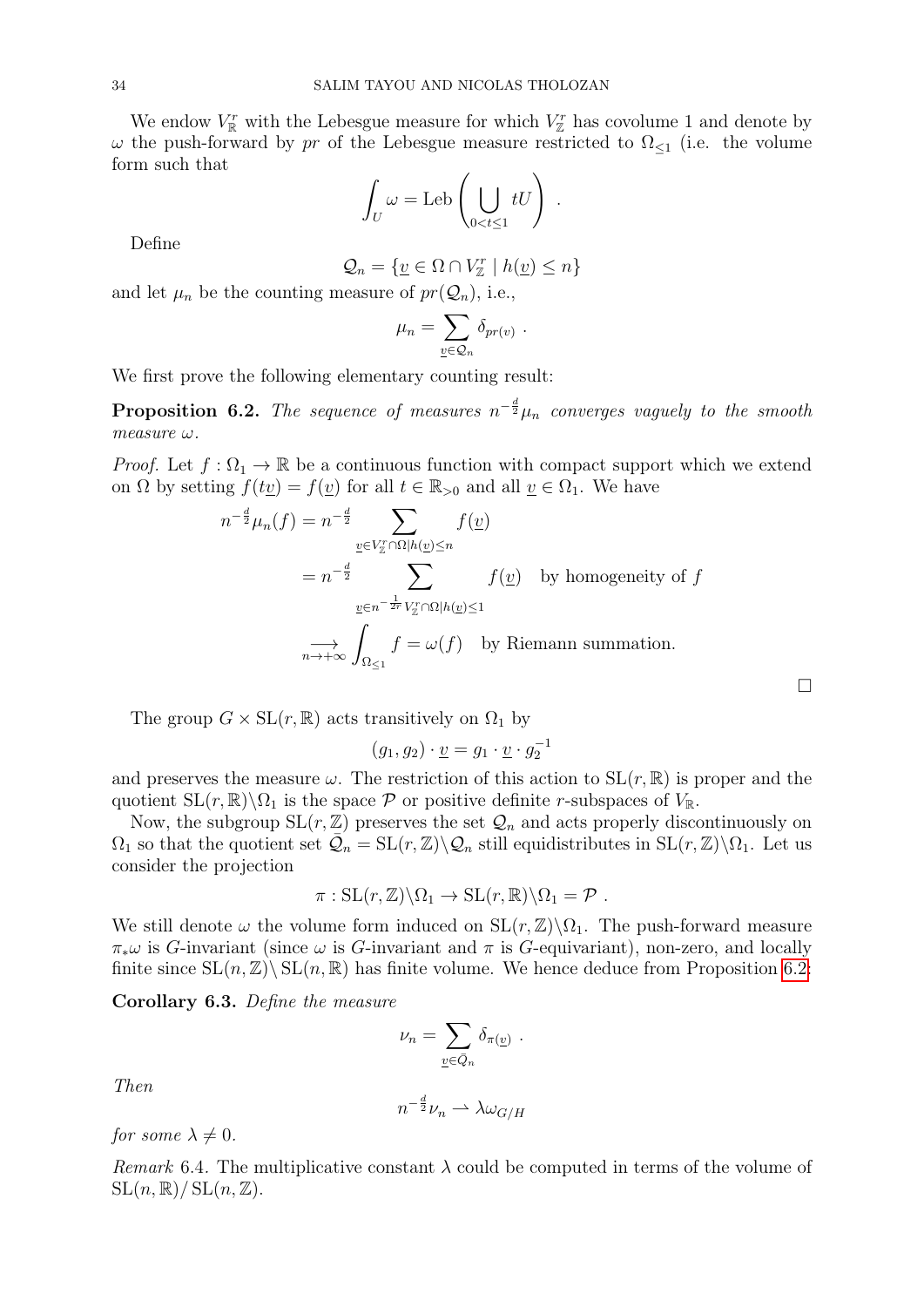The measure  $\nu_n$ , however, is not the counting measure of  $\mathcal{P}_n$ . To be more precise, note that  $\overline{Q}_n$  is the set positive definite sublattices of  $V_{\mathbb{Z}}$  of discriminant  $\leq n$  and  $\pi$  maps  $\Lambda \in \overline{\mathcal{Q}}_n$  to  $\Lambda \otimes \mathbb{R}$ . Therefore, we have

$$
\nu_n = \sum_{W \in \mathcal{P}_n} m_n(W) \delta_W
$$

where

$$
m_n(W) = |\{\Lambda \subset W \cap V_{\mathbb{Z}} \mid h(W)[W \cap V_{\mathbb{Z}} : \Lambda] \leq n\}|.
$$

In other words,  $\nu_n$  counts a rational subspace W with a weight equal to the number of sublattices of  $W \cap V_{\mathbb{Z}}$  with discriminant  $\leq n$ .

Let  $\nu'_n$  be the counting measure of  $\mathcal{P}_n$ . To relate  $\nu_n$  and  $\nu'_n$ , let us introduce

$$
b_k = |\{\Lambda \subset \mathbb{Z}^r \mid [\mathbb{Z}^r : \Lambda] = k\}|.
$$

We have the following estimate on  $b_k$ :

### Proposition 6.5.

 $b_k \ll k^r$ .

Proof. We will prove a sharper estimate. Consider the zeta function which converges for large s:

$$
\zeta_{\mathbb{Z}^r}(s) = \sum_{k \ge 1} \frac{b_k}{k^s} = \sum_g |\det(g)|^{-s}
$$

where g runs through  $GL_r(\mathbb{Z})\backslash (M_r(\mathbb{Z})\cap GL_r(\mathbb{Q}))$ . By [\[LS03,](#page-46-17) Equation (15.10)], we have the equality

$$
\zeta_{\mathbb{Z}^r}(s) = \prod_{i=0}^{r-1} \zeta(s-i).
$$

Hence by identifying the coefficients, we get

$$
b_k = \sum_{\substack{(k_0, \dots, k_{r-1}) \\ k_0 \dots k_{r-1} = k}} k_0 \dots k_{r-1}^{r-1}
$$
  
\$\leq k^{r-1} \mid \{(k\_0, \dots, k\_{r-1}), k\_0 \dots k\_{r-1} = k\} \mid \mathcal{K}\_{\epsilon} \mid k^{r-1+\epsilon}\$

for every  $\epsilon > 0$ . Hence the result.

We now have

$$
\nu_n = \sum_{P \in \mathcal{P}_n} \left( \sum_{k \le \sqrt{\frac{n}{h(P)}}} b_k \right) \delta_P
$$

$$
= \sum_{k \le \sqrt{n}} \sum_{h(P) \le \frac{n}{k^2}} b_k \delta_P
$$

and we conclude that

<span id="page-34-0"></span>
$$
\nu_n = \sum_{k \le \sqrt{n}} b_k \nu'_{\lfloor \frac{n}{k^2} \rfloor} \tag{6.1.1}
$$

Set

$$
\alpha = \sum_{k} \frac{b_k}{k^d} \; .
$$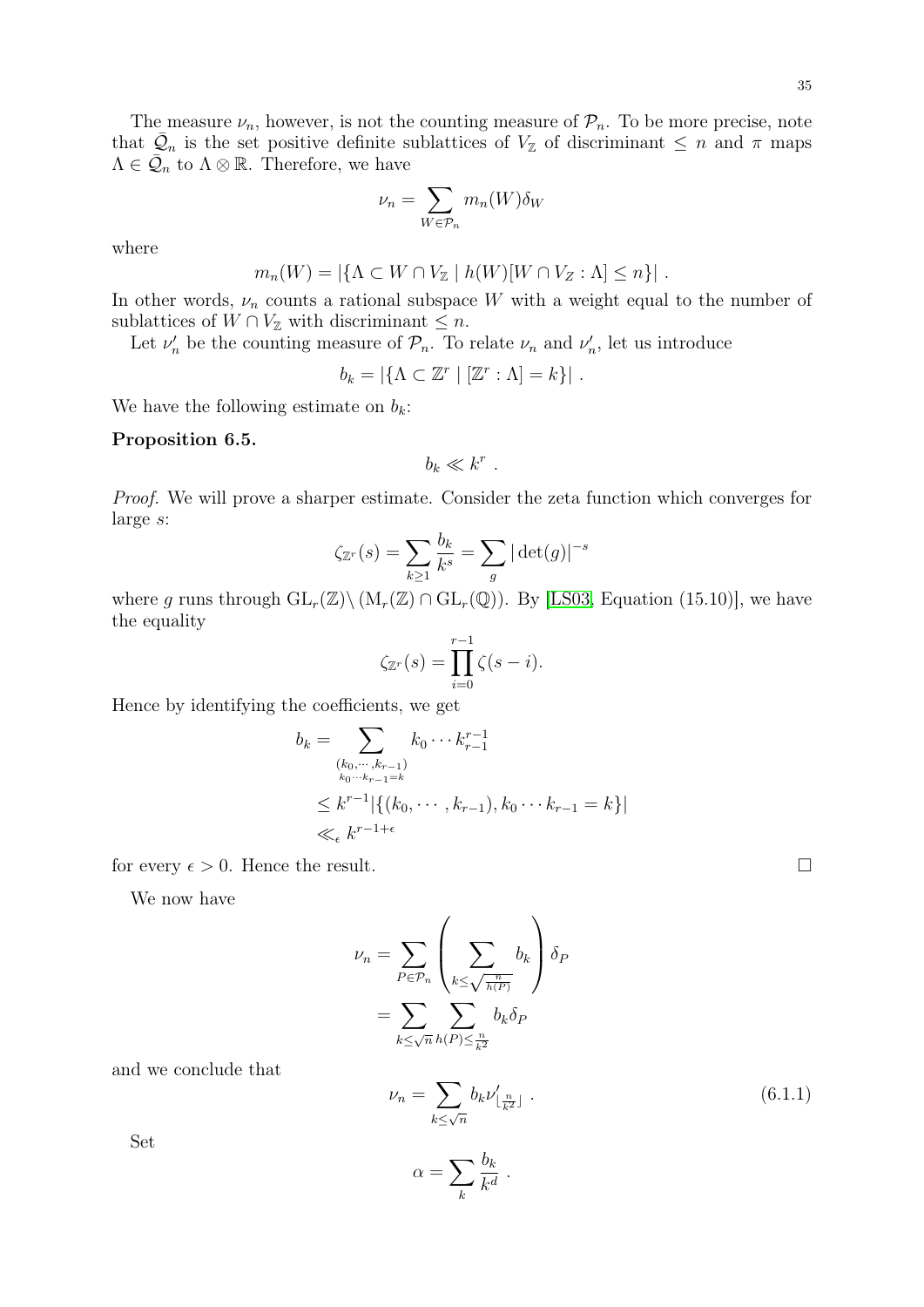**Proposition 6.6.** The measure  $\nu'_n$  converges weakly to

$$
\frac{\lambda}{\alpha}\omega_{G/H} \ .
$$

*Proof.* Remark first that, under the hypothesis  $1 \le r \le p = d - 2q \le d - 2$ , we have

$$
\frac{b_k}{k^d} \ll \frac{1}{k^2} ,
$$

hence

$$
\alpha \leq \zeta(2) < 2.
$$

Let  $f$  be a continuous function with compact support on  $G/H$ . Set

$$
s_n = n^{-\frac{d}{2}} \frac{\nu_n(f)}{\lambda \int_{G/H} f \omega_{G/H}}
$$

and

$$
s_n' = n^{-\frac{d}{2}} \frac{\nu_n'(f)}{\lambda \int_{G/H} f \omega_{G/H}}
$$

By  $(6.1.1)$ , we have

<span id="page-35-0"></span>
$$
s_n = \sum_{k \ge 1} n^{-\frac{d}{2}} \left\lfloor \frac{n}{k^2} \right\rfloor^{\frac{d}{2}} s'_{\left\lfloor \frac{n}{k^2} \right\rfloor} \tag{6.1.2}
$$

.

By Proposition [6.2,](#page-33-0) we have

$$
s_n \underset{n \to +\infty}{\longrightarrow} 1.
$$

In particular,  $(s_n)$  is bounded by a constant c. Since  $s'_n \leq s_n$  the sequence  $s'_n$  is also bounded and, by convergence of the series

$$
\sum_k \frac{b_k}{k^d} \; .
$$

we can find for all  $\epsilon > 0$  some  $k_0$  such that

$$
\sum_{k \ge k_0} n^{-\frac{d}{2}} \left\lfloor \frac{n}{k^2} \right\rfloor^{\frac{d}{2}} b_k s'_{\left\lfloor \frac{n}{k^2} \right\rfloor} \le \epsilon
$$

for all  $n$ .

Set  $m = \liminf s'_n$  and  $M = \limsup s'_n$ , and let  $n_i$  be a subsequence such that  $s'_{n_i} \longrightarrow$ m. For all  $2 \leq k \leq k_0$  we have

$$
\limsup_{i \to +\infty} n_i^{-\frac{d}{2}} \left\lfloor \frac{n_i}{k^2} \right\rfloor^{\frac{d}{2}} s'_{\left\lfloor \frac{n_i}{k^2} \right\rfloor} = \leq \frac{b_k}{k^d} M.
$$

Hence, taking the limsup of [6.1.2](#page-35-0) along  $n_i$ , we get

$$
1 \leq m + \sum_{k=2}^{k_0} \frac{b_k}{k^{rd}} M + \epsilon = m + (\alpha - 1)M + \epsilon.
$$

Similarly taking the liminf along a subsequence  $n_i$  such that  $s'_{n_i} \longrightarrow \longrightarrow M$ , we obtain

$$
1 \geq M + (\alpha - 1)m \; .
$$

Combining the two, we get

$$
M + (\alpha - 1)m \le m + (\alpha - 1)M + \epsilon ,
$$

hence

$$
M - m \le \frac{\epsilon}{2 - \alpha}
$$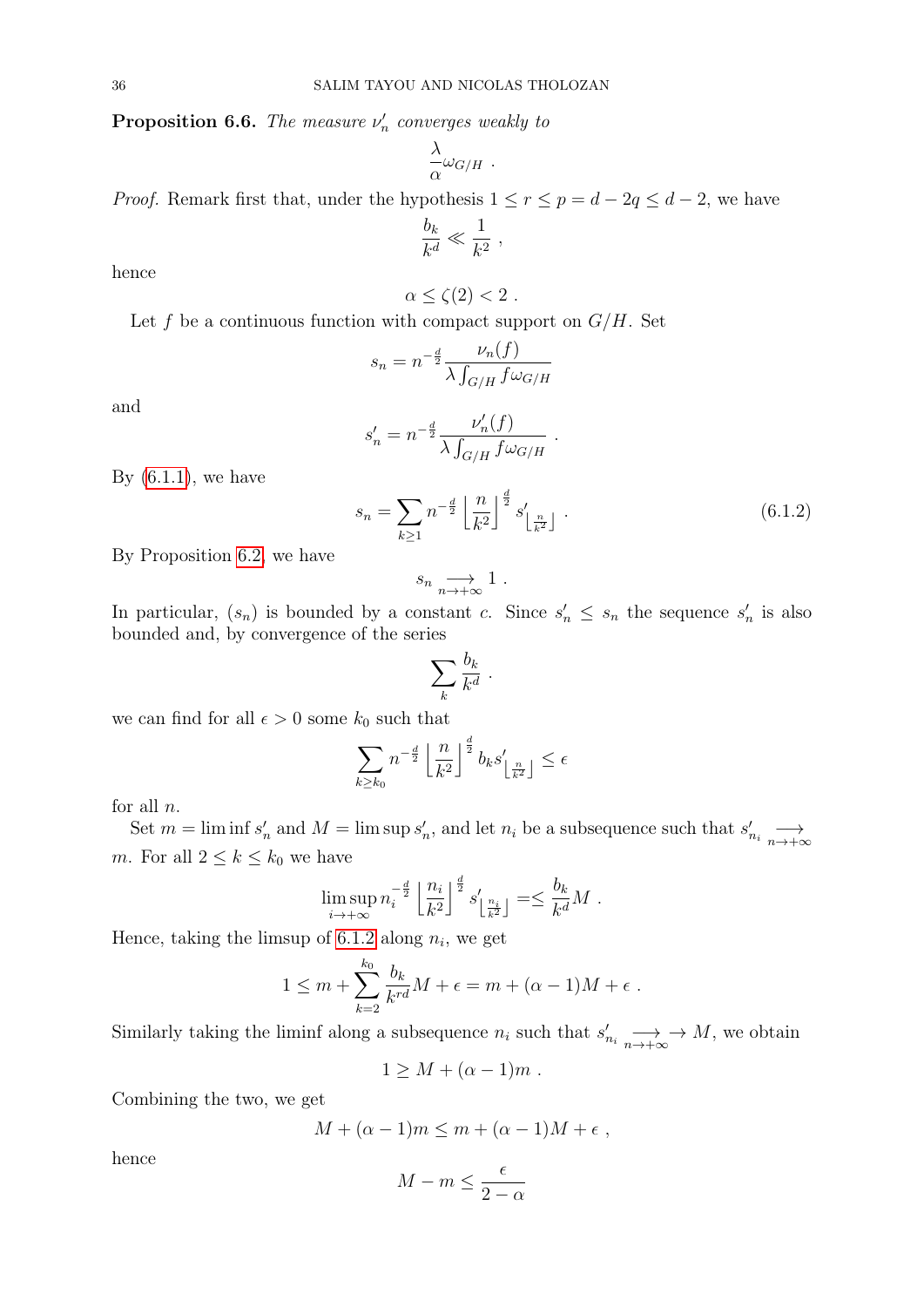since  $\alpha < 2$ .

Since this is true for all  $\epsilon > 0$ , we conclude that  $M = m$ . Hence  $s'_n$  converges to  $m = M$ . Taking the limit in [\(6.1.2\)](#page-35-0) gives  $1 = \alpha m$ , and we conclude that

$$
s_n' \xrightarrow[n \to +\infty]{} \frac{1}{\alpha} \ .
$$

Going back to the definition of  $s'_n$  we have proved that

$$
n^{-\frac{d}{2}}\nu_n'(f) \underset{n \to +\infty}{\longrightarrow} \frac{\lambda}{\alpha} \int_{G/H} f \omega_{G/H} .
$$

<span id="page-36-1"></span>6.1.2. Equidistribution with fixed intersection matrix. To prove the second version of the equidistribution theorem which yields Theorem [1.3,](#page-3-0) we can restrict to matrices  $M$  which are primitively represented by  $(V_{\mathbb{Z}},B)$ , i.e., for which there exists  $(\lambda_1,\cdots,\lambda_r)\in V_{\mathbb{Z}}^r$ generating a primitive sublattice of  $\mathbb{V}_{\mathbb{Z}}$  and with intersection matrix M. For simplicity, if  $\underline{\lambda} \in V_{\mathbb{R}}^r$ , we denote by  $I(\underline{\lambda})$  the intersection matrix  $((\lambda_i.\lambda_j))_{1 \leq i,j \leq r}$ . Let

$$
V_{\mathbb{R},I_r}^r = \{ \underline{\lambda} = (\lambda_i)_{1 \le i \le r}, I(\underline{\lambda}) = I_r \}.
$$

Then  $V_{\mathbb{R},I_r}^r$  is an affine homogeneous variety under the action of the group  $G =$  $O(V_{\mathbb{R}}, Q) \simeq O(p, 2q)$  and letting  $H \simeq O(p-r, 2q)$  be the stabilizer of a point  $\Delta_0 \in V_{\mathbb{R},I_r}^r$ , then  $V_{\mathbb{R},I_r}^r \simeq G/H$ . When  $r < p$  and  $q \geq 1$  the group H is simple without compact factors, so that Ratner theory can be applied as explained in [2.12.](#page-10-2) Finally, H is not contained in any proper parabolic subgroup of G, so that sequences of closed H-orbits of  $\Gamma \backslash G$  do not have loss of mass.

There is a right action of a  $r \times r$ -matrix  $A = (a_{i,j})$  on a vector  $\underline{u} = (u_0, \dots, u_r) \in V_{\mathbb{R}}^r$ given by matrix product:

$$
\underline{u} \cdot A = \left(\sum_{j=1}^r a_{1,j} u_1, \dots, \sum_{j=1}^r a_{r,j} u_j\right).
$$

Notice that this action commutes with the diagonal action of  $GL(V_{\mathbb{R}})$  and that the components of  $\underline{u} \cdot A$  span a subspace of the vector space spanned by components of  $\underline{u}$  in  $V_{\mathbb{R}}$ , and they are equal if A is invertible. Their intersection matrix are related by

$$
I(\underline{u}) = {}^t A I(\underline{u}) A .
$$

Let M be a positive definite integral matrix of size  $r$  and let

$$
W_M = \{ \underline{\lambda} = (\lambda_i)_{1 \le i \le r} \in V_{\mathbb{Z}}^r, \left( (\lambda_i . \lambda_j) \right)_{1 \le i, j \le r} = M \}.
$$

Then we have a G-equivariant projection map

$$
pr: W_M \to V_{\mathbb{R},I_r}^r
$$

$$
\underline{\lambda} \mapsto \underline{\lambda} \cdot \sqrt{M}^{-1},
$$

where  $\sqrt{M}$  is the unique positive definite matrix such that  $\sqrt{M}^2 = M$ .

By a theorem of Borel and Harish-Chandra [\[BH62,](#page-44-8) Theorem 6.9], the projection  $pr(W_M)$  is a finite union of discrete Γ-orbits of  $G/H$ , which thus corresponds to a finite union of closed H-orbits  $\mathcal{O}_M \subset \Gamma \backslash G$ . The volume of  $\mathcal{O}_M$  is finite by Borel–Harish-Chandra's theorem [\[BH62,](#page-44-8) theorem 9.4] since  $H$  is semisimple, and the following lemma gives an estimate for its volume:

#### <span id="page-36-0"></span>Lemma 6.7.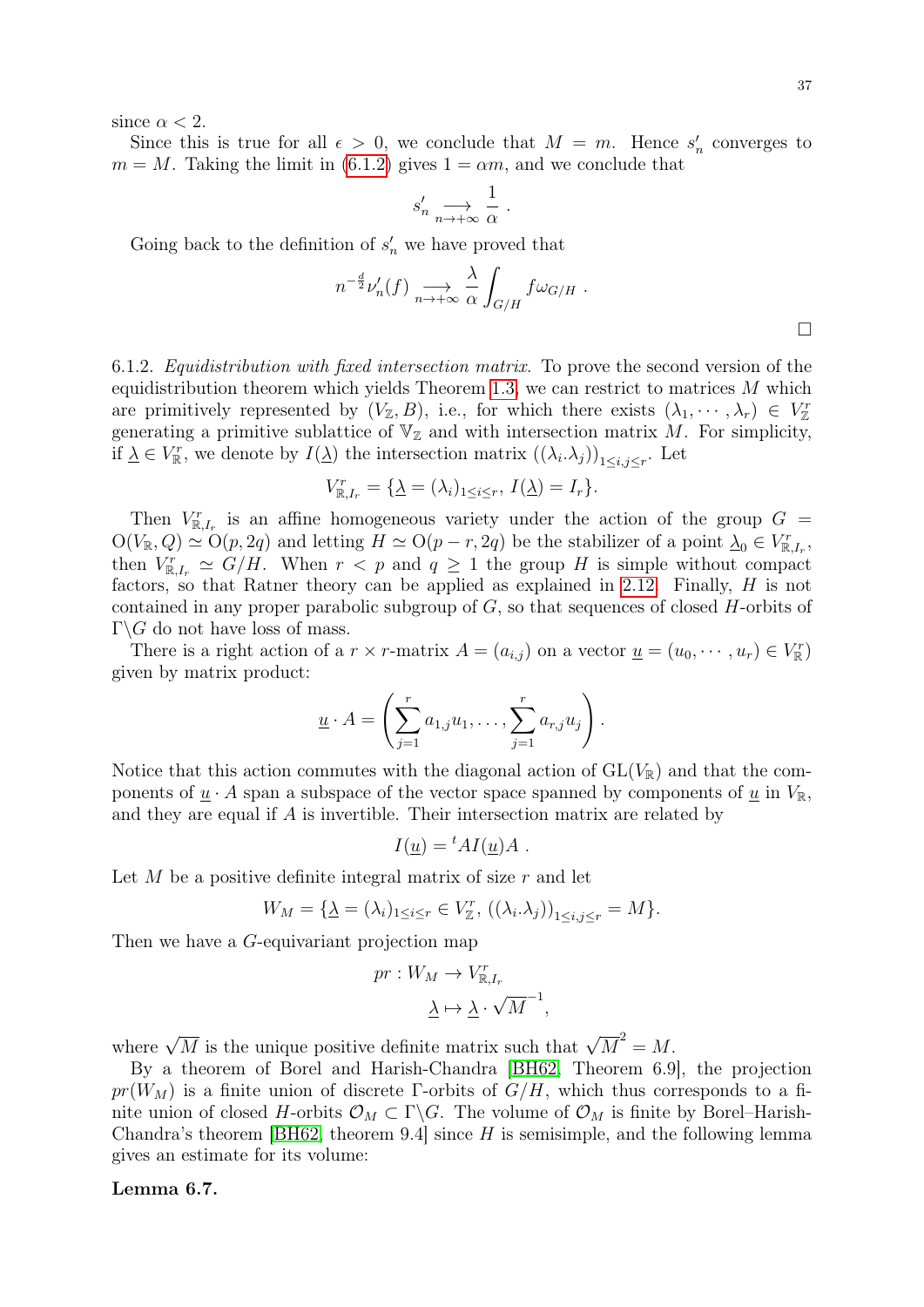(1) Let M be a positive definite matrix of rank  $r \leq p$  and represented by the lattice  $(V_{\mathbb{Z}}, B)$ . Then there exists  $c > 0$  depending only on  $(V_{\mathbb{Z}}, B)$  and r such that:

$$
a(M) := \text{Vol}(\mathcal{O}_M) = c \cdot \det(M)^{\frac{p+2q-r-1}{2}} \cdot \prod_{a \text{ prime}} \beta_a(M),
$$

where for a prime number a, the local density at a is expressed as

$$
\beta_a(M) := \lim_{s \to \infty} a^{-s \left( r(p + 2q - \frac{r+1}{2}) \right)} |\{\underline{\lambda} \in V^r_{\mathbb{Z}} / a^s V^r_{\mathbb{Z}}, I(\underline{\lambda}) = M \}|.
$$

(2) If  $(M_n)_{n\in\mathbb{N}}$  is a sequence of positive definite matrices primitively represented by  $(V_{\mathbb{Z}}, B)$ , then

$$
a(M_n) \sum_{n \to \infty} \det(M_n)^{\frac{p+2q-r-1}{2}-\epsilon}
$$

for any  $\epsilon > 0$ . In particular,  $a(M_n)$  goes to  $+\infty$ , as  $\det(M_n)$  goes to  $+\infty$ . (3) If moreover  $r \leq \frac{p+2q-3}{2}$  $\frac{2q-3}{2}$ , then

$$
a(M_n) \underset{n\to\infty}{\asymp} \det(M_n)^{\frac{p+2q-r-1}{2}}
$$
.

Proof. The first assertion is simply the Siegel-Weil formula, which is valid in this setting by [\[Wei62\]](#page-46-18). To prove the second statement, we need to find a lower bound on the growth of the product of the local densities  $\beta_a(M_n)$  assuming that  $M_n$  is primitively represented by  $(V_{\mathbb{Z}}^r, Q)$ . Let  $n \in \mathbb{N}$  and let  $P(n)$  be the set of odd primes a which are coprime to  $\det(M_n)$ .  $\det(V_{\mathbb{Z}})$ . By [\[Kit93,](#page-45-21) Proposition 5.6.2(ii)], there exists two positive numbers  $c_1, c_2$  depending only on  $V_{\mathbb{Z}}$  such that

$$
c_1 < \prod_{a \in P(n)} \beta_a(M_n) < c_2.
$$

If  $r \leq \frac{p+2q-3}{2}$  $\frac{2q-3}{2}$ , then by Corollary 5.6.2 *loc.cit.*, the above estimate on the product is true for a ranging over all primes, proving the third statement.

Otherwise, since we assumed that  $M_n$  is represented by a sublattice of  $V_{\mathbb{Z}}$  which is primitive <sup>[5](#page-37-0)</sup>, then [\[Kit93,](#page-45-21) Theorem 5.6.5,(a)] yields that there exists a constant  $c_3 < 1$ such that for any prime a dividing  $\det(V_{\mathbb{Z}}) \cdot \det(M_n)$  we have

 $\beta_a(M_n) \geq c_3$ 

Since the number of prime divisors of  $\det(M_n)$  is  $O(\frac{\log(\det(M_n))}{\log \log(\det(M_n))})$ , we obtain that

$$
Vol(\mathcal{O}_{M_n}) \geq c c_1 \det(M_n)^{\frac{p+2q-r-1}{2}} c_3^{\frac{c_4 \log(\det(M_n))}{\log \log(\det(M_n))}} = \det(M_n)^{\frac{p+2q-r-1}{2} + o(n)}.
$$

For a positive definite integral matrix M, let  $\mu_1(M)$  be the square root of the smallest non-zero integer represented by M.

<span id="page-37-1"></span>**Theorem 6.8.** Let  $(M_n)_{n\in\mathbb{N}}$  be a sequence of positive definite matrices primitively represented by  $(V_{\mathbb{Z}}, B)$  and such that  $\mu_1(M_n) \to \infty$  as  $n \to \infty$ . Then the sequence of subsets  ${pr(W_{M_n})}, n \in \mathbb{N}$  is equidistributed in  $V_{\mathbb{R},I_r}^r$  in the sense of Theorem [2.12.](#page-10-2)

*Proof.* Note first that, since M is positive definite, we have  $\det(M) \geq c\mu_1(M)^2$  where c depends only on the rank of M, see [\[EK95,](#page-45-22) Equation (5)]. Hence  $\det(M)$  goes to  $\infty$  and so does  $\text{Vol}(\mathcal{O}_{M_n})$  by Lemma [6.7.](#page-36-0)

To prove the equidistribution, we apply Theorem [2.12.](#page-10-2) Since  $H$  is not contained in a proper parabolic subgroup, the sequence  $\mathcal{O}_{M_n}$  has no loss of mass, and we need to

<span id="page-37-0"></span><sup>&</sup>lt;sup>5</sup>Even weaker assumption such as locally bounded imprimitivity is enough, see [\[Kit93,](#page-45-21) Theorem 5.6.5].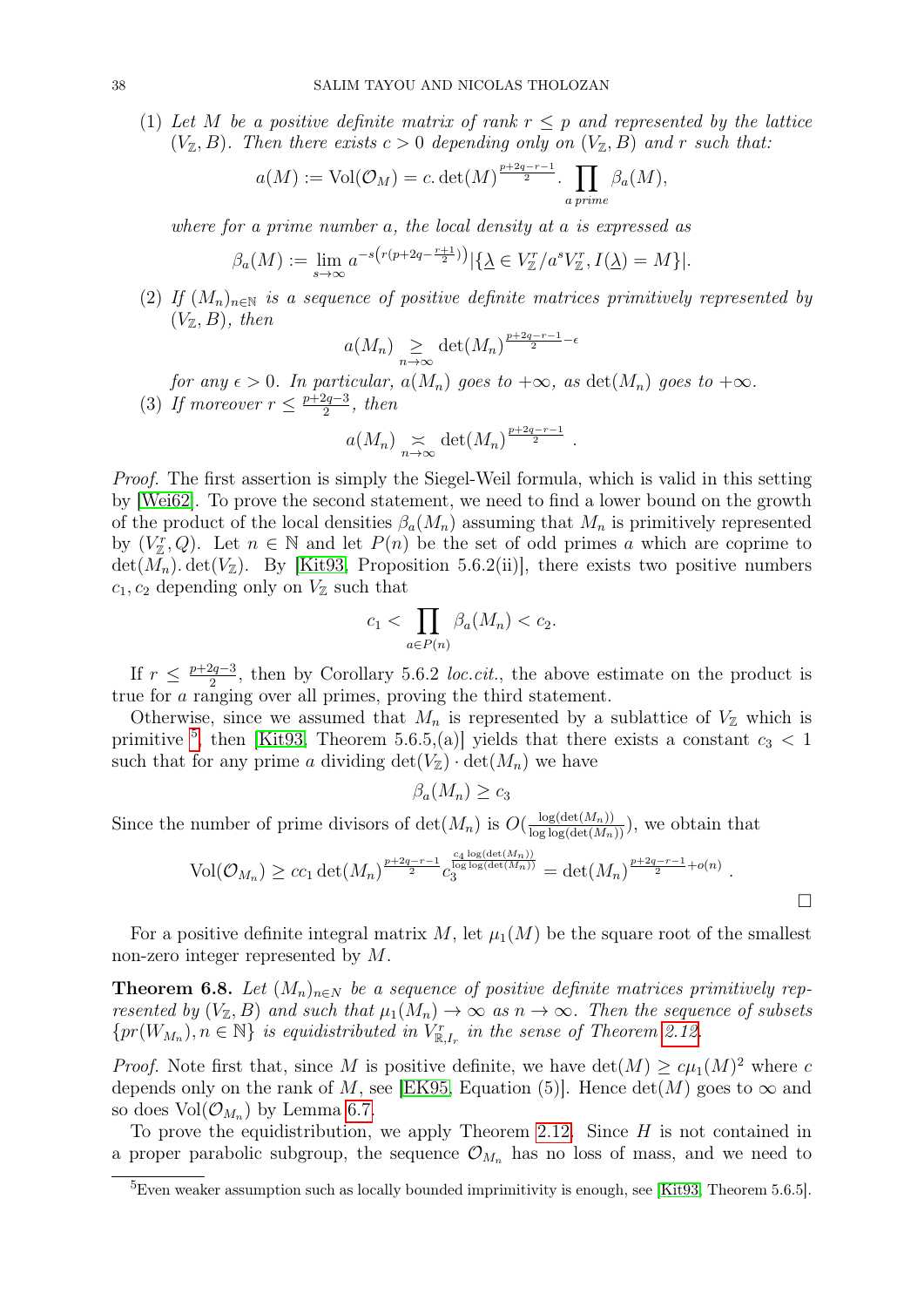39

prove that it is non-focused see (Definition [2.10\)](#page-10-1). We are in the easy situation where any sequence of  $\Gamma$ -orbits  $\Gamma \cdot \underline{\lambda}_n \subset pr(W_{M_n})$  is non-focused.

To prove this assume by contradiction that, up to taking a subsequence, there exists a proper subgroup H' of G defined over Q, an element  $g \in G$  such that  $gH^0g^{-1} \subset H'$  and a sequence  $\underline{\lambda}_n \in \mathcal{E}_{M_n}$  such that  $pr(\underline{\lambda}_n) \in H'gZ(H^0) \cdot pr(\lambda_0)\lambda_0$ .

Set  $V_n = \text{Span}_{\mathbb{R}}(\underline{\lambda}_n)$  and let  $H_n \subset G$  be the subgroup fixing  $V_n$ . Then  $H_n$  is conjugate to H and contained in H' for all n by assumption on  $\lambda_n$ . In particular, by Lemma [6.9](#page-38-1) below, H' preserves a rational subspace W contained in  $V_0$ . Hence every  $H_n$  preserves W. Since the action of  $H_N$  on  $V_n^{\perp}$  is irreducible, we deduce that  $W \subset V_n$  for all n.

Since W is rational, it intersects  $V_{\mathbb{Z}}$  in a lattice which is contained in  $\text{Span}_{\mathbb{Z}}(\underline{\lambda}_n)$  for all n since  $\text{Span}_{\mathbb{Z}}(\underline{\lambda}_n)$  is primitive. This contradicts the assumption that  $\mu_1(M_n) \to +\infty$ .

 $\Box$ 

<span id="page-38-1"></span>**Lemma 6.9.** Let  $V_0$  be a positive definite rational subspace of  $V_{\mathbb{Q}}$ , let  $H_0$  be the subgroup of  $G$  fixing  $V_0$  and let  $H'$  be a proper connected subgroup of  $G$  defined over  $\mathbb Q$  and containing  $H_0$ . Then H' leaves invariant a rational subspace of  $V_0$ .

*Proof.* As a representation of  $H$ , the Lie algebra g decomposes orthogonally as

$$
\mathfrak{h}\oplus\mathfrak{so}(V_0)\oplus\mathfrak{p}
$$

where  $\mathfrak{p} = \{u \in \mathfrak{g} \mid u(V_0) \subset V_0^{\perp} \text{ is isomorphic to } \text{Hom}(V_0, V_0^{\perp})\}.$  Note that the representations  $V_0^{\perp}$  is irreducible.

Since H' contains  $H_0$ , its Lie algebra  $\mathfrak{h}'$  is a subrepresentation of  $\mathfrak g$  and thus decomposes as

$$
\mathfrak{h}\oplus\mathfrak{k}\oplus\mathfrak{p}'\ ,
$$

where  $\mathfrak k$  is a Lie subalgebra of  $\mathfrak{so}(V_0)$  and  $\mathfrak p' \subset \mathfrak p$  is a subrepresentation. By elementary representation theory, there exists a subspace  $W \subset V_0$  such that

$$
\mathfrak{p}' = \{ u \in \mathfrak{p} \mid u_{|W} = 0 \}.
$$

We have

$$
W = \{ x \in V_0 \mid u(x) \in V_0 \text{ for all } u \in \mathfrak{h}' \},
$$

in particular, W is a rational subspace since  $\mathfrak{h}'$  and  $V_0$  are defined over  $\mathbb{Q}$ .

We claim that  $\mathfrak{k}$  preserves W. Indeed, assume by contradiction that there exists  $u \in \mathfrak{k}$ and  $x \in W$  such that  $u(x) \in V_0 \setminus W$ . Then there is  $v \in \mathfrak{p}'$  such that  $vu(x) \notin V_0$ . Since  $v(x) = 0$ , we obtain that

$$
[u, v](x) = uv(x) \notin V_0 ,
$$

contradicting  $x \in W$ .

In conclusion, the Lie algebra  $\mathfrak{h}'$  preserves  $W \subset V_0$ . If W were trivial, then we would have  $\mathfrak{h}' \supset \mathfrak{p} \oplus \mathfrak{h}$ , hence  $\mathfrak{h}' = \mathfrak{g}$  since  $[\mathfrak{p}, \mathfrak{p}] \supset \mathfrak{so}(V_0)$ . Since H' is a proper subgroup, W is  $\Box$  non-trivial.

<span id="page-38-0"></span>6.1.3. Proof of Theorems [1.2](#page-2-0) and [1.3.](#page-3-0) Gathering together the results of the previous sections, we can finally prove our equidistribution theorems for refined Noether–Lefschetz loci in weight 2. Let us first state them more precisely.

Let  $\{V_{\mathbb{Z}}, \mathcal{F}^{\bullet} \mathcal{V}, B\}$  be a Z-PVHS of weight 2 as in Theorem [1.2.](#page-2-0) Let  $s \in S$  and  $P \subseteq$  $Hdg(s)$  a subspace of rank r. Then the pair  $(s, P)$  is said to be a *regular* pair if it does not admit first order deformation in S, i.e., first order deformations of s such that P still embeds in the group of Hodge classes. This is easily seen to be equivalent to  $(s, P)$  being a transverse intersection point of  $S$  with a  $H$ -orbit, where  $H$  is the stabilizer of a positive definite subspace of  $V_{\mathbb{R}}$  as in Section [6.1.1.](#page-32-1) Similarly, if  $(\lambda_1, \dots, \lambda_r) \in Hdg(s)^r$  have intersection matrix M, then the tuple  $(s, \lambda_1, \dots, \lambda_r)$  is said to be *regular* if it does not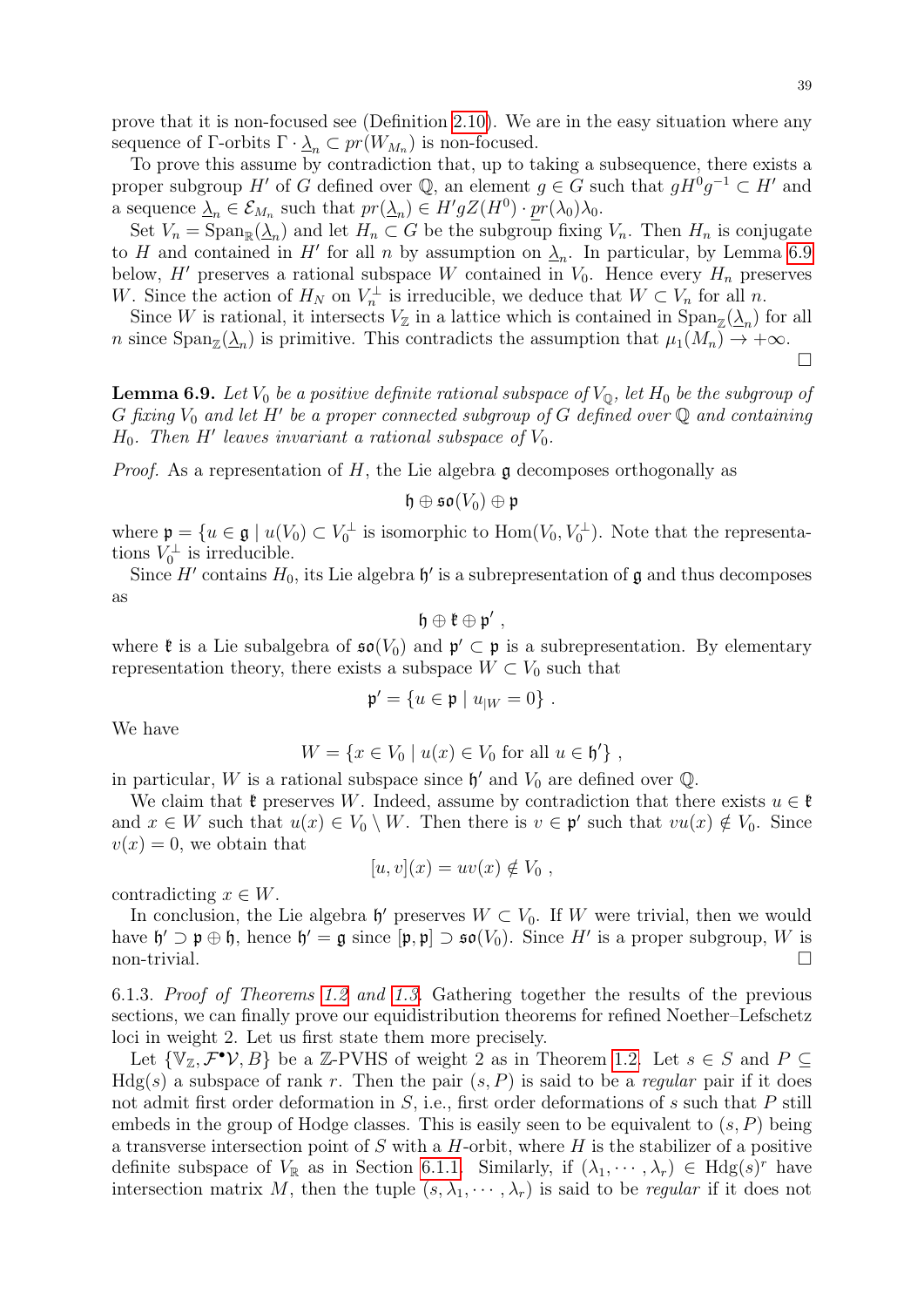admit first order deformation in S, i.e., first deformations of s such that  $\lambda_1, \dots, \lambda_r$  remain all Hodge classes. This is again equivalent for it to be a transverse intersection point with a H-orbit where H is the stabilizer of an orthonormal r-tuple as in section [6.1.2.](#page-36-1) We can now prove the main theorems in Section [1.1.](#page-2-1) Notations and hypothesis are as in Theorem [1.2.](#page-2-0)

**Theorem 6.10.** There exists a constant  $\lambda > 0$  such that, for every relatively compact open subset  $\Omega \subset S$  with boundary of measure 0, we have

$$
n^{-\frac{p+2q}{2}} |\{(s, P) | s \in \Omega, P \subseteq Hdg(s), \text{rank}(P) = r, (s, P) \text{ regular, disc}(P) \le n\}|
$$
  

$$
\implies \lambda \int_{\Omega} c_q (\mathcal{F}^2 \mathcal{V})^r,
$$

where  $c_q$  denotes the  $q^{th}$  Chern form of the bundle  $\mathcal{F}^2 \mathcal{V}$  endowed with the Hodge metric.

*Proof.* We use the notations from Section [6.1.1.](#page-32-1) By Theorem [6.1,](#page-32-2) the sequence  $(\mathcal{P}_n)_{n\in\mathbb{N}}$ is equidistributed in  $G/H$ . We are now in the setting of Theorem [3.6.](#page-15-0) By Theorem [5.17,](#page-29-0) the pull-push form  $\pi_* p^* \omega_{G/H}$  is equal to  $\text{Vol}(G_U/H_U). c_q(\mathcal{F}^2 \mathcal{V})^r$ , where  $c_q(\mathcal{F}^2 \mathcal{V})$  is the  $q^{th}$ -Chern form of  $\mathcal{F}^2 \mathcal{V}$ . We can hence apply Theorem [3.6](#page-15-0) to deduce Theorem [1.3.](#page-3-0) Indeed, one can easily see that regular points in our definition above correspond to transverse intersection points defined there.

Notations and hypothesis are now as in Theorem [1.3.](#page-3-0)

**Theorem 6.11.** For every relatively compact open subset  $\Omega \subset S$  with boundary of measure 0, we have:

$$
\frac{1}{a(M_n)} |\{(s, \lambda_1, \cdots, \lambda_r) \in \Omega \times \mathbb{V}_{\mathbb{Z},s}^r \text{ regular tuple }, (B(\lambda_i, \lambda_j))_{1 \le i,j \le r} = M_n, \lambda_i \in \text{Hdg}(s)\}|
$$

$$
\xrightarrow[n \to \infty]{} \text{Vol}(G_U/H_U) \int_{\Omega} c_q(\mathcal{F}^2 \mathcal{V})^r.
$$

*Proof.* We use the notations from Section [6.1.2.](#page-36-1) By Theorem [6.8,](#page-37-1) the sequence  $(pr(W_{M_n}))_{n\in\mathbb{N}}$ is equidistributed in  $G/H$ . We are now again in the setting of Theorem [3.6.](#page-15-0) Here H is the stabilizer of an orthonormal r-tuple of vectors, and if we denote by  $H'$  the stabilizer of the rank r subspace they generate in  $V_{\mathbb{R}}$ , then  $H'/H$  is compact and one easily checks then that  $\pi_* p^* \omega_{G/H} = Vol(H'/H) \pi_* p^* \omega_{G/H'}$ .

By Theorem [5.17,](#page-29-0) the pull-push form  $\pi_p^= \omega_{G/H'}$  is equal to  $Vol(G_U/H'_U) \cdot c_q(\mathcal{F}^2 \mathcal{V})^r$ , where  $c_q(\mathcal{F}^2 \mathcal{V})$  is the  $q^{th}$ -Chern form of  $\mathcal{F}^2 \mathcal{V}$ . Moreover,

$$
\text{Vol}(G_U/H'_U) = \frac{\text{Vol}(G_U/H_U)}{\text{Vol}(H'_U/H_U)} = \frac{\text{Vol}(G_U/H_U)}{\text{Vol}(H'/H)}.
$$

Hence  $\pi_* p^* \omega_{G/H} = \text{Vol}(G_U/H_U). c_q(\mathcal{F}^2 \mathcal{V})^r$ . We can hence apply Theorem [3.6](#page-15-0) to deduce Theorem [1.3.](#page-3-0) Indeed, one can easily see again that regular points in our definition above correspond to transverse intersection points defined there.

Finally we mention briefly how to prove Proposition [1.14.](#page-5-1)

Proof of Proposition [1.14.](#page-5-1) Combining Corollary [2.17,](#page-12-1) Lemma [2.8](#page-10-3) and Proposition 6.8, we get Proposition [1.14.](#page-5-1)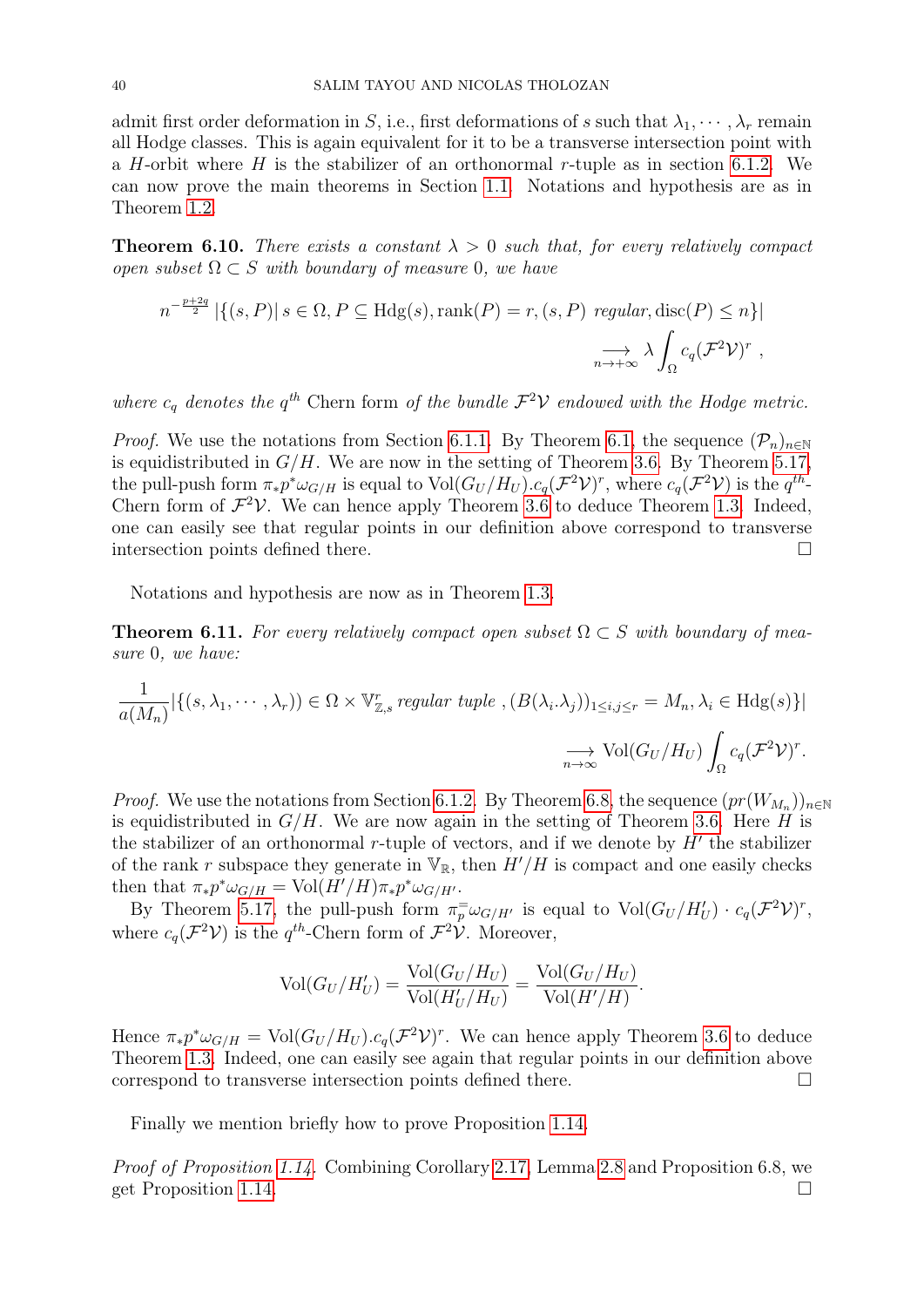6.2. Equidistribution of families of CM points in Shimura varieties. In this section, we use [1.1](#page-1-0) to study the equidistribution of transverse intersection loci of Hecke correspondences on Shimura varieties and deduce the equidistribution of some families of CM points in average. We recall first the definition of a CM Hodge structure, see [\[GGK12,](#page-45-20) V].

A CM field is a totally imaginary number field which is a quadratic extension of a totally real number field. A CM algebra is a finite product of CM number fields.

<span id="page-40-0"></span>**Definition 6.12.** Let  $(V, B, F^{\bullet})$  be a pure polarized integral Hodge structure and let  $d = \text{rank}_{\mathbb{Z}} V$ . We say that  $(V, B, F^{\bullet})$  has *Complex Multiplication* ("CM" for short) if one of the following equivalent conditions hold:

- (1) Its algebraic Mumford-Tate group  $MT_{\phi}$  is a torus ;
- (2) The ring  $\text{End}_{\mathbb{Q}}(V, F^{\bullet})$  contains an étale CM sub-algebra of dimension 2d

We refer to Definition [5.2,](#page-23-0) for the definition of the Mumford-Tate group and to [\[GGK10,](#page-45-19) (IV.B.1)] for the equivalence in the definition above.

Example 6.13.

- (1) Let  $(A, \lambda)$  be a polarized complex abelian variety and let  $\text{End}(A)_{\mathbb{Q}} = \text{End}(A) \otimes \mathbb{Q}$ . Recall that A has complex multiplication if  $\text{End}_{\mathbb{Q}}(A)$  contains an étale sub-algebra of degree  $2 \dim(A)$  over  $\mathbb Q$ . This is equivalent to the fact that the polarized Hodge structure  $(H^1(X,\mathbb{Z}),\psi)$  being CM in the sense of Definition [6.12.](#page-40-0)
- (2) Let  $(X, \ell)$  be a complex polarized K3 surface and let  $T(X)$  be the transcendental lattice of X, i.e., the orthogonal complement of  $Pic(X)$  inside  $H^2(X,\mathbb{Z})$  with respect to the Poincaré form. Then X has CM if  $E := \text{End}(T(X))_{\mathbb{Q}}$  is a CM field and  $T(X)_{\mathbb{Q}}$  is of dimension 1 over E. If  $PH^2(X,\mathbb{Z})$  is the primitive cohomology of X, then this is equivalent to  $PH^2(X,\mathbb{Z})$  being CM in the sense of Definition [6.12.](#page-40-0)

In what follows, we will restrict our attention to the Hodge structures whose moduli are quotients of Hermitian symmetric domains; these are Shimura varieties whose definition we recall now following Deligne's formalism [\[Del71,](#page-45-23) [Del79\]](#page-45-24). A Shimura datum is a couple  $(\widetilde{G}, \mathcal{D})$  where  $\widetilde{G}$  is a reductive algebraic group over Q and D a  $\widetilde{G}(\mathbb{R})$ -conjugacy class of morphisms  $h : \mathbb{S} \to \widetilde{G}_{\mathbb{R}}$  satisfying Deligne's conditions [\[Del71,](#page-45-23) [Del79\]](#page-45-24):

(1) For every  $\alpha \in \mathcal{D}$ , the Hodge structure on the adjoint representation Lie( $\widetilde{G}(\mathbb{R})$ ) is of type:

$$
(0,0), (1,-1), (-1,1),
$$

in particular  $h(\mathbb{G}_{m,\mathbb{R}}) \subset Z(\widetilde{G}_{\mathbb{R}})$ .

- (2) The involution  $int(h($  $\leq Z(\mathbf{G}|\mathbf{g})$ .<br> $\sqrt{-1}$ )) is a Cartan involution of the adjoint group  $\widetilde{G}^{ad}(\mathbb{R})$ .
- (3) The group  $\widetilde{G}_{\mathbb{Q}}^{ad}$  does not have any R-anisotropic Q-factor.

Let  $(\widetilde{G}, \mathcal{D})$  be a Shimura datum and let  $\mathcal{D}^+$  be a connected component of  $\mathcal{D}$ ;  $\mathcal{D}^+$  is a  $\widetilde{G}^{ad}(\mathbb{R})^+$ -conjugacy class of a morphism  $h^{ad}: \mathbb{S} \to \widetilde{G}_{\mathbb{R}}^{ad}$  and it is a Hermitian symmetric domain. Let  $K_{\infty}$  be the fixator of  $h^{ad}(\sqrt{-1})$  in  $\widetilde{G}^{ad}(\mathbb{R})^+$ . If  $K_{\infty,+}$  is its preimage by the adjoint map, then we have an isomorphism  $\mathcal{D}^+ = \widetilde{G}(\mathbb{R})_+/K_{\infty,+} \simeq \widetilde{G}^{ad}(\mathbb{R})^+/K_{\infty}$ . Let  $\Gamma \subset \widetilde{G}(\mathbb{Q})$  be a neat arithmetic subgroup and let  $X = \Gamma \backslash \mathcal{D}^+$ . Then X is a smooth connected Shimura variety.

**Definition 6.14.** Let  $g \in \widetilde{G}^{ad}(\mathbb{Q})$  and  $\Gamma_g = g^{-1} \Gamma g \cap \Gamma$ . The Hecke correspondence  $\mathcal{C}_g \hookrightarrow X \times X$  is the image of  $\Gamma_g \backslash \mathcal{D}$  by the embedding

$$
\Gamma_g \backslash \mathcal{D} \hookrightarrow X \times X
$$

$$
[x] \mapsto ([x], [gx]).
$$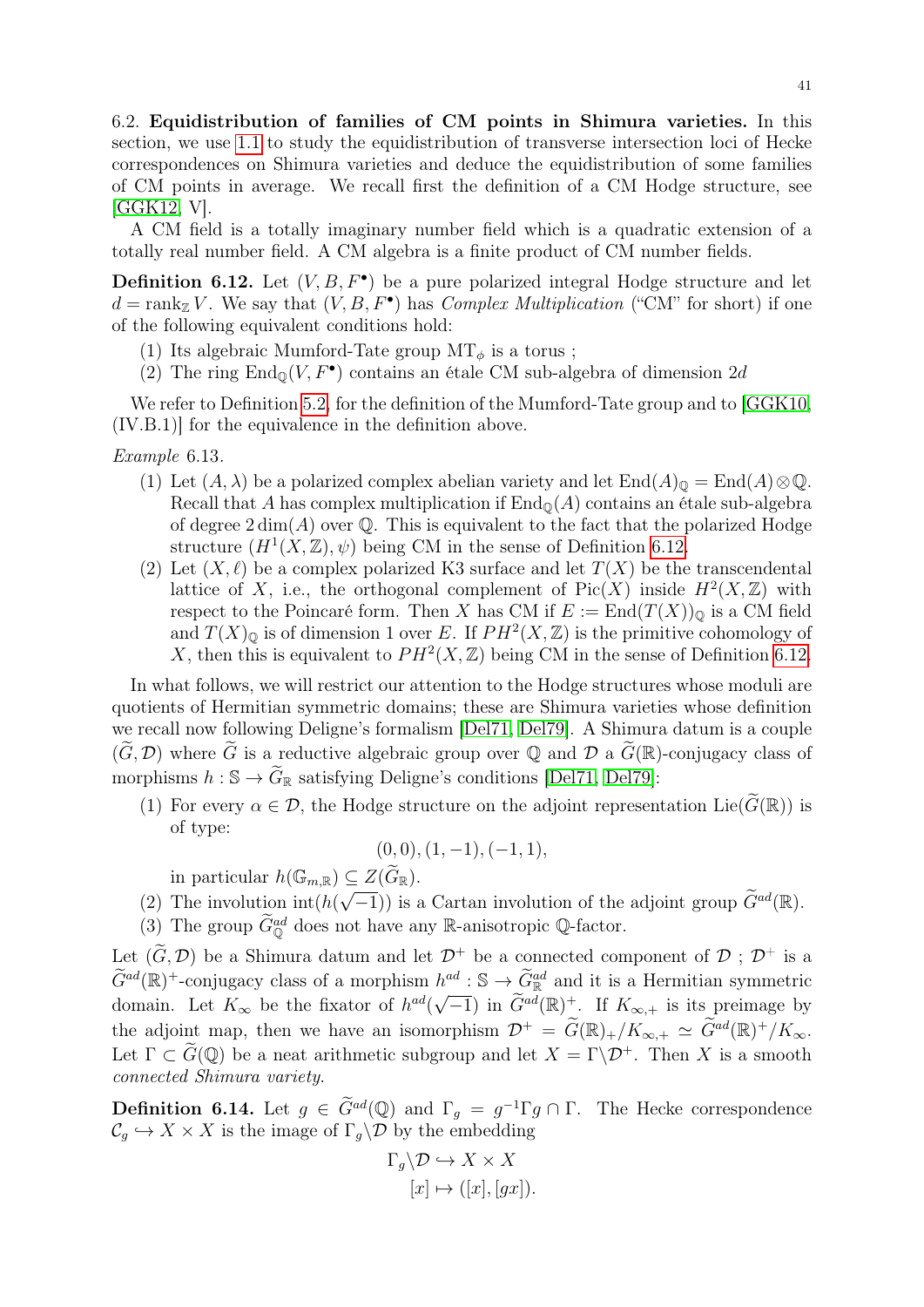If  $g = 1$  is the identity of  $\tilde{G}(\mathbb{Q})$ , then  $\mathcal{C}_1$  is simply the diagonal embedding of X in  $X \times X$ .

For  $g \in \widetilde{G}^{ad}(\mathbb{Q})$ , let  $\deg(g) = [\Gamma : \Gamma_g]$ . More generally, if  $V \subset \widetilde{G}^{ad}(\mathbb{Q})$  is a  $\Gamma$ -double class with finitely many left  $\Gamma$ -orbits, we let deg(V) be the number of distinct left  $\Gamma$ -orbits, in particular  $\deg(g) = \deg(\Gamma g \Gamma)$ . If we set  $G := \widetilde{G}^{ad}(\mathbb{R})^+ \times \widetilde{G}^{ad}(\mathbb{R})^+$  and  $H = \widetilde{G}^{ad}(\mathbb{R})^+$ embedded diagonally in G, then  $G/H \simeq \widetilde{G}^{ad}(\mathbb{R})$  and we are in the situation of Section [2.4.](#page-9-1) Then we denote by  $\mathcal{O} \subset \Gamma \times \Gamma \backslash G$  the corresponding finite union of closed H-orbits and by  $C_{\mathcal{O}} \hookrightarrow X \times X$  the associated Hecke correspondence.

**Proposition 6.15.** For  $f \in \tilde{G}(\mathbb{R})$ , the following properties are equivalent:

- (1) f has a unique fixed point in  $\mathcal{D}$ ,
- (2) The centralizer of f is compact in  $\widetilde{G}^{ad}(\mathbb{R})$ ,
- (3) The intersection of the graph of f and the diagonal in  $\mathcal{D} \times \mathcal{D}$  is transversal and non-empty.
- If f satisfies those properties, we say that f is regular.

*Proof.* (1)  $\Rightarrow$  (2): let x be the unique fixed point of f, then f is contained in the stabilizer of x in  $\tilde{G}^{ad}(\mathbb{R})$  which is a compact subgroup. Moreover, for any  $g \in Z(f)$ ,  $g \cdot x$  is also a fixed point for f, hence equal to x and thus  $Z(f) \subseteq K$ .

 $(2) \Rightarrow (3)$ : Since  $Z(f)$  is compact, it is contained in a maximal compact subgroup K of  $\tilde{G}^{ad}(\mathbb{R})$ . Hence f fixes a point x and the differential  $df_x$  on  $T_x\mathcal{D}$  identifies to the action of  $Ad(f)$  on p, the orthogonal complement of p in  $\tilde{\mathfrak{g}}^{ad}$  with respect to the Killing form.<br>Then  $Ad(f)$  does not have 1 as eigenvalue in p as  $Z(f) \subset K$ . This will hold true at Then  $Ad(f)$  does not have 1 as eigenvalue in p, as  $Z(f) \subseteq K$ . This will hold true at any fixed point f in D. Let  $(x, x)$  be an intersection point of the graph  $C_f$  of f and the diagonal  $\Delta$  in  $\mathcal{D} \times \mathcal{D}$ , then the tangent spaces of  $\mathcal{C}_f$  and  $\Delta$  at  $(x, x) = (x, f \cdot x)$  inside  $T_{(x,x)}(\mathcal{D}\times\mathcal{D})$  are given respectively by  $\{(X,X)|X\in\mathfrak{p}\}\$  and  $\{(X,Ad(f)\cdot X)|X\in\mathfrak{p}\}.$ Their sum is equal to  $\mathfrak{p} \oplus \mathfrak{p}$  if and only if their intersection is zero, which is true as 1 is an eigenvalue of  $Ad(f)$  in p.

 $(3) \Rightarrow (1)$ : if the intersection transverse, then by the previous computation, for any fixed x point of f, the eigenvalues of  $df_x$  in p are different from 1. If f fixes another point  $y \in \mathcal{D}$ , then it fixes the geodesic line  $\gamma : \mathbb{R} \to \mathcal{D}$  linking  $\gamma(0) = x$  to y and hence acts trivially on this line. Hence  $df_x(\dot{\gamma}(0)) = \dot{\gamma}(0)$  which is a contradiction. Thus, f has a unique fixed point.

<span id="page-41-1"></span>**Lemma 6.16.** A point  $[x] \in X$  is CM if and only if there exists  $g \in \widetilde{G}(\mathbb{Q})$  such that  $\mathcal{C}_1$ and  $\mathcal{C}_q$  intersect transversally at x.

*Proof.* The transverse intersection locus of  $\mathcal{C}_g$  and  $\mathcal{C}_1$  inside  $X \times X$  is necessarily of dimension 0 by dimension count. Let [x] be a point in this intersection and  $h_x : \mathbb{S} \to \widehat{G}(\mathbb{R})$ a lift to D. Then there exists  $y \in \mathcal{D}$ ,  $\gamma_1, \gamma_2 \in \Gamma$  such that  $x = \gamma_1 \cdot y$  and  $x = \gamma_2 g \cdot y$ . Hence  $x = \gamma_2 g \gamma_1^{-1} \cdot x$  which implies that  $MT(x) \subseteq Z(\gamma_2 g \gamma_1^{-1})$ . Since the intersection is transverse at x, then by the Lemma above,  $\gamma_2 g \gamma_1^{-1}$  is regular. Notice then that the Mumford-Tate group  $MT(x)$  is contained in  $Z(\gamma_2 g \gamma_1^{-1})$  and the latter is contained in K by regularity. Hence by  $[GGK10, IV.B.1], x$  $[GGK10, IV.B.1], x$  is a CM point.

<span id="page-41-0"></span>Conversely, let  $x \in \mathcal{D}$  be a CM point. Then  $L := Z(MT(x))^\circ$ , the connected component of the Mumford Tate group in its centralizer, is defined over  $\mathbb{Q}$ . Then  $L(\mathbb{R}) \subset K$  and the function  $u : f \mapsto \det(Ad(f)_{|p} - \mathrm{Id}_p)$  is well defined and does not vanish as  $u(h_x(i)) \neq 0$ . By [\[Bor91,](#page-44-9) §18, Corollary 18.3],  $L(\mathbb{Q})$  is Zariski dense in  $L(\mathbb{R})$ , hence there exists an element  $f \in L(\mathbb{Q})$  which is regular and  $MT(x) \subseteq Z(f)$ . Hence x is a transverse intersection point of  $C_f$  and  $C_1$ .

 $\Box$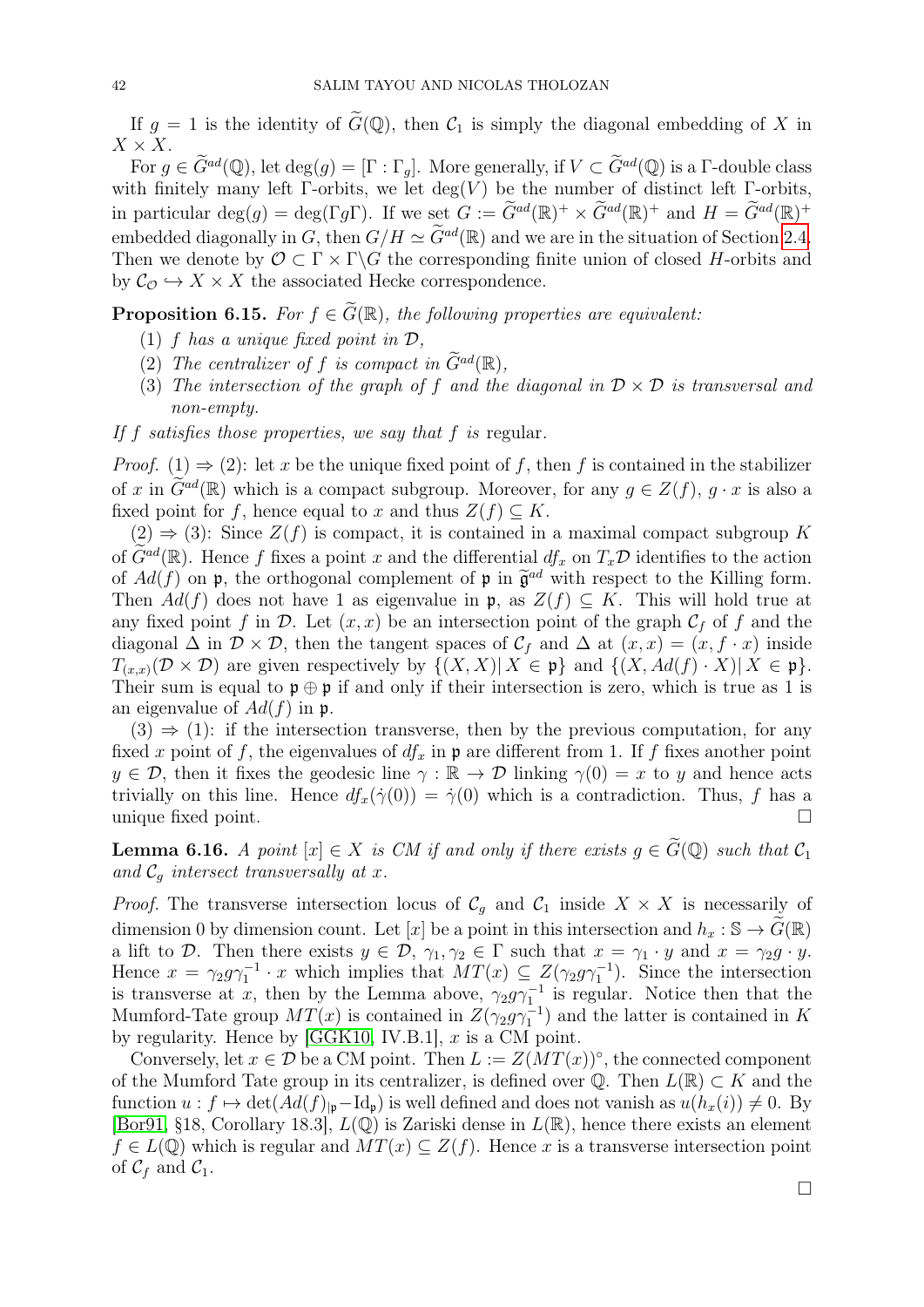**Theorem 6.17.** Let X be a Shimura variety associated to a Shimura datum  $(\widetilde{G}, \mathcal{D})$  such that  $\widetilde{G}^{ad}$  is connected and Q-simple. Let  $(V_n)_{n\in\mathbb{N}}$  be a sequence of  $\Gamma$ -double classes in  $G(\mathbb{Q})$  such that  $\deg(V_n) \to \infty$ . Then for every  $\Omega \subset X$  open relatively compact subset with zero measure boundary

$$
|\{(x,f)|\,x\in\Omega,f\in V_n, MT(x)\subset Z(f),\,f\,\,\text{regular}\}\,|\underset{n\to\infty}{\sim}\frac{\deg(V_n)\cdot\chi(D)}{\text{Vol}(\widehat{D})}\,\int_{\Omega}\omega_{\mathcal{D}}\,.
$$

*Proof.* Let  $H = \tilde{G}^{ad} \hookrightarrow G := \tilde{G}^{ad} \times \tilde{G}^{ad}$  and by assumption  $\tilde{G}^{ad}$  is simple. Then the quotient  $G/H$  is isomorphic to H via the map  $p:(x,y)\mapsto yx^{-1}$ . The preimage by p of an element  $a \in G$  is equal to  $(1, a)$ .  $H \hookrightarrow G$ . Assume for simplicity that  $V_n = \Gamma g_n \Gamma$  for a sequence  $(g_n)_{n\in\mathbb{N}}$  of  $\widetilde{G}(\mathbb{Q})$  such that  $\deg(g_n) \to \infty$ . Then by [\[COU01\]](#page-45-10) for  $\widetilde{G}$  connected almost simple simply connected with  $\text{rank}_{\mathbb{Q}}(\widetilde{G}) \geq 1$  (Theorem 1.6 *loc. cit.*),  $G = \text{GSp}_{2q}$ (Remark (3) page 332 loc. cit.), and by [\[EO06a\]](#page-45-11) for any  $\tilde{G}$  connected and simple over  $\mathbb{Q},^6$  $\mathbb{Q},^6$  the sequence of  $\Gamma$ -double class  $(\Gamma g_n \Gamma)_{n\mathbb{N}}$  are equidistributed in  $G/H$ . Hence we are in the setting of Theorem [1.1.](#page-1-0) More generally, the equidistribution holds for any sequence  $(V_n)_{n \in \mathbb{N}}$  of  $\Gamma$ -double classes with degree  $\deg(V_n) \to \infty$ .

By Theorem [5.19,](#page-31-2) the restriction of the form  $\pi_* p^* \omega_{G/H}$  to D is equal to  $\frac{\chi(D)}{\text{Vol}(\widehat{D})} \cdot \omega_{\mathcal{D}}$ . Hence by Proposition [5.7,](#page-24-0)  $\Gamma \backslash D$  is generically transverse to H-orbits and by Theorem [1.1,](#page-1-0) the transverse intersection locus of  $\mathcal{C}_{V_n}$  with  $X = \mathcal{C}_1$  is equidistributed in X with respect to  $\frac{\chi(D)}{\chi_{\text{ol}}(\widehat{D})} \cdot \omega_{\mathcal{D}}$  as  $n \to \infty$ . By Lemma [6.16,](#page-41-1) this transverse locus is formed by elements x  $Vol(D)$ where x is a CM point with Mumford-Tate group  $MT(x) \subset Z(f)$  where f is regular and  $f \in V_n$ . Hence the result.

In this next section, we will give examples in the situations where the Shimura variety X receives an immersive dense map from a moduli space of algebraic varieties, namely principally polarized abelian varieties and polarized K3 surfaces.

6.2.1. Equidistribution in average of CM abelian varieties. We now apply Theorem [6.17](#page-41-0) to study equidistribution of CM principally polarized abelian varieties. Let  $g \geq 1$ ,  $\widetilde{G} =$  $GSp_{2g}$  the standard symplectic group over  $\overline{Q}$  and  $\mathbb{H}_g$  the Siegel upper half-space. Then  $(\widetilde{G}, \mathbb{H}_q)$  is a Shimura datum and for  $\Gamma = \text{Sp}(2g, \mathbb{Z})$ , the quotient  $\mathcal{A}_g(\mathbb{C}) := \Gamma \backslash \mathbb{H}_g$  is in bijection with set of isomorphism classes of principally polarized abelian varieties over C.

For every  $N \geq 1$ , we have a double class  $V_N = \{f \in GL(\mathbb{Z}) \cap \widetilde{G}(\mathbb{Q}), f^{\dagger} \circ f = N \cdot \text{Id}\}\$  where  $f^{\dagger}$  is the adjoint with respect to the symplectic form. The Hecke correspondence  $\mathcal{C}_N$  given by this double class has the following modular interpretation :  $\mathcal{C}_N \hookrightarrow \mathcal{A}_q(\mathbb{C}) \times \mathcal{A}_q(\mathbb{C})$  is the moduli of pairs  $(A_1, A_2, f)$  where  $(A_1, A_2)$  are principally polarized abelian varieties of dimension  $g \geq 1$  and  $f : A_1 \to A_2$  is an isogeny satisfying  $f^{\dagger} \circ f = N \cdot \text{Id}_{A_1}$  where  $f^{\dagger}: B \to A$  is the dual isogeny. Note that  $C_1$  is the diagonal embedding of  $\mathcal{A}_g(\mathbb{C})$  in  $\mathcal{A}_q(\mathbb{C}) \times \mathcal{A}_q(\mathbb{C})$ . In this context, the transverse intersection locus of  $\mathcal{C}_N$  with  $\mathcal{C}_1$  corresponds to principally polarized CM abelian varieties A endowed with an isogeny  $f : A \to A$  whose homology class is a regular element of  $G(\mathbb{R})$  and lies in  $V_N$ . Then the Mumford-Tate group of A is a subgroup of  $Z(f)$ .

**Lemma 6.18.** The transverse intersection loci of  $\mathcal{C}_N$  and  $\mathcal{C}_1$  is set theoretically formed by triples  $(A, \lambda, f)$  where  $(A, \lambda)$  is a principally polarized abelian variety,  $f : A \rightarrow A$  is

<span id="page-42-0"></span><sup>&</sup>lt;sup>6</sup>The simplification comes at a cost of not having an error term.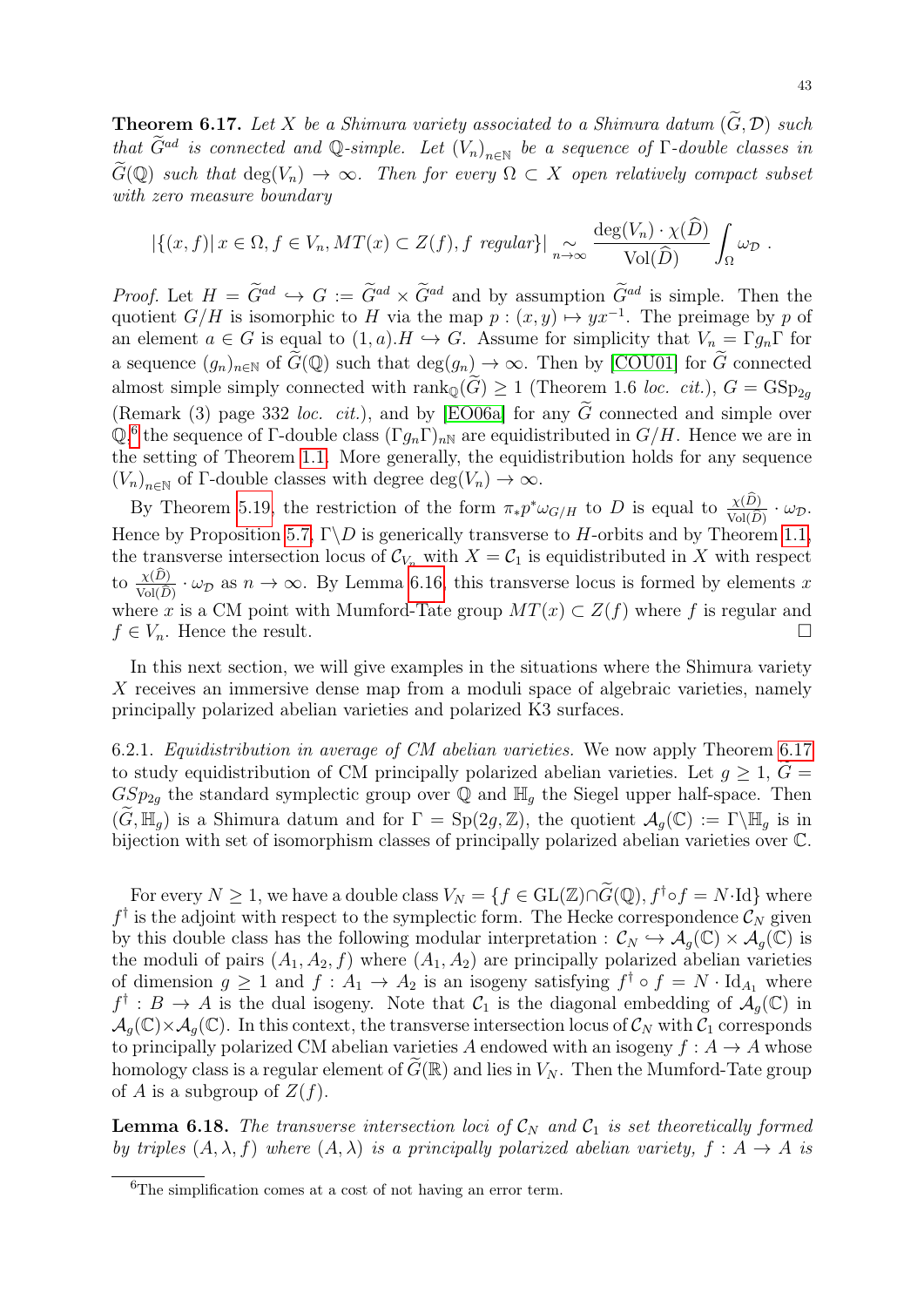an isogeny whose homological realization is regular and lies in  $V_N$  and  $MT(A) \subseteq Z(f)$ . In particular, A is a CM abelian variety.

By applying Theorem [6.17,](#page-41-0) we get Theorem [1.11](#page-4-2) in the introduction.

6.2.2. Equidistribution in average of CM K3 surfaces. We now discuss the second example which is the equidistribution of CM points in the moduli space of polarized K3 surfaces. Let  $d \geq 1$  and let  $\mathcal{F}_{2d}$  be the moduli space of complex polarized K3 surfaces of degree 2d. Then  $\mathcal{F}_{2d}$  can be embedded into an orthogonal Shimura variety which is given as follows. Let  $V_{K3}$  be the K3 lattice,  $V_{K3} = U^3 \oplus E_8(-1)^2$ ,  $\ell_{2d} \in V_{K3}$  a primitive class of self-intersection 2d (it is unique up to the action of  $O(V_{K3})$ ) and let  $V_{2d} = \ell_{2d}^{\perp}$ . Let  $G = GO(V_{2d})$  and  $\mathcal{D} = \{x \in \mathbb{P}(V_{2d}, \mathbb{C}, (x, x) = 0, (x, \overline{x}) = 0)\}.$  Then  $(G, \mathcal{D})$  is a Shimura datum and for  $\Gamma = \text{Ker}(\mathcal{O}(V_{2d}) \to \mathcal{O}(V_{2d}^{\vee}/V_{2d}))$ , we have a period map  $\mathcal{F}_{2d} \to \Gamma \backslash \mathcal{D}$  which is a local embedding by Torelli theorem [\[Huy16\]](#page-45-25) and the complement of the image is a finite union of Cartier divisors. Under this map, K3 surfaces with CM correspond to CM points of the orthogonal Shimura variety  $\Gamma \backslash \mathcal{D}$ . Let  $\omega_{\mathcal{D}}$  be the volume form on  $\mathcal D$  as in Section [2.3,](#page-8-0) and for  $N \geq 1$ , let  $V_N$  be the double class of integral elements  $f \in G(\mathbb{Q})$ which scale the bilinear form by N.

**Theorem 6.19.** Let  $N \geq 1$  and let  $CM(N)$  be the set of pairs  $(X, \ell_{2d}, f)$  where  $(X, \ell_{2d})$  is a CM polarized K3 surface of degree 2d,  $f \in End(PH^2(X,\mathbb{Z}))$  an isogeny with  $f^{\dagger} \circ f = N$ and  $f \in GO(\mathbb{Q})$  is regular. Then for every open relatively compact subset with zero measure boundary  $\Omega \subset \mathcal{F}_{2d}$ , we have

$$
|\{(X,\ell_{2d},f)\in CM(N), (X,\ell_{2d})\in\Omega\}|\underset{N\to\infty}{\sim}\frac{\chi(\widehat{\mathcal{D}}).\deg(V_N)}{\text{Vol}(\widehat{\mathcal{D}})}\int_{\Omega}\omega_{\mathcal{D}}.
$$

<span id="page-43-0"></span>6.3. Equidistribution of Hecke translates of the Torelli locus. We prove in this section Theorem [1.12.](#page-5-0) In fact, we will prove a more general version which holds for any curve and any divisor inside  $\mathcal{A}_{q}(\mathbb{C})$ , see Theorem [6.21.](#page-44-10) As the reader will notice, this is a statement about the dynamics of Hecke operators rather than the varieties themselves.

Let  $g \geq 2$  and let  $\mathcal{M}_g(\mathbb{C})$  be the coarse moduli space parameterizing smooth projective genus g curves over  $\mathbb C$ . Recall that for any such curve  $C$ , one can associate its Jacobian  $J(C)$ , which is a principally polarized abelian variety of dimension g over  $\mathbb C$ . This construction can be done in families so that we get a map, the Torelli map,  $\iota_q : \mathcal{M}_q \hookrightarrow \mathcal{A}_q(\mathbb{C})$ between coarse moduli spaces. This map is injective by [\[OS80\]](#page-46-19) and its image is called the Torelli locus. For  $q = 4$ , the Torelli locus is a divisor in  $\mathcal{A}_4(\mathbb{C})$ .

More generally, let  $\mathcal{A}_D \to D$  and  $\mathcal{A}_S \to S$  be two non-isotrivial maximal families of principally polarized abelian varieties of dimension  $q$  over smooth quasi-projective varieties D and S respectively. We get then period maps  $D \hookrightarrow \mathcal{A}_q(\mathbb{C})$  and  $S \hookrightarrow \mathcal{A}_q(\mathbb{C})$ which are local immersions by local Torelli theorem and we assume that:  $S$  is a curve,  $D$ is a divisor in  $\mathcal{A}_q(\mathbb{C})$  and the image of S is not contained in the image of D. Let  $\omega_{G/H}$ be the pull-push form on  $\mathcal{A}_g(\mathbb{C}) \times \mathcal{A}_g(\mathbb{C})$  as constructed in Theorem [5.19](#page-31-2) with respect to the groups  $G = PGSp_{2g} \times PGSp_{2g}$  and  $H = PGSp_{2g}$  embedded diagonally. We have then an inclusion  $\iota : S \times D \hookrightarrow \mathcal{A}_q(\mathbb{C}) \times \mathcal{A}_q(\mathbb{C})$ .

Let as before  $\mathcal{F}^1 \to \mathcal{A}_g(\mathbb{C})$  be the universal Hodge vector bundle of the universal weight 1 variation of Hodge structure over  $\mathcal{A}_q(\mathbb{C})$  and let  $\omega$  be its first Chern form with respect to the Hodge metric. Finally, let  $\omega_S$  and  $\omega_D$  be its restriction to S and D respectively.

**Lemma 6.20.** We have 
$$
\iota^* \omega_{G/H} = \frac{1}{Vol(\widehat{D})} \omega_S \wedge \omega_D^{\frac{g(g+1)}{2}-1}
$$
.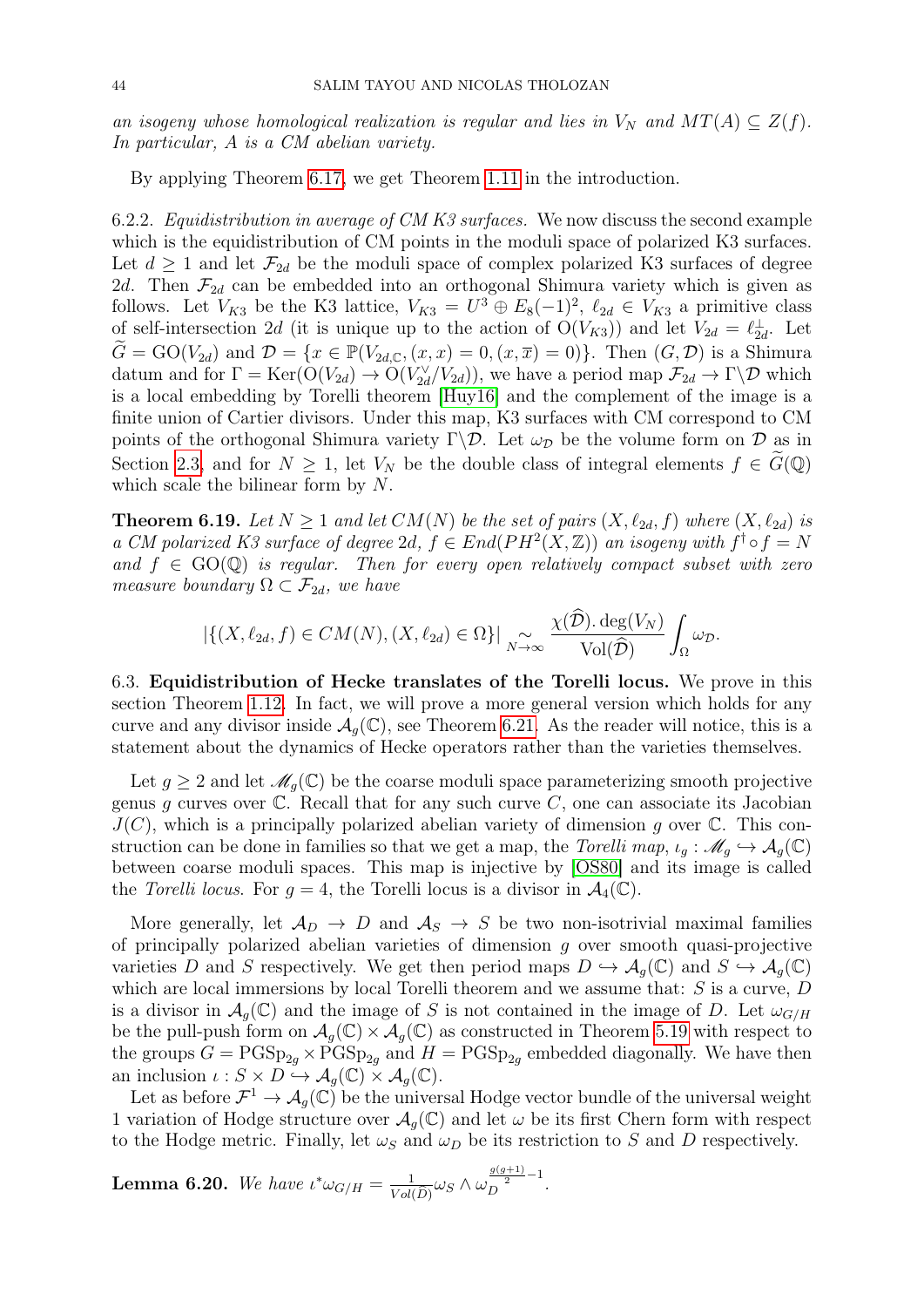Proof. This is a consequence of Theorem [5.19](#page-31-2) as the only non-vanishing differential forms are the product of a form of degree 2 and a form of degree  $g(g + 1) - 2$ , as the others vanish on  $S \times D$ , combined with the fact that  $H^2(\mathcal{A}_g(\mathbb{C}), \mathbb{R})$  is generated by  $\omega$  whose dual form (in the sense preceding Theorem [5.19\)](#page-31-2) is simply  $\frac{1}{|V_0|}$  $Vol(D)$  $\omega^{g(g+1)/2-1}$  since the volume form on  $\mathcal{A}_g(\mathbb{C})$  is  $\omega^{g(g+1)/2}$ , hence the result.

By [\[BB66\]](#page-44-11), the Hodge line bundle  $\mathcal{F}^1$  is ample on  $\mathcal{A}_g(\mathbb{C})$  and hence the integration of  $\omega_S$ and  $\omega_D^{\frac{g(g+1)}{2}-1}$  define finite measures on S and D respectively. Finally, if  $(s, d) \in S \times D$ , an isogeny  $f: \mathcal{A}_{S,s} \to \mathcal{A}_{D,d}$  is said to be *regular* if it does not admit first order deformation, or, equivalently,  $S \times D$  intersects  $\mathcal{C}_f$  transversely at  $(s, d)$ .

<span id="page-44-10"></span>**Theorem 6.21.** For every open relatively compact subset with zero measure boundary  $\Omega \subset S$  we have

$$
\left| \left\{ (s, d, f) \middle| \ (s, d) \in S \times D, f \in \text{Isog}^N(\mathcal{A}_{S, s}, \mathcal{A}_{D, d}), f \text{ is regular} \right\} \right|
$$

$$
\sim_{N \to \infty} \text{deg}(V_N) \cdot \frac{\chi(\widehat{D}) \cdot \int_D \omega_D^{\frac{g(g+1)}{2} - 1}}{\text{Vol}(\widehat{D})} \int_{\Omega} \omega_S.
$$

In particular, the locus of points in  $S$  isogenous to a point in  $D$  is analytically dense in S.

*Proof of Theorem [1.12.](#page-5-0)* For every  $N \geq 1$ , we have defined a Hecke correspondance  $\mathcal{C}_N \hookrightarrow$  $\mathcal{A}_q(\mathbb{C}) \times \mathcal{A}_q(\mathbb{C})$  which parameterizes pairs of principally polarized abelian varieties together with a polarized isogeny with similitude factor equal to N. By the Lemma above, the restriction of the pull-push form  $\omega_{G/H}$  is ample, hence the generic transversality assumption in Proposition [5.7](#page-24-0) is satisfied and we are in the setting of Theorem [1.1:](#page-1-0) the transverse intersection locus of  $S \times D$  and  $C_N$  is equidistributed with respect to  $\underline{\chi(D)}$  $\frac{\chi(D)}{\text{Vol}(\widehat{D})}\omega_S \wedge \omega_D^{g(g+1)/2-1}$  as  $N \to \infty$ . By the discussion preceding the theorem, the transverse locus is exactly given by regular isogenies. Hence by choosing subsets of the form  $\Delta \times D$  where  $\Delta \subset S$ , we get the desired equidistribution result on S. One has also similar equidisitribution results on  $D$ .

#### <span id="page-44-0"></span>**REFERENCES**

- <span id="page-44-11"></span>[BB66] W. L. Baily, Jr. and A. Borel. Compactification of arithmetic quotients of bounded symmetric domains. Ann. of Math. (2), 84:442–528, 1966.
- <span id="page-44-5"></span>[Ben08] Yves Benoist. Réseaux des groupes de lie. [https://www.imo.universite-paris-saclay.fr/](https://www.imo.universite-paris-saclay.fr/~benoist/prepubli/08m2p6ch1a13.pdf) [~benoist/prepubli/08m2p6ch1a13.pdf](https://www.imo.universite-paris-saclay.fr/~benoist/prepubli/08m2p6ch1a13.pdf), 2008. Lecture notes.
- <span id="page-44-8"></span>[BH62] Armand Borel and Harish-Chandra. Arithmetic subgroups of algebraic groups. Ann. Math. (2), 75:485–535, 1962.
- <span id="page-44-2"></span>[BKT20] B. Bakker, B. Klingler, and J. Tsimerman. Tame topology of arithmetic quotients and algebraicity of Hodge loci. J. Amer. Math. Soc., 33(4):917–939, 2020.
- <span id="page-44-9"></span>[Bor91] Armand Borel. Linear algebraic groups, volume 126 of Graduate Texts in Mathematics. Springer-Verlag, New York, second edition, 1991.
- <span id="page-44-6"></span>[BT82] Raoul Bott and Loring W. Tu. Differential forms in algebraic topology, volume 82 of Graduate Texts in Mathematics. Springer-Verlag, New York-Berlin, 1982.
- <span id="page-44-7"></span>[Car30] Elie Joseph (1869-1951) Cartan. Sur les invariants intégraux de certains espaces homogènes clos et les propriétés topologiques de ces espaces. online, 1930.
- <span id="page-44-3"></span>[Car86] James A. Carlson. Bounds on the dimension of variations of Hodge structure. Trans. Amer. Math. Soc., 294(1):45–64, 1986.
- <span id="page-44-1"></span>[CDK95] Eduardo Cattani, Pierre Deligne, and Aroldo Kaplan. On the locus of Hodge classes. J. Am. Math. Soc., 8(2):483-506, 1995.
- <span id="page-44-4"></span>[Cha18] François Charles. Exceptional isogenies between reductions of pairs of elliptic curves. Duke Math. J., 167(11):2039–2072, 08 2018.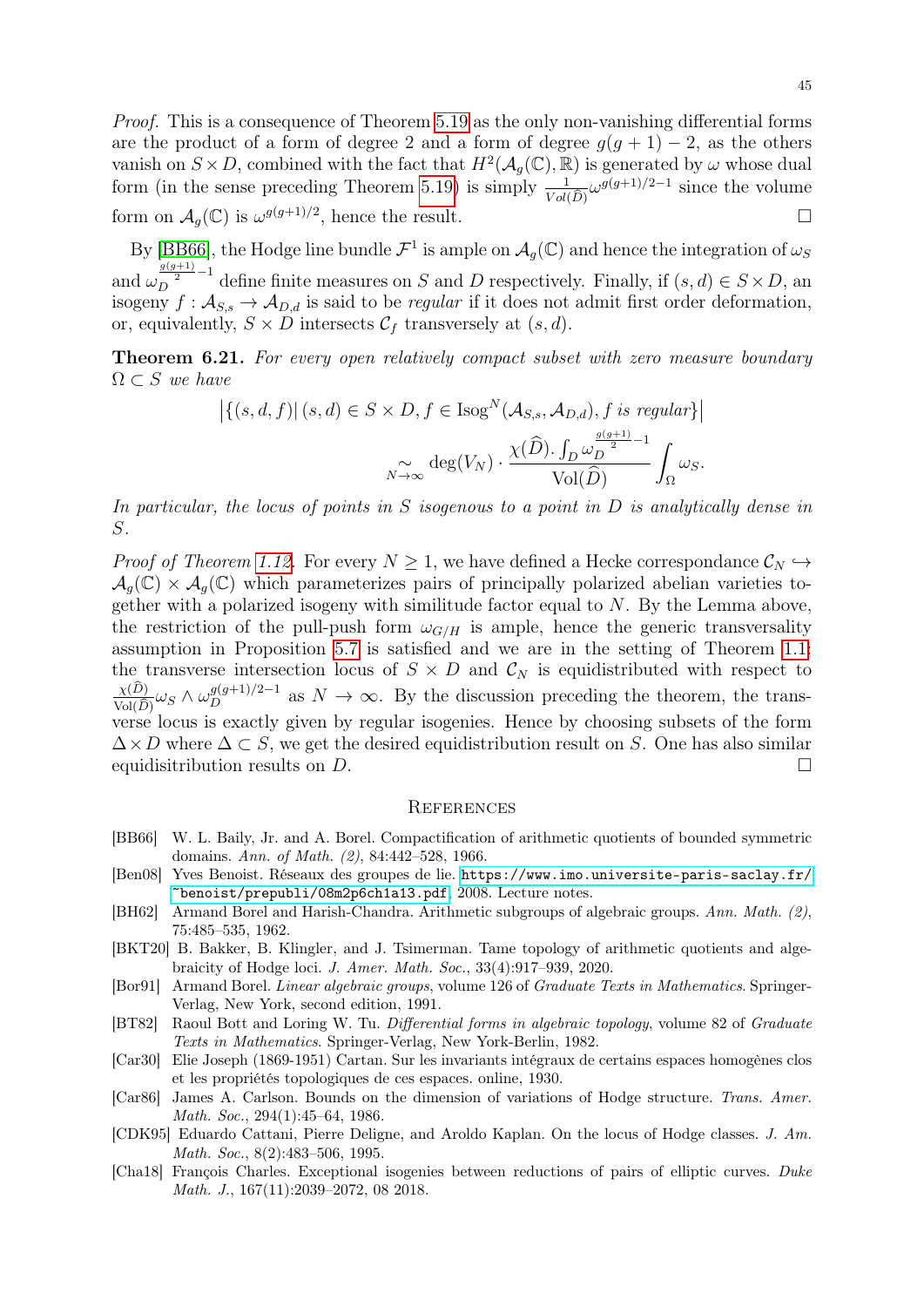- <span id="page-45-10"></span>[COU01] Laurent Clozel, Hee Oh, and Emmanuel Ullmo. Hecke operators and equidistribution of Hecke points. Invent. Math., 144(2):327–351, 2001.
- <span id="page-45-12"></span>[CU04] Laurent Clozel and Emmanuel Ullmo. Équidistribution des points de Hecke. In Contributions to automorphic forms, geometry, and number theory, pages 193–254. Johns Hopkins Univ. Press, Baltimore, MD, 2004.
- <span id="page-45-5"></span>[CU05] Laurent Clozel and Emmanuel Ullmo. Équidistribution de sous-variétés spéciales. Ann. of Math.  $(2), 161(3):1571-1588, 2005.$
- <span id="page-45-23"></span>[Del71] Pierre Deligne. Travaux de Shimura. In Séminaire Bourbaki, 23ème année (1970/71), Exp. No. 389, volume 244, pages 123–165244. Lecture Notes in Math., 1971.
- <span id="page-45-24"></span>[Del79] Pierre Deligne. Variétés de Shimura: interprétation modulaire, et techniques de construction de modèles canoniques. In Automorphic forms, representations and L-functions (Proc. Sympos. Pure Math., Oregon State Univ., Corvallis, Ore., 1977), Part 2, Proc. Sympos. Pure Math., XXXIII, pages 247–289. Amer. Math. Soc., Providence, R.I., 1979.
- <span id="page-45-0"></span>[DM91] S. G. Dani and G. A. Margulis. Asymptotic behaviour of trajectories of unipotent flows on homogeneous spaces. Proc. Indian Acad. Sci., Math. Sci., 101(1):1-17, 1991.
- <span id="page-45-16"></span>[DM93] S. G. Dani and G. A. Margulis. Limit distributions of orbits of unipotent flows and values of quadratic forms. In I. M. Gelfand Seminar. Part 1: Papers of the Gelfand seminar in functional analysis held at Moscow University, Russia, September 1993, pages 91–137. Providence, RI: American Mathematical Society, 1993.
- <span id="page-45-7"></span>[Don83] Ron Donagi. Generic torelli for projective hypersurfaces. Compositio Mathematica, 50(2-3):325– 353, 1983.
- <span id="page-45-17"></span>[Dri98] L. P. D. van den Dries. Tame Topology and O-minimal Structures. London Mathematical Society Lecture Note Series. Cambridge University Press, 1998.
- <span id="page-45-8"></span>[Duk88] W. Duke. Hyperbolic distribution problems and half-integral weight Maass forms. Invent. Math., 92(1):73–90, 1988.
- <span id="page-45-22"></span>[EK95] Alex Eskin and Yonatan R. Katznelson. Singular symmetric matrices. Duke Math. J., 79(2):515– 547, 1995.
- <span id="page-45-1"></span>[EMM98] Alex Eskin, Gregory Margulis, and Shahar Mozes. Upper bounds and asymptotics in a quantitative version of the Oppenheim conjecture. Ann. of Math. (2), 147(1):93–141, 1998.
- <span id="page-45-11"></span>[EO06a] Alex Eskin and Hee Oh. Ergodic theoretic proof of equidistribution of Hecke points. Ergodic Theory Dynam. Systems, 26(1):163–167, 2006.
- <span id="page-45-2"></span>[EO06b] Alex Eskin and Hee Oh. Representations of integers by an invariant polynomial and unipotent flows. Duke Math. J., 135(3):481–506, 2006.
- <span id="page-45-4"></span>[EV08] Jordan S. Ellenberg and Akshay Venkatesh. Local-global principles for representations of quadratic forms. Invent. Math., 171(2):257–279, 2008.
- <span id="page-45-18"></span>[Gab68] A. M. Gabrièlov. Projections of semianalytic sets. Funkcional. Anal. i Priložen., 2(4):18–30, 1968.
- <span id="page-45-14"></span>[Gar18] Luis E. Garcia. Superconnections, theta series, and period domains. Adv. Math., 329:555–589, 2018.
- <span id="page-45-19"></span>[GGK10] Mark Green, Phillip Griffiths, and Matt Kerr. Mumford-Tate domains. Boll. Unione Mat. Ital.  $(9)$ , 3 $(2)$ :281-307, 2010.
- <span id="page-45-20"></span>[GGK12] Mark Green, Phillip Griffiths, and Matt Kerr. Mumford-Tate groups and domains, volume 183 of Annals of Mathematics Studies. Princeton University Press, Princeton, NJ, 2012. Their geometry and arithmetic.
- <span id="page-45-15"></span>[GH94] Phillip Griffiths and Joseph Harris. Principles of algebraic geometry. 2nd ed. New York, NY: John Wiley & Sons Ltd., 2nd ed. edition, 1994.
- <span id="page-45-3"></span>[GO11] Alex Gorodnik and Hee Oh. Rational points on homogeneous varieties and equidistribution of adelic periods. Geom. Funct. Anal., 21(2):319–392, 2011. With an appendix by Mikhail Borovoi.
- <span id="page-45-25"></span>[Huy16] Daniel Huybrechts. Lectures on K3 surfaces, volume 158 of Cambridge Studies in Advanced Mathematics. Cambridge University Press, Cambridge, 2016.
- <span id="page-45-9"></span>[Kha19] Ilya Khayutin. Joint equidistribution of CM points. Ann. of Math. (2), 189(1):145–276, 2019.
- <span id="page-45-21"></span>[Kit93] Yoshiyuki Kitaoka. Arithmetic of quadratic forms, volume 106 of Cambridge Tracts in Mathematics. Cambridge University Press, Cambridge, 1993.
- <span id="page-45-13"></span>[KM90] Stephen S. Kudla and John J. Millson. Intersection numbers of cycles on locally symmetric spaces and Fourier coefficients of holomorphic modular forms in several complex variables. Publ. Math., Inst. Hautes Étud. Sci., 71:121–172, 1990.
- <span id="page-45-6"></span>[KY14] Bruno Klingler and Andrei Yafaev. The André-Oort conjecture. Ann. of Math. (2), 180(3):867– 925, 2014.